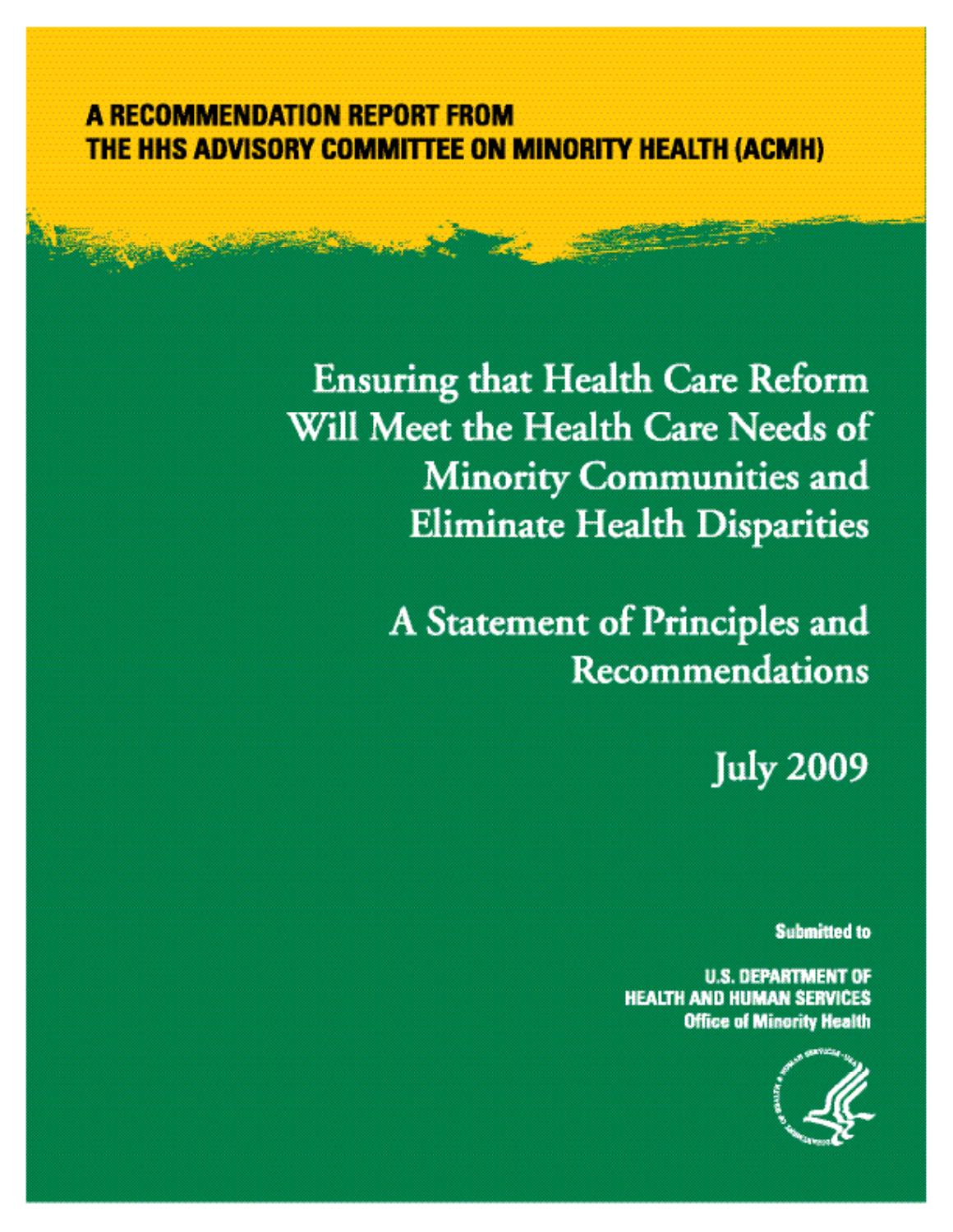## **Ensuring that Health Care Reform Will Meet the Health Care Needs of Minority Communities and Eliminate Health Disparities**

## *A Statement of Principles and Recommendations U.S. Department of Health and Human Services Advisory Committee on Minority Health (ACMH)*

**Submitted**

**Through Garth Graham, MD, MPH, Deputy Assistant Secretary for Minority Health To Kathleen Sebelius, Secretary, U.S. Department of Health and Human Services**

**July 2009**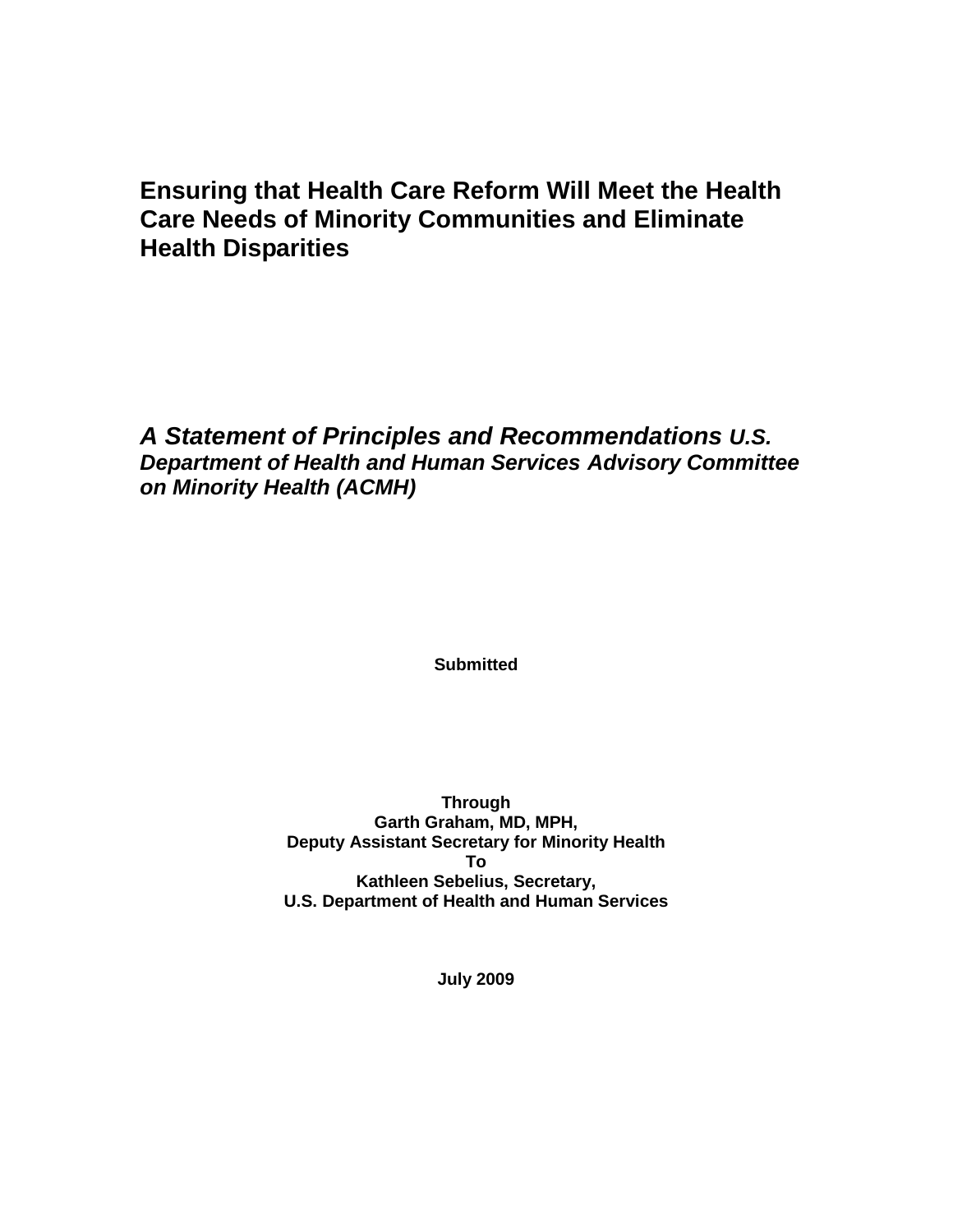**Advisory Committee on Minority Health**: Section 1707 of the Public Health Service Act, as amended, by the Minority Health and Health Disparities Research and Education Act of 2000, P. L. 106-525 authorizes the establishment of an Advisory Committee on Minority Health. The Committee also is governed by provisions of Public Law 92-463, as amended (5 U.S.C. Appendix 2), which sets forth standards for the formation and use of advisory committees. The Act directs the Advisory Committee on Minority Health to advise the DHHS, through the Deputy Assistant Secretary for Minority Health, on improving the health of racial and ethnic minorities and on the development of the program activities of the Office of Minority Health.

### **COMMITTEE MEMBERS:**

### **Chairperson Rubens J. Pamies, MD, FACP**

Vice Chancellor for Academics Affairs, Dean for Graduate Studies, Professor of Medicine, University of Nebraska Medical Center Omaha, NE **Term. Date**: 02/23/2010

### **Members**

### **Diana M. Bonta, RN, DrPH**

Kaiser Permanente, Vice President, Public Affairs, Southern California Region Pasadena, CA **Term. Date**: 11/01/2011

### **Olveen Carrasquillo, MD, MPH**

Associate Professor Medicine & Health Policy and Community, Division of General Medicine, Columbia University Medical Center New York, NY **Term Date:** 02/23/2012

### **Bettye Davis-Lewis, EdD**

Chief Executive Officer Diversified Health Care Systems, Inc. Houston, TX 77004 **Term Date:** 06/01/2010

#### **Gayle Dine-Chacon, MD**

Associate Vice President for Native American Health, Associate Professor, Clinician Educator, Director, Center for Native American Health, Department of Family and Community Medicine Albuquerque, NM **Term Date:** 02/23/2012

### **Bryan Liang, M.D., PhD, JD**

Executive Director and Professor of Law, Institutes of Health Law Studies; California Western School of Law San Diego, CA **Term. Date:** 06/01/2010

### **Edward L. Martinez, MS**

Senior Consultant, National Association of Public Hospitals and Health Systems Viroqua, WI **Term. Date:** 02/23/2012

### **Kelly Moore, MD**

Visiting Associate Professor, Colorado School of Public Health, University of Colorado Denver, American Indian and Alaska Native Programs Albuquerque, NM **Term. Date:** 02/23/2012

### **Marguerite J. Ro, DrPH**

Deputy Director of Policy and Programs Asian and Pacific Islander American Health Forum San Francisco, CA **Term. Date**: 02/23/2012

### **Oreta Mapu Togafau, DrPA**

Senior Policy Advisor to the Governor American Samoa Government Pago Pago, AS **Term Date:** 02/23/2012

### **Cara Cowan Watts**

District Seven Representative to the Cherokee Nation Tribal Council District 7 – Will Rogers Claremore, OK **Term. Date***:* 11/01/2011

### *REPORT WRITING GROUP*

Rubens J. Pamies, MD, FACP Diana M. Bonta, RN, DrPH Edward L. Martinez, MS Olveen Carrasquillo, MD., MPH Marguerite J. Ro, DrPH

Contractor: Kathleen A. Maloy JD. PhD TeamPSA Technical Writer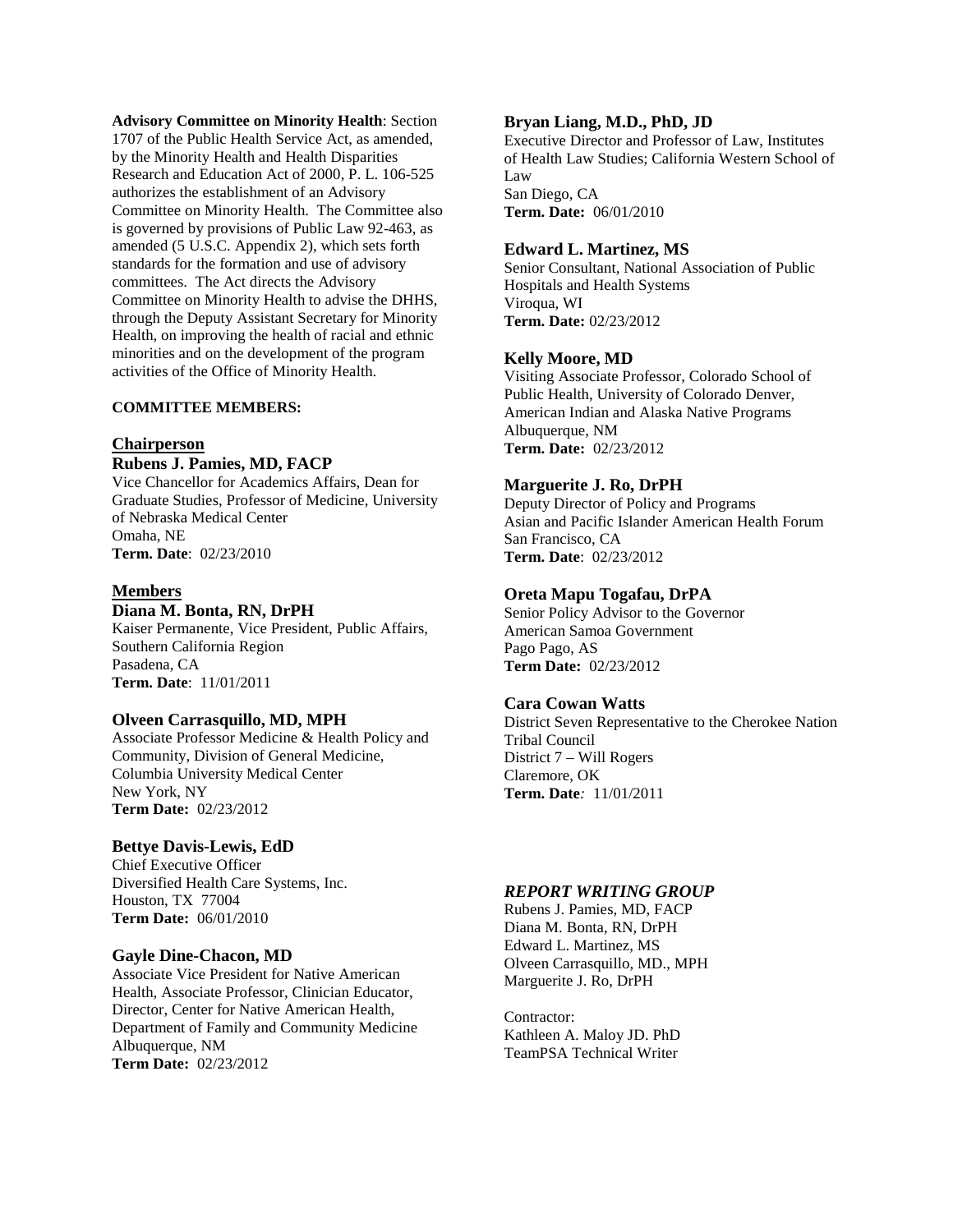# **TABLE OF CONTENTS**

| 6                                                                                                                                                                                                                                                                                                                                                                                                                                                                                                                                        |
|------------------------------------------------------------------------------------------------------------------------------------------------------------------------------------------------------------------------------------------------------------------------------------------------------------------------------------------------------------------------------------------------------------------------------------------------------------------------------------------------------------------------------------------|
|                                                                                                                                                                                                                                                                                                                                                                                                                                                                                                                                          |
| A Diverse Health Care Workforce with Diverse Executive<br><b>Principles 1-4</b><br>7                                                                                                                                                                                                                                                                                                                                                                                                                                                     |
| <b>Equitable and Sustainable Access to Comprehensive and</b><br><b>Principles 5-8</b><br>Affordable Health Care Coverage and Services 11                                                                                                                                                                                                                                                                                                                                                                                                 |
| <b>Principles 9-11</b><br><b>Preserve Safety Net, Focus on Community Engagement</b><br>and the Social Determinants of Health, Promote                                                                                                                                                                                                                                                                                                                                                                                                    |
| Principles 12-14 Data Systems Ensure Comprehensive Capacity and<br><b>Multi-Dimensional Accountability for Eliminating</b>                                                                                                                                                                                                                                                                                                                                                                                                               |
|                                                                                                                                                                                                                                                                                                                                                                                                                                                                                                                                          |
| <b>Recommendation 1:</b><br>to develop and establish a Federal Health Equity Commission (akin to the<br>Federal Civil Rights Commission) that will focus on eliminating health<br>disparities in the US. The Health Equity Commission will provide the<br>stature and clout demonstrably necessary to begin to achieve sustained<br>progress toward the elimination of health disparities/inequities.                                                                                                                                    |
| Recommendation 2: In the meantime, all health care reform commissions,<br>committees, and working groups - whether federal or state or local<br>governmental and legislative, public or private think-tank/NGO, must take<br>steps to include sub-committees that address health disparities/inequities,<br>minority health equity, and workforce diversity. It is equally important that<br>these entities take meaningful steps to ensure diversity reflective of<br>communities served in their leadership, membership, and staffing. |
| <b>Recommendation 3: The 14 Principles for including Minority Health Equity in Health</b><br>Care Reform must be thoroughly considered/addressed in writing by all entities<br>described in Recommendation 2. These reports must be delivered to the Secretary<br>of US Health and Human Services and the Federal Health Equity Commission                                                                                                                                                                                               |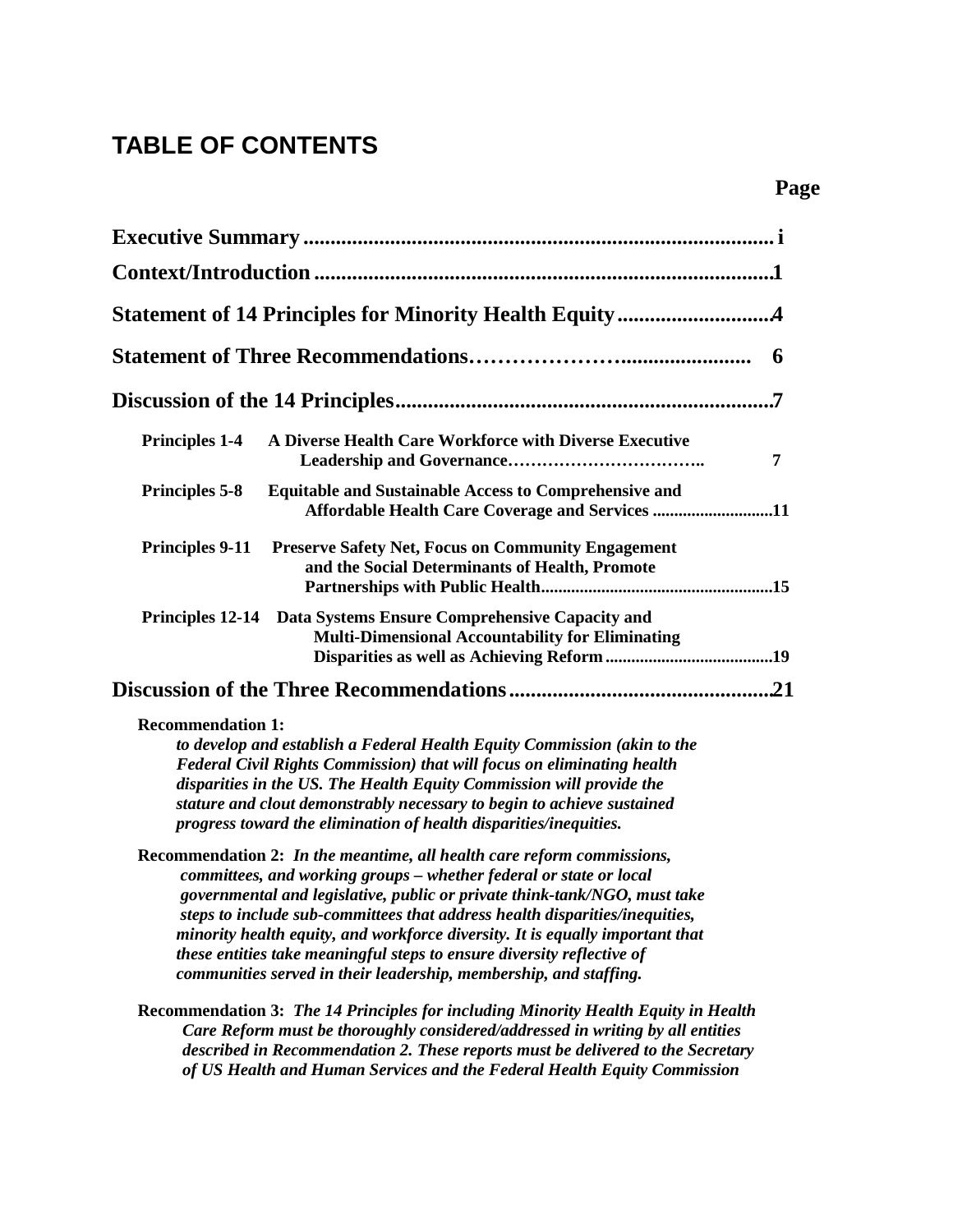|--|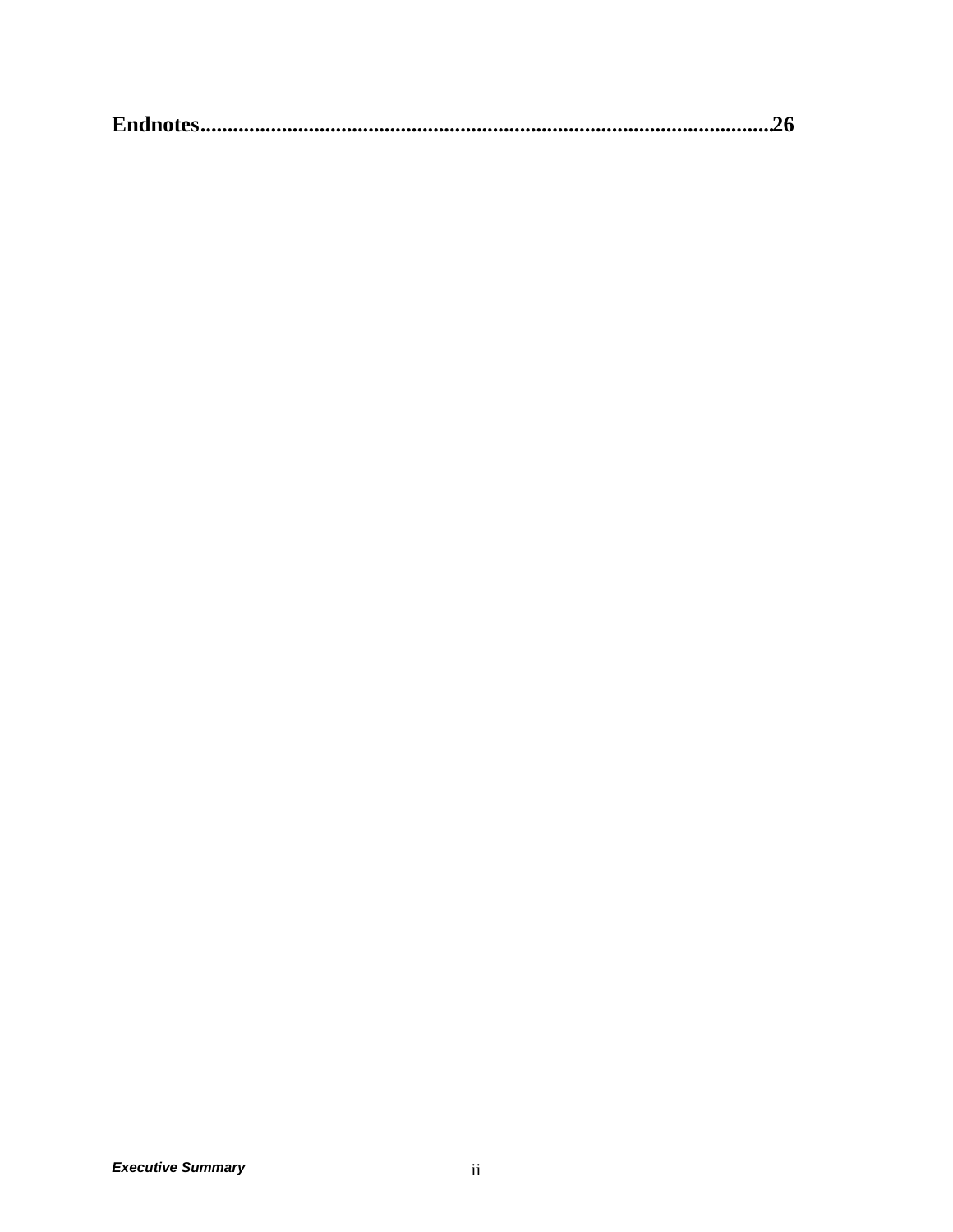*"Of all the forms of inequality, injustice in health is the most shocking and the most inhumane."*

> *Dr. Martin Luther King Jr. at the 2nd National Convention of the Medical Committee for Human Rights on March 25, 1966*

# **Executive Summary**

Health and health care disparities have disproportionately affected minority communities across the US health care system. In 2003, the Institute of Medicine (IOM) report, *Unequal Treatment: Confronting Racial and Ethnic Disparities in Healthcare*, urged that eliminating disparities become a national priority. Despite this call to arms, the 2008 National Healthcare Disparities Report (NHDR) shows that health disparities are actually increasing in many areas and remain unchanged in others. For example, the proportion of new AIDS cases was 9.4 times as high for Blacks as for Whites and three times as high for Hispanics as non Hispanics. Minority communities (i.e., Blacks, Hispanics, American Indians/Alaskan Natives, some Asian Americans and Native Hawaiians and Other Pacific Islanders) continue to be vulnerable communities who are disproportionately poorer, and disproportionately uninsured or underinsured. Minority communities continue to experience disproportionately higher morbidity and mortality rates for disabling chronic diseases such as diabetes, kidney disease, heart disease, and cancer. Well-regarded research suggests that 83,000 deaths each year are attributable to racial and ethnic health disparities.

The unprecedented economic downtown in the latter half of 2008 combined with the increasingly dire effects of high health care costs for both businesses and individuals have set in motion unique/concerted efforts to achieve meaningful health care reform in 2009. Meaningful health care reform offers the potential to improve the health status in minority and vulnerable communities, and to reduce/eliminate health disparities. But, if the past is not to be the prologue, then health care reform must *intentionally* establish the strategies necessary to ameliorate and ultimately to eliminate minority health disparities. Otherwise, the myriad challenges of health care reform could mean that minority health priorities receive insufficient consideration.

Every strategic aspect of health care reform currently being considered, from health insurance coverage to health care access to patient-centered comprehensive services to expanding primary care providers to improving quality of care by improving health care provider training also has the potential to ameliorate health disparities and improve the health of minority communities. *Consequently, the Advisory Committee on Minority Health (ACMH) asserts that every such health care reform proposal/strategy must be assessed/evaluated regarding its implications and impact for ameliorating health disparities and improving the health of minority communities.*

To facilitate this necessary/critical scrutiny, the ACMH proposes 14 Principles to provide the necessary evaluative criteria. These principles encompass scientifically well-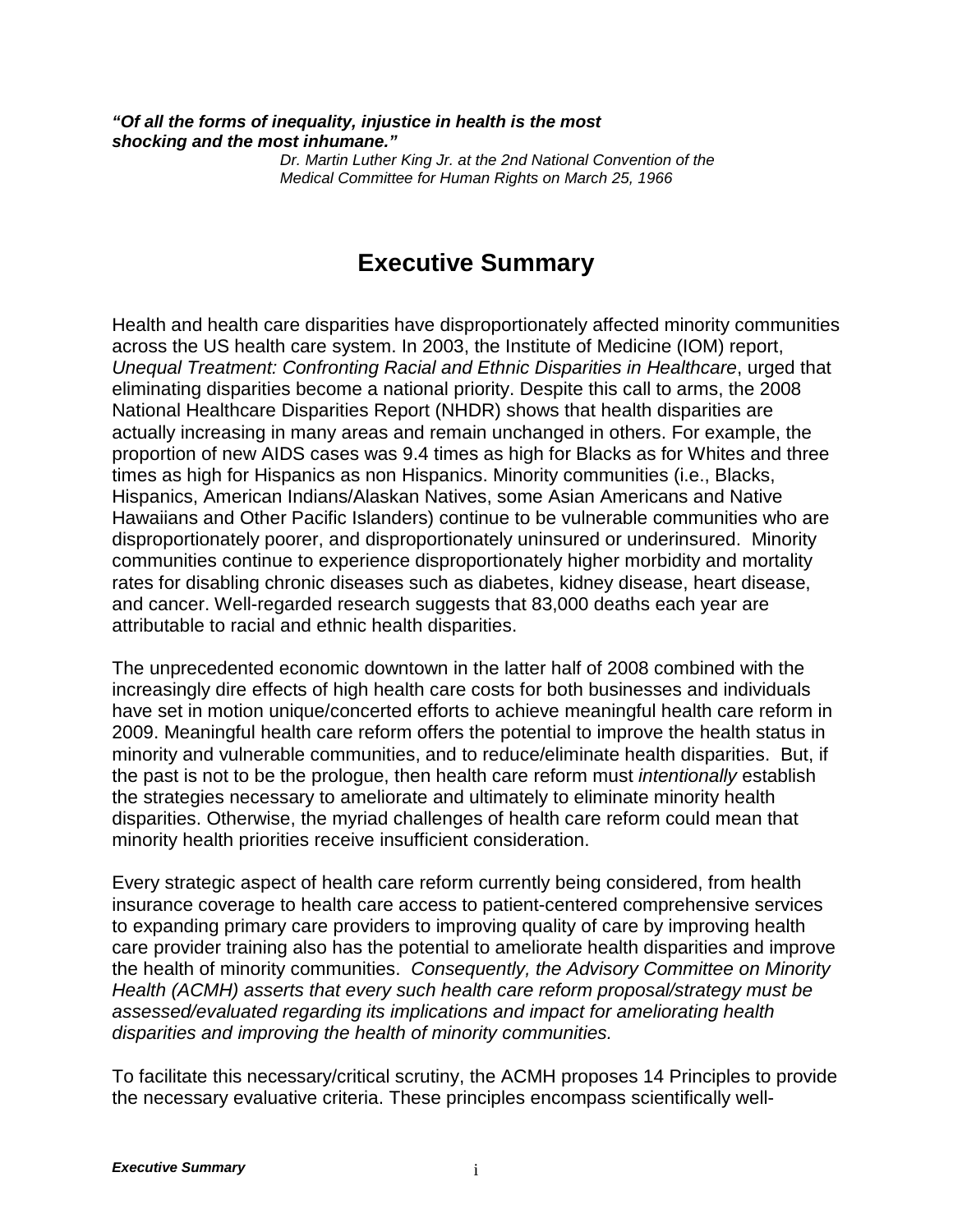established areas of health care policy and health care reform including the need for a diverse health care workforce, equitable access to comprehensive health care coverage and services, the key roles of public health and the safety net, and the need for transparent, accessible, and comprehensive data systems. The ACMH urges application of the following 14 Principles to ensure that health care reform will meet the health care needs of minority communities, and create the impetus and infrastructure to eliminate health disparities/inequities.

The ACMH also proposes three overarching Recommendations to facilitate/support application of the 14 Principles.

### **A Diverse Health Care Workforce with Diverse Executive Leadership and Governance**

**Principle 1:** The development of a health care workforce that is truly representative and reflective of the communities served is vital for health care reform to achieve its full potential to serve a diverse and growing minority population and to create an affordable and sustainable health care system that produces good health outcomes.

**Principle 2:** The development of diverse executive leadership and governance bodies of the health care system is essential for implementing effective health care reform that meets the needs of a diverse minority population and ensures/works for the elimination of health disparities/inequities.

**Principle 3:** Accrediting and licensing agencies must include strong and robust requirements/benchmarks and oversight processes for ensuring the provision of patientcentered, culturally and linguistically sensitive/competent care in all health care settings. These benchmarks must ensure a diverse health care workforce with diverse executive leadership and governance.

**Principle 4:** Health care professional schools must be affordable and must reflect the diverse communities they serve. Their curricula must promote a trans- and multidisciplinary, team-oriented, and community-responsive approach to teaching, training, mentoring, and matriculating in order to ensure the availability of primary care health care providers necessary to implement comprehensive health care reform.

## **Equitable and Sustainable Access to Comprehensive and Affordable Health Care Coverage and Services**

**Principle 5:** High quality health care coverage that is affordable and comprehensive must be equally accessible to all individuals regardless of nativity or citizenship, age or health history. Coverage should be portable to eliminate gaps in coverage due to transitions in employment or life circumstance. Minority and vulnerable communities are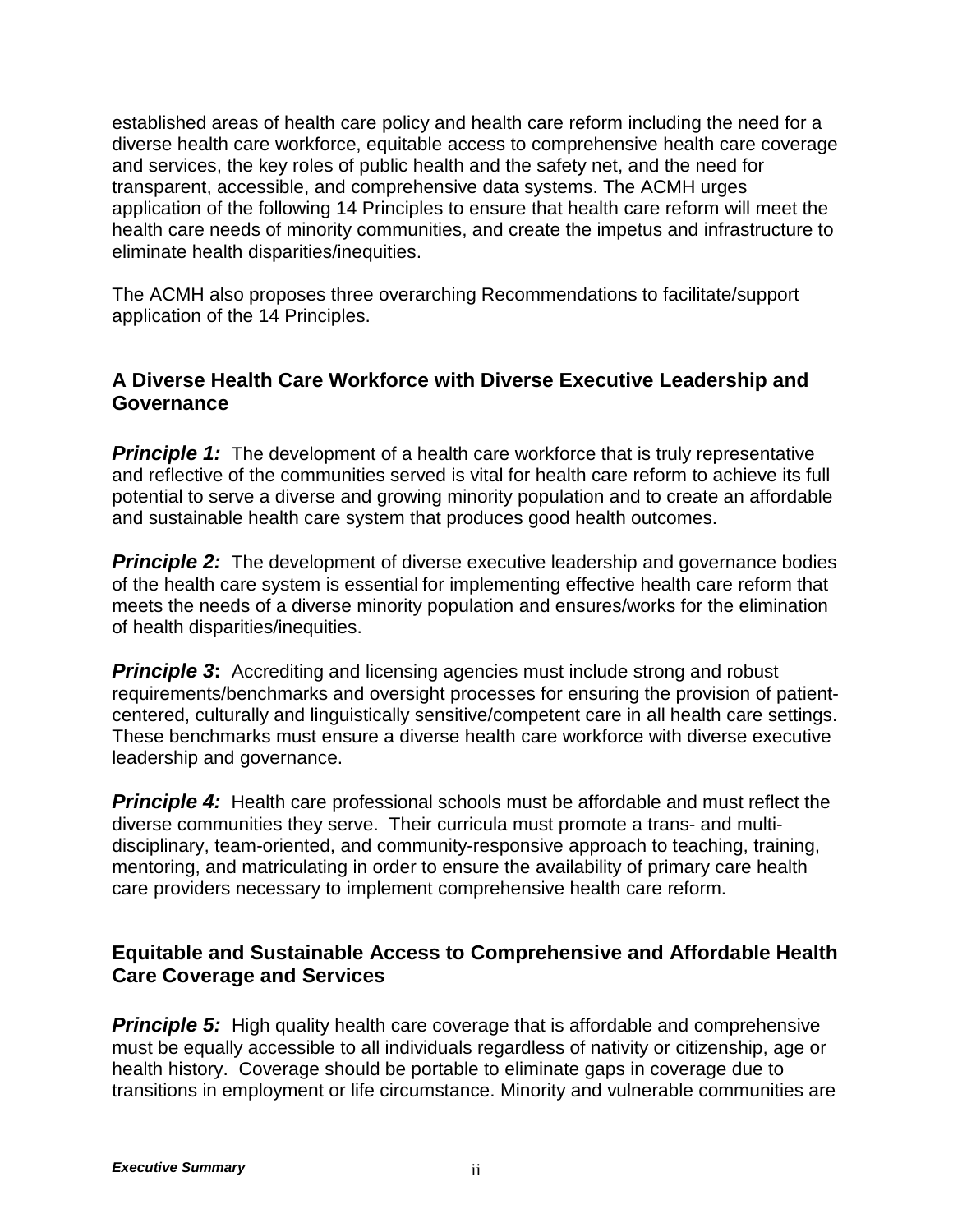disproportionately affected by lack of coverage and access and the consequences of poor health status.

**Principle 6:** A redesigned health care system must be patient-centered and promote a medical home or more broadly a health home for everyone. To improve access for minority and vulnerable communities, financing and reimbursement policies must incentivize and ensure that all persons residing in the US have a health home that emphasizes prevention, primary care, chronic care management and care coordination, and providing patient-centered, culturally and linguistically sensitive/competent care.

**Principle 7:** Health care reform must support the enhancement and availability of a wide range of community-based interventions and programs that are responsive to diverse populations, in particular, minority and vulnerable communities. Coordination of patient-centered, culturally and linguistically sensitive/competent care across primary care and medical specialties and sub-specialties must be encouraged through financing and reimbursement systems.

**Principle 8:** While health care reform must create a financially sustainable health care system, new or revised financing and reimbursement policies must not adversely and/or disproportionately affect minority and vulnerable communities. Indeed, such financing and reimbursement policies must redirect resources to minority and vulnerable communities who have always experienced a disproportionate lack of access to the health care system and disproportionately poor health status.

### **Preserve the Safety Net, Focus on Community Engagement and the Social Determinants of Health, Promote Partnerships with Public Health**

**Principle 9:** A robust safety net must be maintained to insure that vulnerable and minority populations do not fall through the cracks. Minority and vulnerable communities are those who not able to access affordable health care coverage and/or services and thus disproportionately rely on the safety net, e.g., children in immigrant families, lowincome parents, low-wage working adults with no children, some lawfully residing residents, and undocumented residents in the U.S.

**Principle 10:** Health care reform must include minority communities as key stakeholders to provide direct input as to how health care should be structured and delivered. Strong and active minority and vulnerable community engagement is the essential foundation for establishing successful strategies to eliminate health disparities that include meaningful prevention strategies and that account for/address the social determinants of health (SDOH).

**Principle 11:** The public health infrastructure must be strengthened to assure that its primary functions and activities are responsive to a diverse population, especially minority and vulnerable communities, and account for/address the social determinants of health (SDOH). Health departments must have the ability to hold their agencies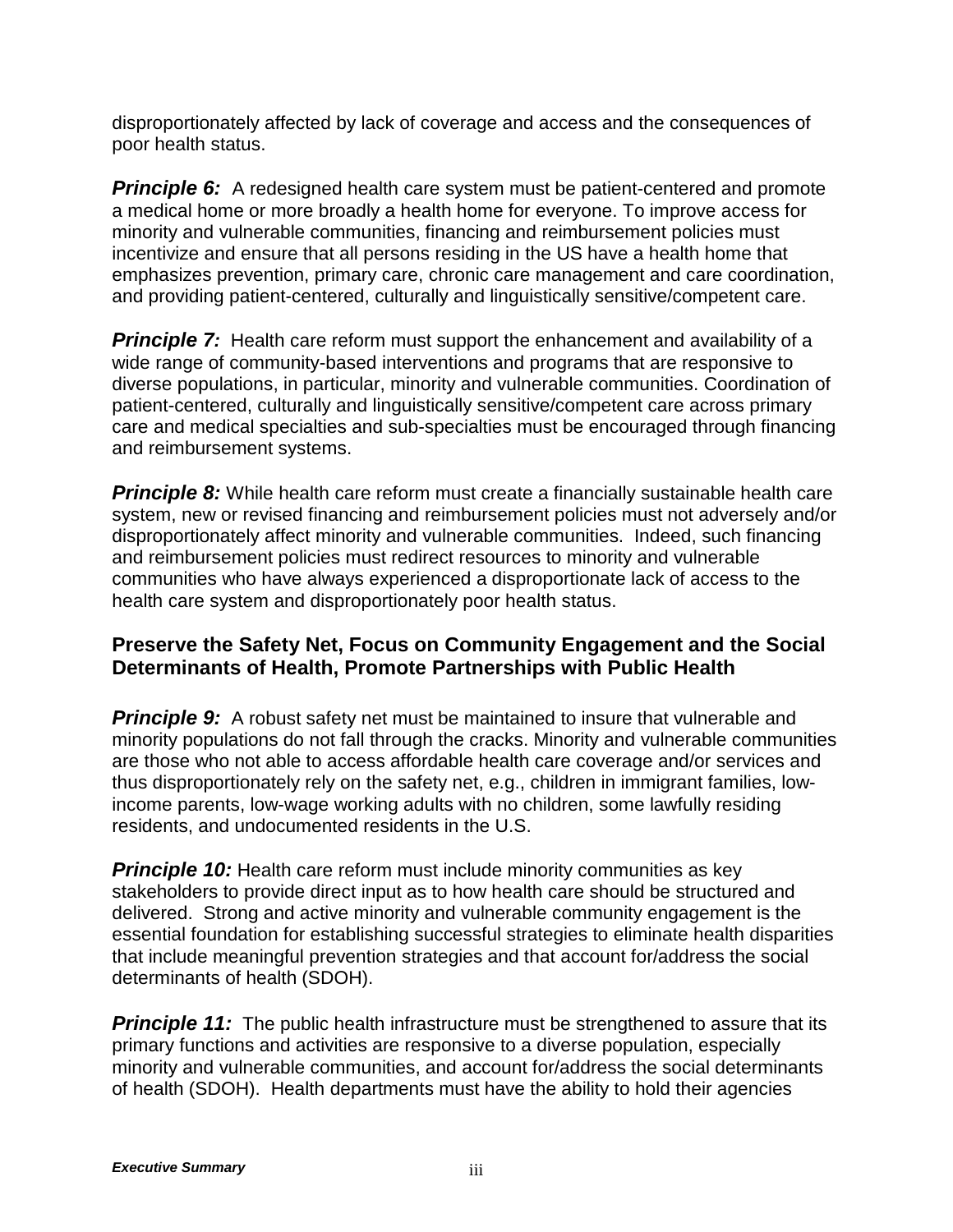accountable for health disparities as well as the capacity to deal/work with diverse populations in public health emergencies. Minority and vulnerable communities represent a particular challenge/responsibility for public health because these communities disproportionately lack access to health care and health homes.

## **Data Systems Ensure Comprehensive Capacity and Multi-Dimensional Accountability for Eliminating Disparities as well as Achieving Reform**

**Principle 12:** The developing area of Health Information Technology (HIT) must support the delivery of a continuum of patient-centered, culturally and linguistically sensitive/ competent care that is seamless and coordinated. HIT through its datacollection must be used for quality assurance and improvement aimed at eliminating health disparities/inequities. HIT must go beyond the hospital to include communitybased providers and programs that serve minority and vulnerable communities.

**Principle 13:** Data collection strategies must be designed to recognize, measure, evaluate, and address the social determinants of health (SDOH) within the context of the health care system and strategies to improve health outcomes, promote quality assurance, and eliminate health disparities/inequities. SDOH includes environmental influences such as poor housing, unsafe neighborhoods, lack of access to fresh foods, and polluted environments as well as personal behaviors.

**Principle 14:** Data collection strategies, including information on quality, performance, and outcomes, must be transparent and consistent with the benchmarks for eliminating health disparities/inequities as established by the Secretary of HHS or by the federal Health Equity Commission. Measures relevant to and informative of minority and vulnerable communities have been disproportionately absent from data collection and measurement strategies – this situation must be corrected.

*The Advisory Committee on Minority Health makes three overarching Recommendations to ensure that the foregoing 14 Principles for Minority Health Equity are effectively incorporated into health care reform activities so that health care reform will meet the needs of minority communities and create the impetus and infrastructure to eliminate health disparities:* 

*Recommendation 1:* The Administration and the Congress shall take steps to develop and establish a Federal Health Equity Commission (akin to the Federal Civil Rights Commission) that will focus on eliminating health disparities in the US. The Health Equity Commission will provide the stature and clout demonstrably necessary to begin to achieve sustained progress toward the elimination of health disparities/inequities.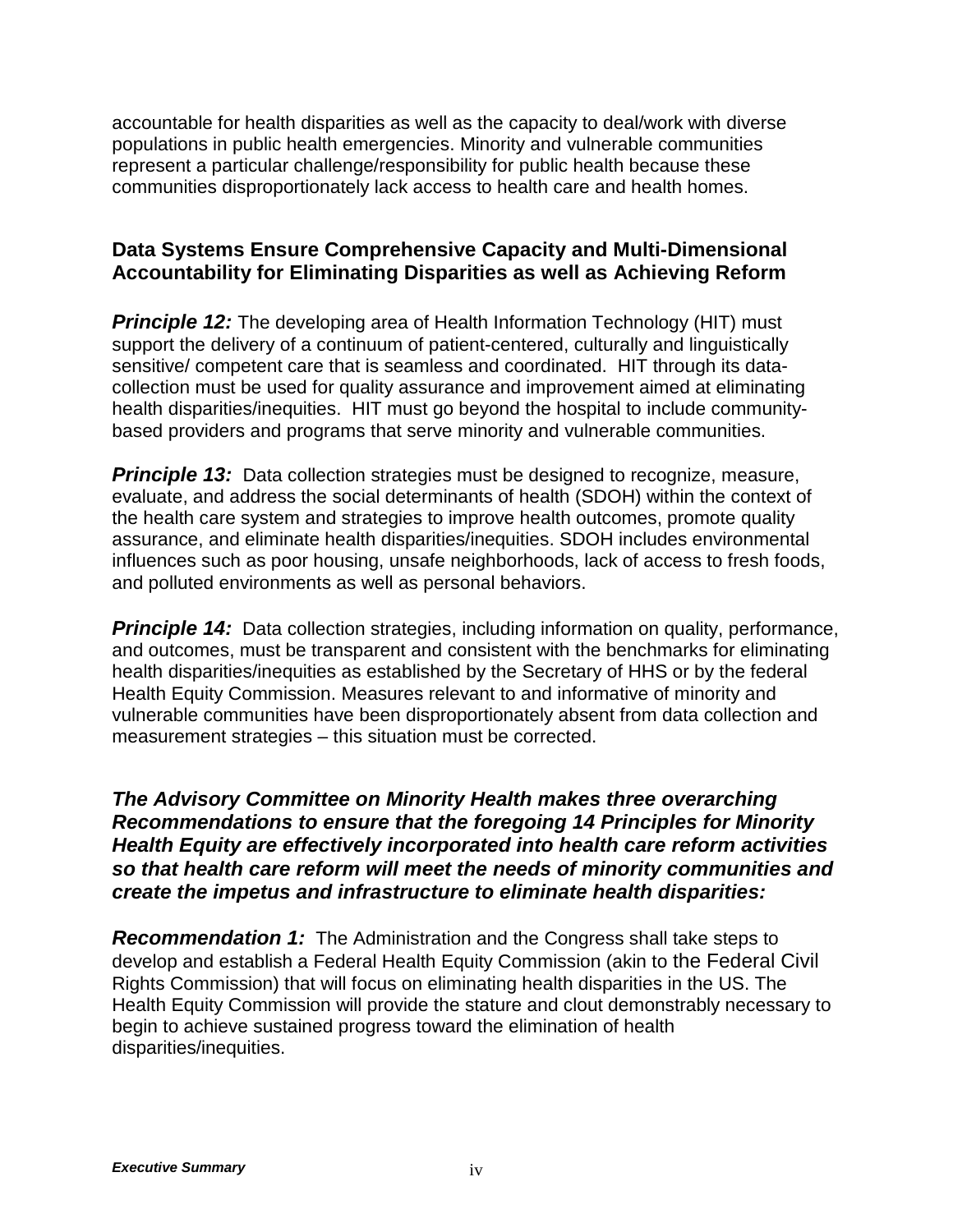*Recommendation 2:* In the meantime, all health care reform commissions, committees, and working groups – whether federal or state or local governmental and legislative, public or private think-tank/NGO, must take steps to include sub-committees that address health disparities/inequities, minority health equity, and workforce diversity. It is equally important that these entities take meaningful steps to ensure diversity reflective of communities served in their leadership, membership, and staffing.

*Recommendation 3:* The 14 Principles for including Minority Health Equity in Health Care Reform must be thoroughly considered/addressed in writing by all entities described in Recommendation 2. These reports must be delivered to the Secretary of US Health and Human Services and the Federal Health Equity Commission.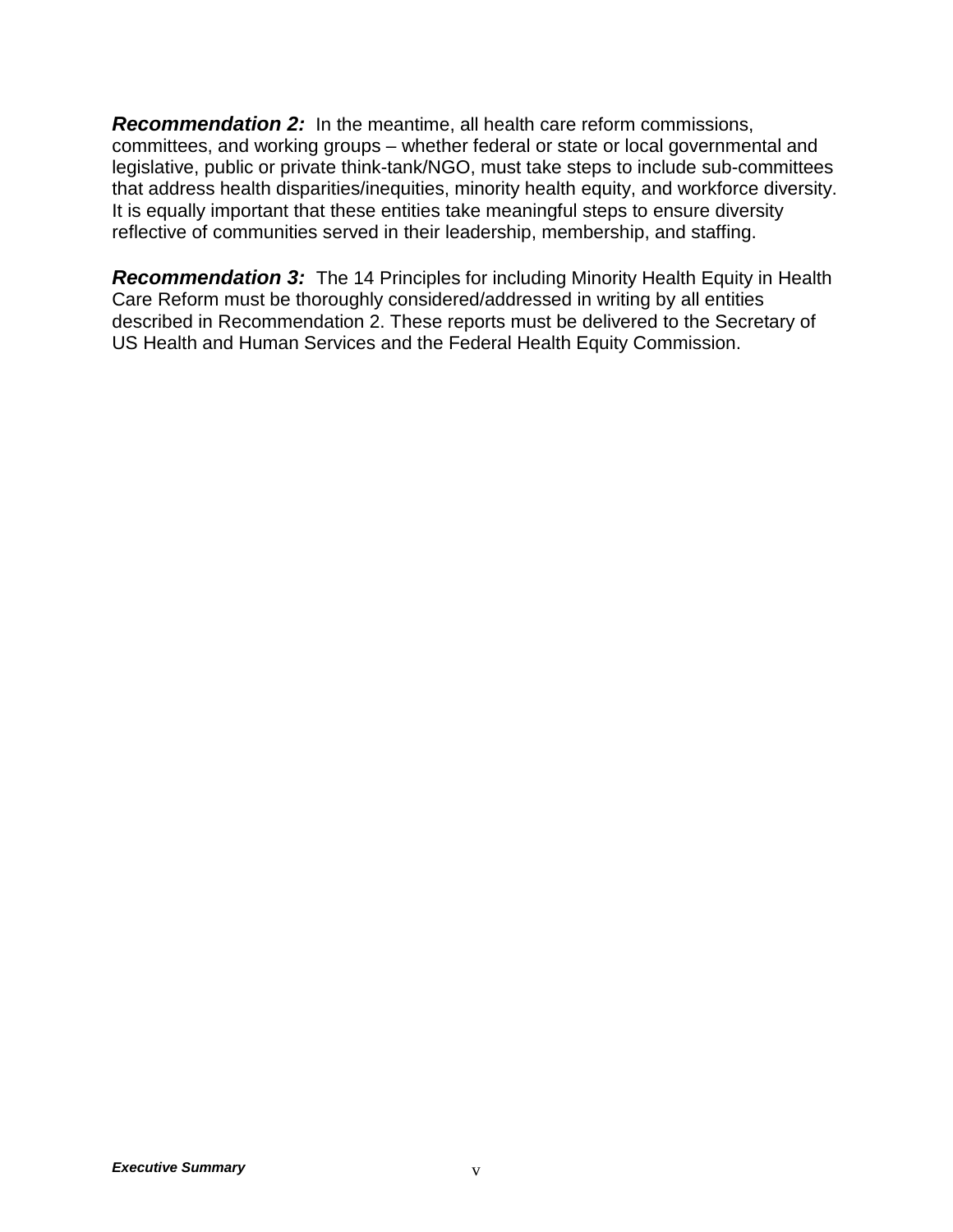# **Ensuring that Health Care Reform Will Meet the Health Care Needs of Minority Communities and Eliminate Health Disparities**

*A Statement of Principles and Recommendations* 

*U.S. Department of Health and Human Services*

*Advisory Committee on Minority Health (ACMH)*

**FULL REPORT**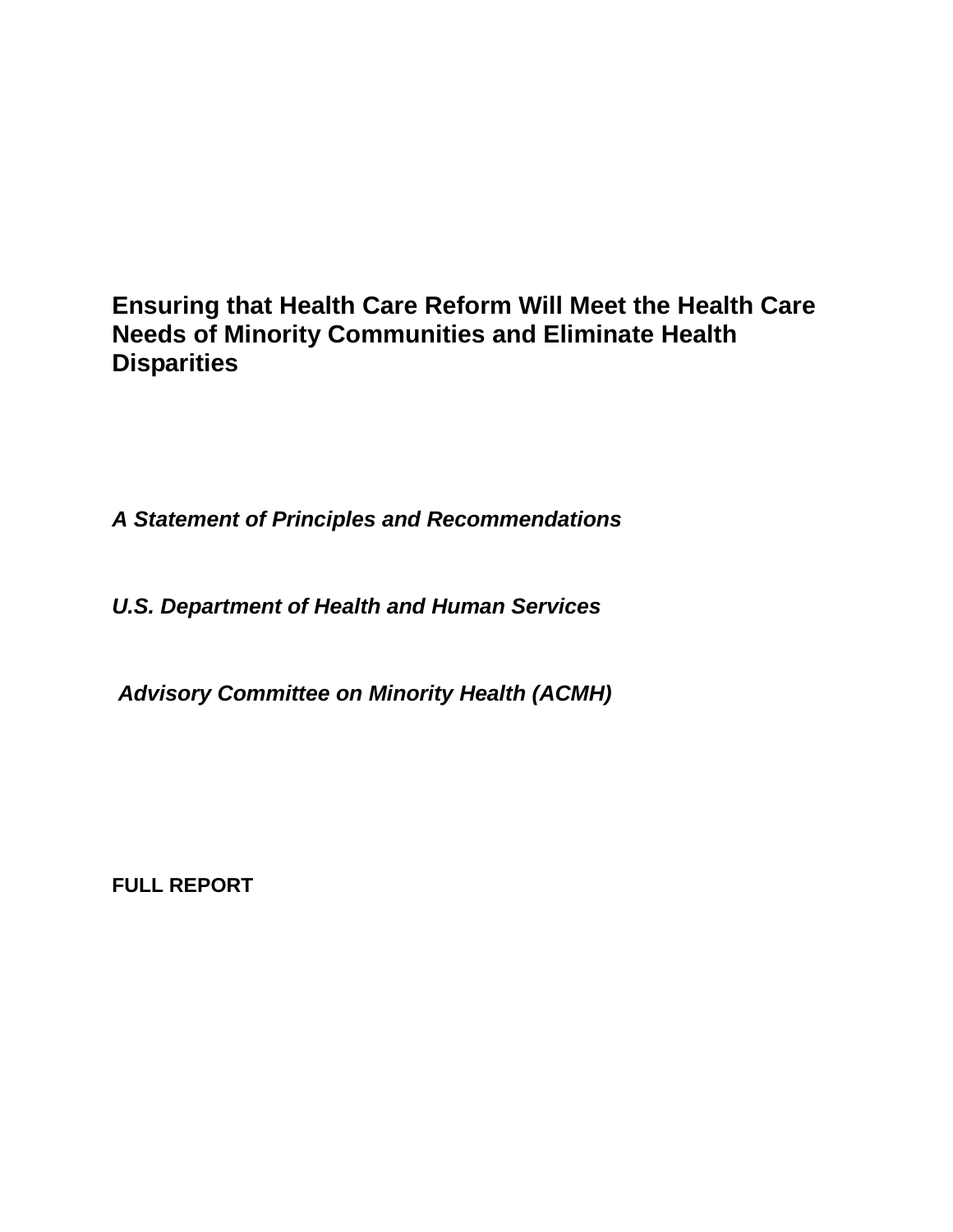# **Statement of 14 Principles and Three Recommendations Designed to Ensure that Health Care Reform Will Meet the Health Care Needs of Minority Communities and Eliminate Health Disparities**

*"Of all the forms of inequality, injustice in health is the most shocking and the most inhumane."*

 *Dr. Martin Luther King Jr. at the 2nd National Convention of the Medical Committee for Human Rights on March 25, 1966*

## *Consequences of the History of Disparities in US Health Care System*

Health and health care disparities have disproportionately affected minority communities across the US health care system. In 2003, the Institute of Medicine (IOM) report, *Unequal Treatment: Confronting Racial and Ethnic Disparities in Healthcare*, urges that eliminating disparities become a national priority. Despite this call to arms, the 2008 National Healthcare Disparities Report (NHDR) shows that health disparities are increasing.<sup>[1](#page-37-0)</sup> Minority communities (i.e., Blacks, Hispanics, American Indians/Alaskan Natives, some Asian Americans and Native Hawaiians and Other Pacific Islanders) continue to be vulnerable communities disproportionately poorer, and disproportionately uninsured or underinsured Minority communities continue to disproportionately experience higher morbidity and mortality rates for disabling chronic diseases such as diabetes, kidney disease, heart disease, and cancer.[2](#page-37-1) Well-regarded research suggests that 8[3](#page-37-2),000 deaths each year are attributable to racial and ethnic health disparities. $3$ 

The US has a long history of inequities in health care yet the scientific study of health care disparities is a relatively new field. $4$  Publicity and public concern regarding health care disparities have increased dramatically in the last ten years. Federal and state governments, leading health care foundations and major employers have called attention to disparities in treatment and outcomes and to the urgent need to develop effective interventions. Some federal initiatives, such as the Healthy People 2010 initiative, explicitly target reduction in disparities. Today, 13 of the nation's 48 state offices of minority health specifically identify "disparity reduction" or "equity" in their name,<sup>[5](#page-37-4)</sup> and industries from hospitals to health insurance companies are working to ameliorate disparities by investing substantial resources in quality improvement efforts for all Americans.<sup>[6](#page-37-5)</sup>

Even with the increased attention and advances in the quality of care, persistent racial and ethnic health disparities continue to plague the US health care system. Hundreds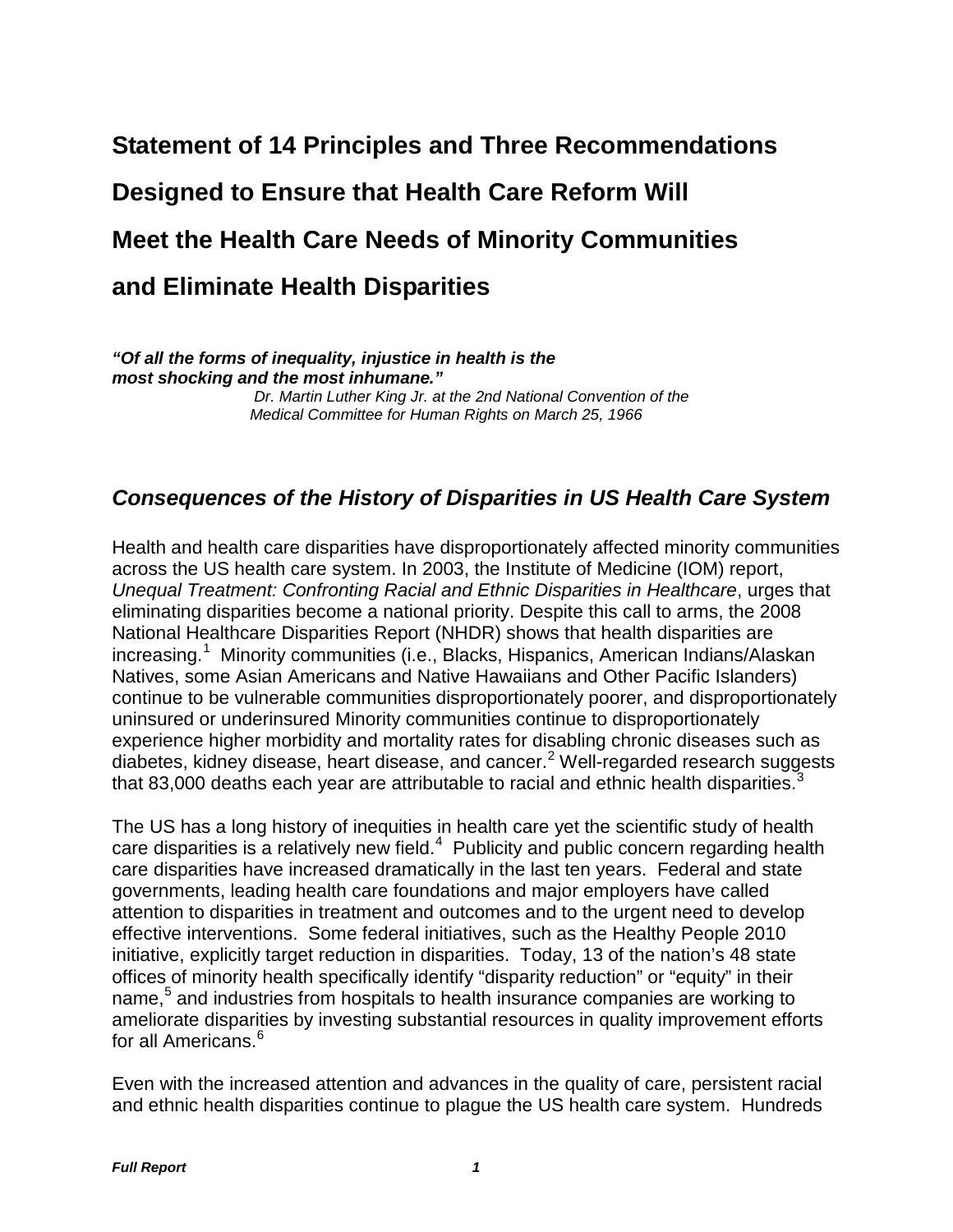of studies have documented substantial gaps in access, quality of care and health outcomes by race, ethnicity, socioeconomic status, and gender.<sup>[7](#page-37-6)</sup> Notable examples include surgical outcomes, access to ambulatory services, and outcomes for heart disease and certain cancers.<sup>[8](#page-37-7)</sup> African-American women are 67 percent more likely to die when diagnosed with breast cancer.<sup>[9](#page-37-8)</sup> Hispanics with HIV are almost 30 percentage points less likely to receive protease inhibitors during treatment;<sup>[10](#page-37-9)</sup> poor individuals score lower on [11](#page-37-10) of the 17 core measures of quality care than high-income individuals;<sup>11</sup> African Americans wait two times as long for kidney transplantation**.** [12](#page-37-11) Women are less likely to receive evidence-based testing and treatment for heart disease than men.<sup>[13](#page-38-0)</sup>

"Asian American and Pacific Islander women have low rates of cancer screening including mammograms and Pap tests. According to Kagawa-Singer and Pourat (2000), in the United States, 26% of Chinese, 21% of Japanese, 28% of Filipinos, 50% of Koreans, and 68% of Asian Indians (all over the age of forty) had never had a mammogram. Furthermore, one fifth of Asian American women (over the age of eighteen) have never had a Pap test, and among those who have, one out of seven have not had the test within the past three years."<sup>14</sup>

When mortality rates are used as the indicator of health outcomes, American Indians and Alaska Natives face a disadvantage, relative to Whites, at each stage of the life span, with persistent disparities in infant mortality, life expectancy, and mortality from a variety of conditions including chronic diseases.<sup>[15](#page-38-2)</sup> There is also sufficient evidence of American Indians and Alaska Natives are disadvantaged in the health care system.<sup>[16](#page-38-3)</sup> disparities in health care financing, access to care, and quality of care to conclude that

The *National Healthcare Disparities Report, 2008* (NHDR) produced by the Agency for Healthcare Research and Quality (AHRQ) provides in its introductory section a succinct but powerful description of the state of health care for minorities and other vulnerable groups in the US:

*Disparities persist in health care quality and access* - For AI/ANs, 75% of the core measures that could be tracked over time improved (gap decreased). For Blacks and Asians, 60% of the core measures used to track access remained unchanged (gap stayed the same) or got worse (gap increased). For Hispanics, 80% of core access measures remained unchanged or got worse. For poor populations, 57% of core access measures remained unchanged or got worse. *Magnitude and pattern of disparities are different within subpopulations* - Improvements in preventive care, chronic care, and access to care have led to the elimination of disparities for some priority populations in areas such as mammograms, smoking cessation counseling, and appropriate timing of antibiotics. At the same time, many of the largest disparities have not changed significantly. *Some disparities exist across multiple priority populations* - In addition to the variable distribution of disparities evident across priority populations, in some cases several different populations experience the same gaps in care as other populations due to poor quality overall or populations experiencing similar barriers."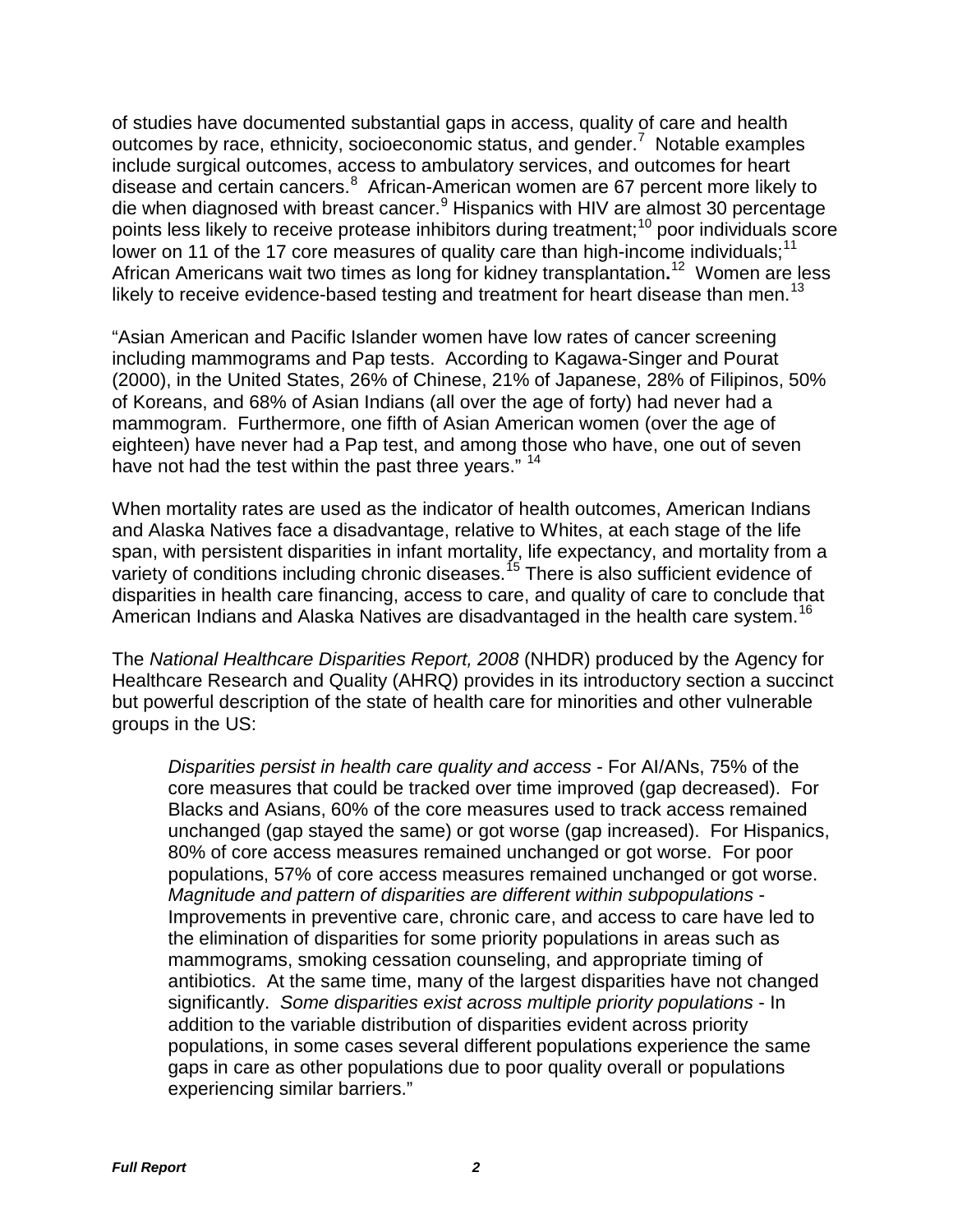According to a new study by the Kaiser Family Foundation, and a decade after US Surgeon General David Satcher called for the elimination of racial disparities in health, women of color in every state continue to fare worse than white women on a variety of measures of health, health care access and other social determinants of health. The June 2009 report -- *Putting Women's Health Care Disparities on the Map: Examining Racial and Ethnic Disparities at the State Level --* documents the persistence of disparities on 25 indicators between white women and women of color, including rates of diseases such as diabetes, heart disease, AIDS and cancer, as well as insurance coverage and health screenings. Women of color fared worse than white women on most measures and in some cases the disparities were stark. National statistics mask substantial state-by-state variation in disparities. The report moves beyond national figures to quantify where disparities are greatest, providing new information to help determine how best to combat the problem. The analysis also provides new state-level data for women that are often difficult to obtain.<sup>[17](#page-38-4)</sup>

## *Urgent Need for Minority Health to Inform Health Care Reform Deliberations*

The unprecedented economic downtown in the latter half of 2008 combined with the increasingly dire effects of high health care costs for both businesses and individuals have set in motion unique/concerted efforts to achieve meaningful health care reform in 2009. Meaningful health care reform offers the potential to improve the health status in minority and vulnerable communities, and to reduce/eliminate health disparities. But, if the past is not to be the prologue, then health care reform must *intentionally* establish the strategies necessary to ameliorate and ultimately to eliminate minority health disparities. Otherwise, the myriad challenges of health care reform could mean that minority health priorities receive insufficient consideration.

Given this context, the US Department of Health and Human Services (DHHS) Advisory Committee on Minority Health (ACMH) at its February, 2009 meeting determined that the focus of its present work should be on health care reform from the perspective of improving access and quality of health care for minority and vulnerable communities. The aim of the ACMH is to encourage and support legislative and programmatic health care reform strategies that are guided by key principles and recommendations intended to improve the state of minority health in the US by eliminating disparities.

The ACMH acknowledges the work of the DHHS Office of Minority Health, AHRQ and all the collaborating DHHS agencies for programs, initiatives and resources developed and implemented to address health disparities. Their efforts have moved the field forward and informed/shaped health care policy and practice to benefit all communities.

At this particular time, however, significant national interest in, and momentum towards, health care reform calls for structuring a health care system that incorporates knowledge and expertise for addressing health disparities as integral elements. Every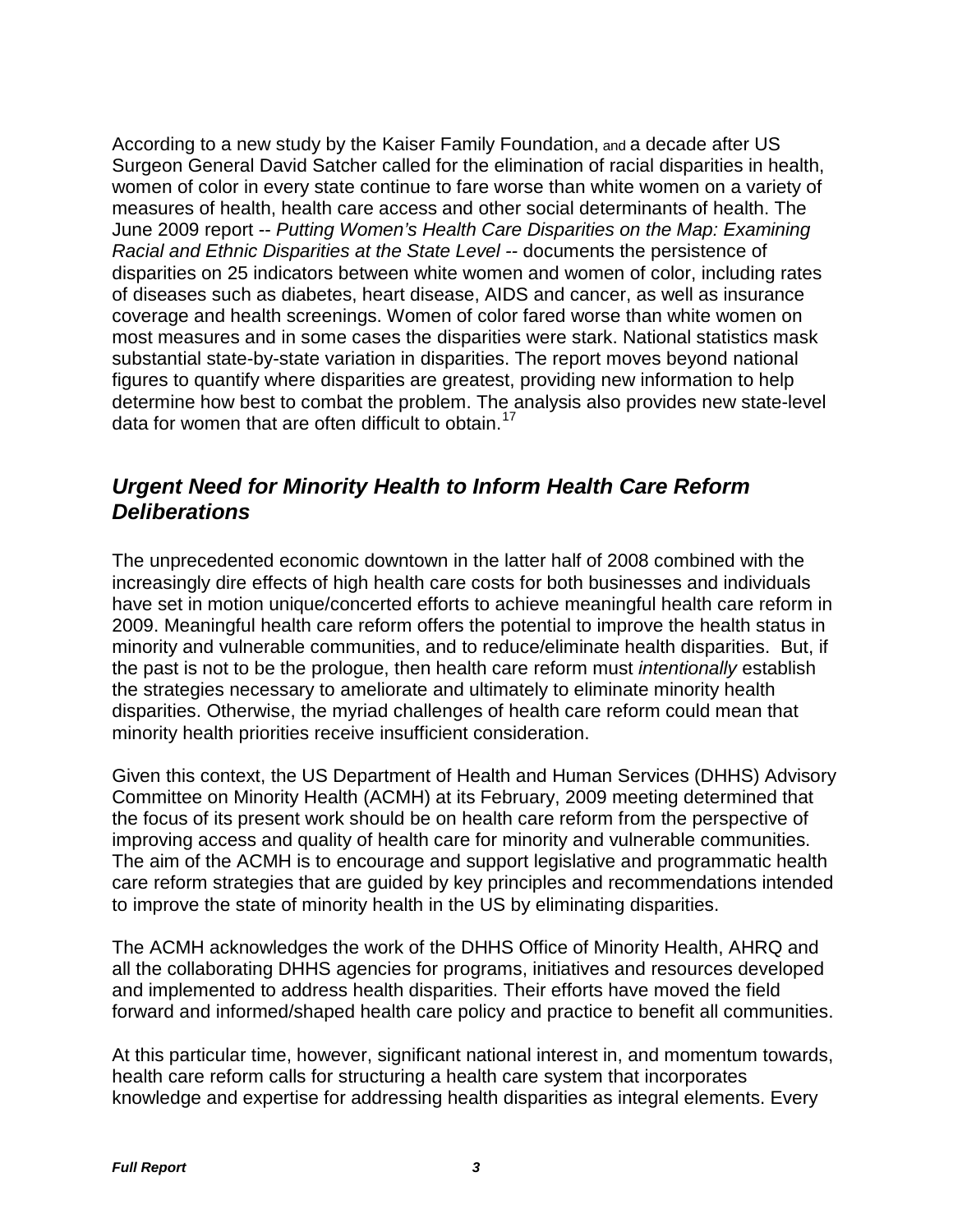strategic aspect of health care reform currently being considered, from health insurance coverage to health care access to patient-centered comprehensive services to expanding primary care providers to improving quality of care by improving health care provider training also has the potential to ameliorate health disparities and improve the health of minority communities. *Consequently, the Advisory Committee on Minority Health (ACMH) asserts that every such health care reform proposal/strategy must be assessed/ evaluated regarding its implications for ameliorating health disparities and improving the health of minority communities.*

To facilitate this necessary/critical scrutiny, the ACMH proposes 14 Principles to provide the necessary evaluative criteria. These principles encompass scientifically wellestablished areas of health care policy and health care reform including the need for a diverse health care workforce, equitable access to comprehensive health care coverage and services, the key roles of public health and the safety net, and the need for transparent, accessible, and comprehensive data systems. The ACMH recently completed work on proposing a national multi-component policy strategy for reducing disparities by promoting patient-centered culturally and linguistically sensitive/competent health care.<sup>[18](#page-38-5)</sup>

The ACMH urges application of the following 14 Principles to guide the development of health care reform so that addressing health disparities becomes integral to the process of improving access to quality health care and to improving the health status of all communities. This process will also ensure that health care reform will meet the health care needs of minority communities, and create the impetus and infrastructure to eliminate health disparities/inequities. The ACMH also proposes three overarching Recommendations to facilitate/support application of the Principles.

## *A Statement of Principles Designed to Ensure that Health Care Reform Will Meet the Health Care Needs of Minority Communities and Create the Impetus to Eliminate Health Disparities*

## **A Diverse Health Care Workforce with Diverse Executive Leadership and Governance**

**Principle 1:** The development of a health care workforce that is truly representative and reflective of the communities served is vital for health care reform to achieve its full potential to serve a diverse and growing minority population and to create an affordable and sustainable health care system.

**Principle 2:** The development of diverse executive leadership and governance bodies of the health care system is essential for implementing effective health care reform that meets the needs of a diverse minority population and ensures/works for the elimination of health disparities/inequities.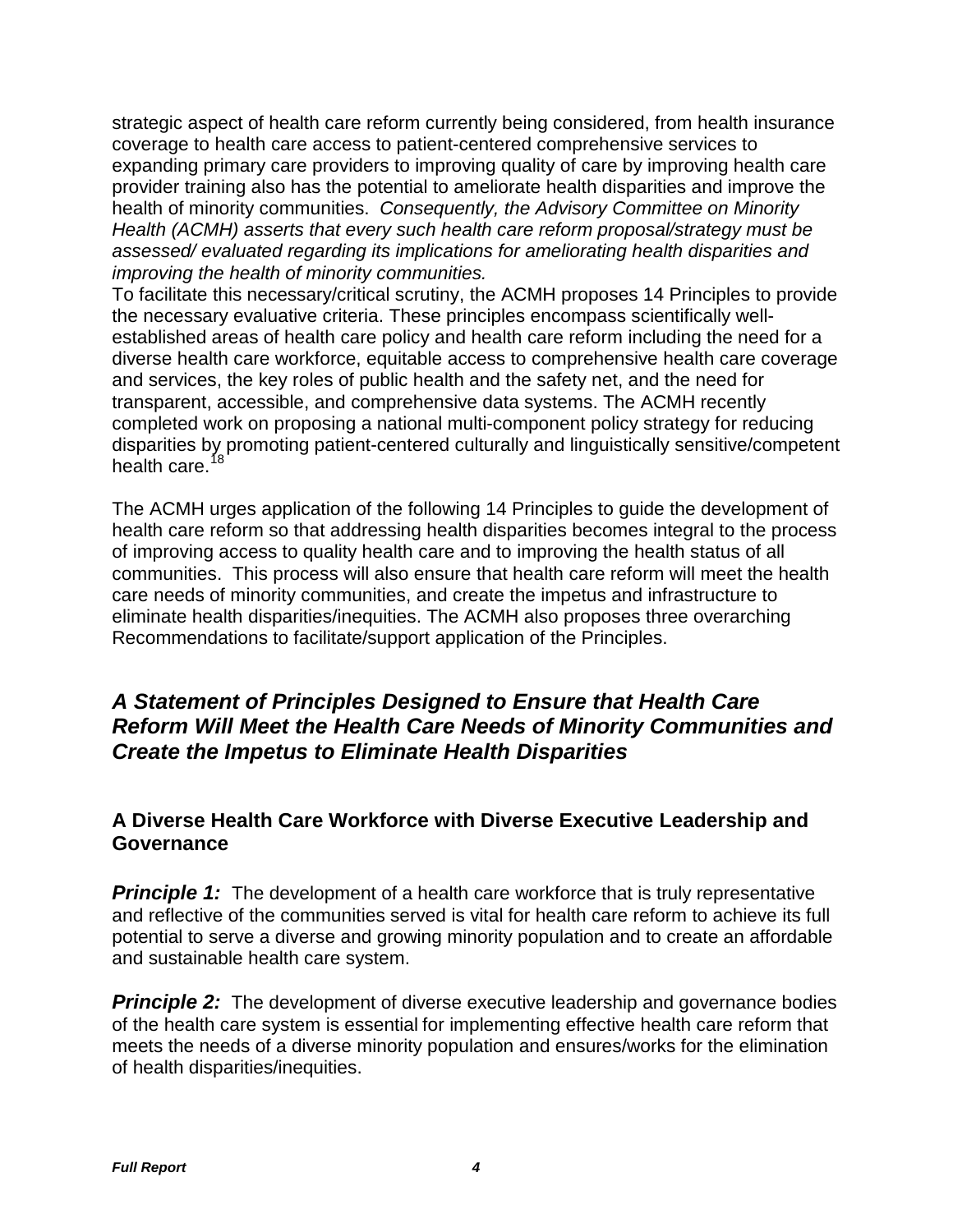**Principle 3:** Accrediting and licensing agencies must include strong and robust requirements/benchmarks and oversight processes for ensuring the provision of patientcentered, culturally and linguistically sensitive/competent care in all health care settings. These benchmarks must ensure a diverse health care workforce with diverse executive leadership and governance.

**Principle 4:** Health care professional schools must be affordable and must reflect the diverse communities they serve. Their curricula must promote a trans- and multidisciplinary, team-oriented, and community-responsive approach to teaching, training, mentoring, and matriculating in order to ensure the availability of primary care health care providers necessary to implement comprehensive health care reform.

## *Equitable and Sustainable Access to Comprehensive and Affordable Health Care Coverage and Services*

**Principle 5:** High quality health care coverage that is affordable and comprehensive must be equally accessible to all individuals regardless of nativity or citizenship, age or health history. Coverage should be portable to eliminate gaps in coverage due to transitions in employment or life circumstance. Minority and vulnerable communities are disproportionately affected by lack of coverage and access and the consequences of poor health status.

**Principle 6:** A redesigned health care system must be patient-centered and promote a medical home or more broadly a health home for everyone. To improve access for minority and vulnerable communities, financing and reimbursement policies must incentivize and ensure that all persons residing in the US have a health home that emphasizes prevention, primary care, chronic care management and care coordination, and providing patient-centered, culturally and linguistically sensitive/competent care.

**Principle 7:** Health care reform must support the enhancement and availability of a wide range of community-based interventions and program that are responsive to diverse populations, in particular, minority and vulnerable communities. Coordination of patient-centered, culturally and linguistically sensitive/competent care across primary care and medical specialties and sub-specialties must be encouraged through financing and reimbursement systems.

**Principle 8:** While health care reform must create a financially sustainable health care system, new or revised financing and reimbursement policies must not adversely and/or disproportionately affect minority and vulnerable communities. Indeed, such financing and reimbursement policies must redirect resources to minority and vulnerable communities who have always experienced a disproportionate lack of access to the health care system and disproportionately poor health status.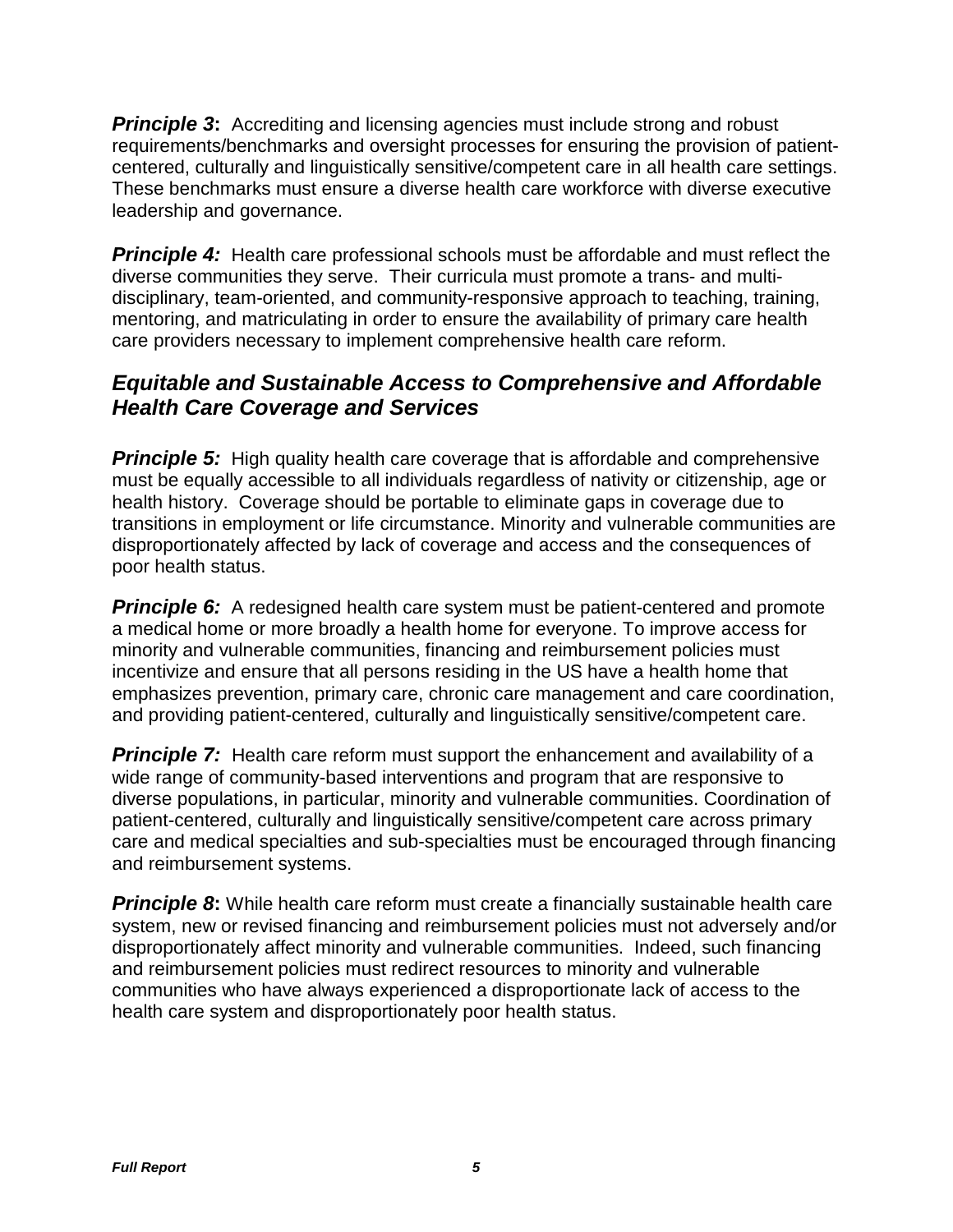## *Preserve the Safety Net, Focus on Community Engagement and the Social Determinants of Health, Promote Partnerships with Public Health*

**Principle 9:** A robust safety net must be maintained to insure that vulnerable and minority populations do not fall through the cracks. Minority and vulnerable communities are those who not able to access affordable health care coverage and/or services and thus disproportionately rely on the safety net, e.g., children in immigrant families, lowincome parents, low-wage working adults with no children, some lawfully residing residents, and undocumented residents in the U.S.

*Principle 10***:** Healthcare reform must include minority communities as key stakeholders to provide direct input as to how health care should be structured and delivered. Strong and active minority and vulnerable community engagement is the essential foundation for establishing successful strategies to eliminate health disparities that include meaningful prevention strategies and that account for/address the social determinants of health (SDOH).

**Principle 11:** The public health infrastructure must be strengthened to assure that its primary functions and activities are responsive to a diverse population especially minority and vulnerable communities, and account for/address the social determinants of health (SDOH). Health departments must have the ability to hold their agencies accountable for health disparities as well as the capacity to deal/work with diverse populations in public health emergencies. Minority and vulnerable communities represent a particular challenge/responsibility for public health because these communities disproportionately lack access to health care and health homes.

### **Data Systems Ensure Comprehensive Capacity and Multi-Dimensional Accountability for Eliminating Disparities as well as Achieving Reform**

**Principle 12:** The developing area of Health Information Technology (HIT) must support the delivery of a continuum of patient-centered, culturally and linguistically sensitive/ competent care that is seamless and coordinated. HIT/HIE through its datacollection must be used for quality assurance and improvement aimed at eliminating health disparities/inequities. HIT/HIE must go beyond the hospital to include community-based providers and programs that serve minority and vulnerable communities.

*Principle 13***:** Data collection strategies must be designed to recognize, measure, evaluate, and address the social determinants of health (SDOH) within the context of the health care system and strategies to improve health outcomes, promote quality assurance, and eliminate health disparities/inequities. SDOH includes environmental influences such as poor housing, unsafe neighborhoods, lack of access to fresh foods, and polluted environments as well as personal behaviors.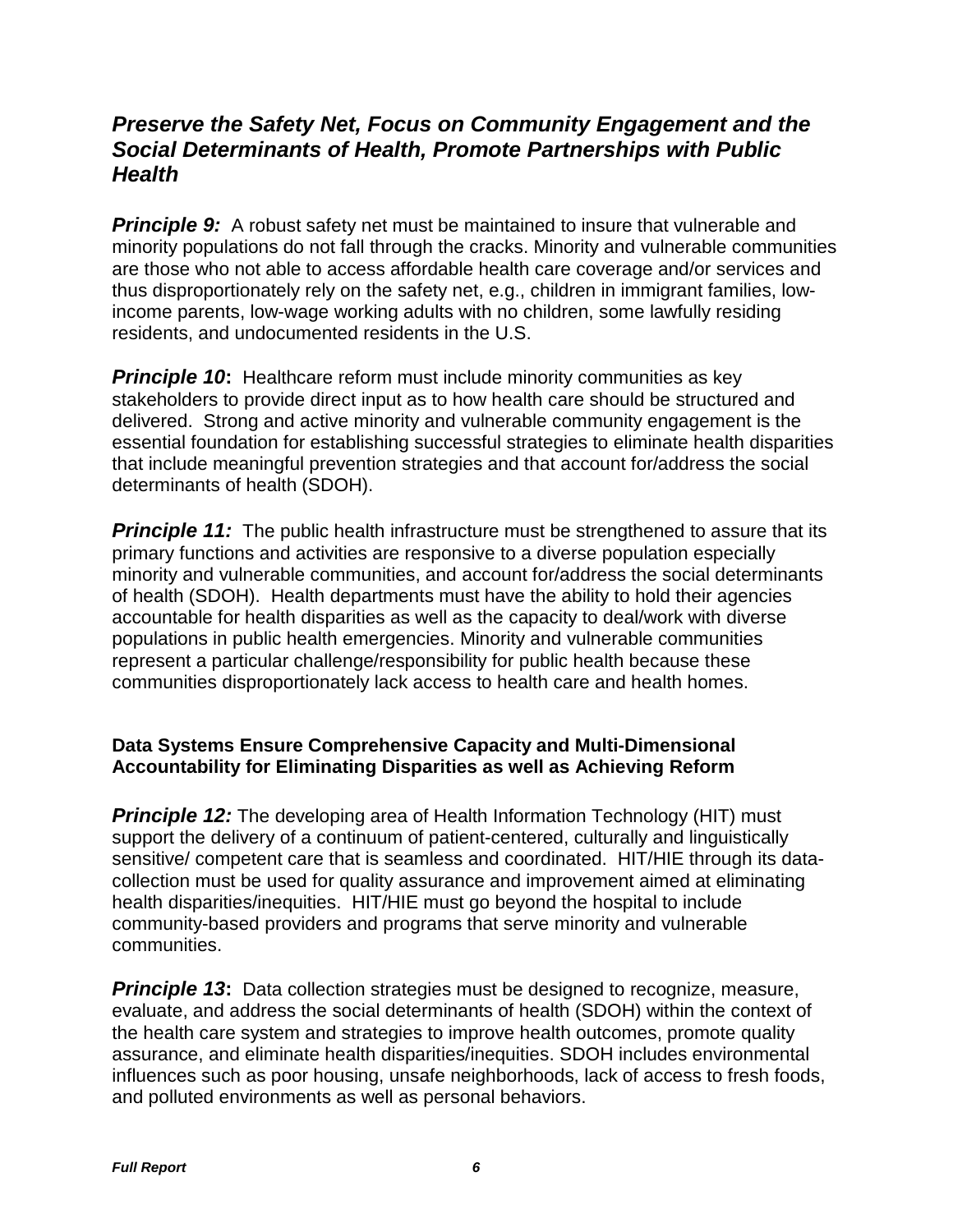**Principle 14:** Data collection strategies, including information on quality, performance, and outcomes, must be transparent and consistent with the benchmarks for eliminating health disparities/inequities as established by the Secretary of HHS or by the federal Health Equity Commission. Measures relevant to and informative of minority and vulnerable communities have been disproportionately absent from data collection and measurement strategies -- this situation must be corrected.

*The Advisory Committee on Minority Health makes three overarching Recommendations to ensure that the foregoing 14 Principles for Minority Health Equity are effectively incorporated into health care reform activities so that health care reform will meet the needs of minority communities and create the impetus and infrastructure to eliminate health disparities:*

*Recommendation 1:* The Administration and the Congress shall take steps to develop and establish a Federal Health Equity Commission (akin to the Federal Civil Rights Commission) that will focus on eliminating health disparities in the US. The Health Equity Commission will provide the stature and clout demonstrably necessary to begin to achieve sustained progress toward the elimination of health disparities/inequities.

*Recommendation 2:* In the meantime, all health care reform commissions, committees, and working groups – whether federal or state or local governmental and legislative, public or private think-tank/NGO, must take steps to include sub-committees that address health disparities/inequities, minority health equity, and workforce diversity. It is equally important that these entities take meaningful steps to ensure diversity reflective of communities served in their leadership, membership, and staffing.

**Recommendation 3:** The 14 Principles for including Minority Health Equity in Health Care Reform must be thoroughly considered/addressed in writing by all entities described in Recommendation 2. These reports must be delivered to the Secretary of US Health and Human Services and the Federal Health Equity Commission.

# **Discussion of the 14 Principles for Minority Health Equity**

## *A Diverse Health Care Workforce with Diverse Executive Leadership and Governance*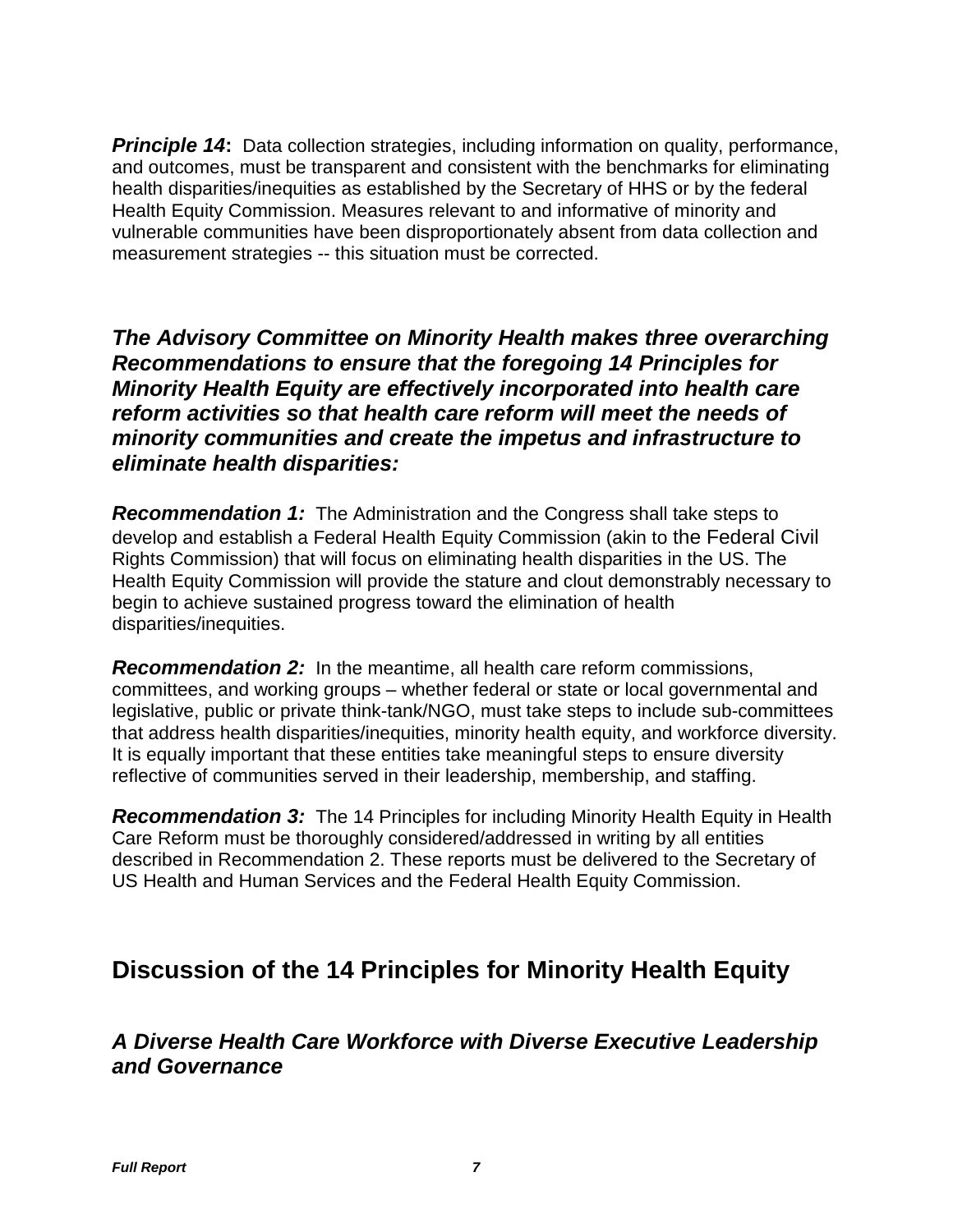**Principle 1:** The development of a health care workforce that is truly representative and reflective of the communities served is vital for health care reform to achieve its full potential to serve a diverse and growing minority population and to create an affordable and sustainable health care system.

**Principle 2:** The development of diverse executive leadership and governance bodies of the health care system is essential for implementing effective health care reform that meets the needs of a diverse minority population and ensures/works for the elimination of health disparities/inequities.

**Principle 3:** Accrediting and licensing agencies must include strong and robust requirements/benchmarks and oversight processes for ensuring the provision of patientcentered, culturally and linguistically sensitive/competent care in all health care settings. These benchmarks must ensure a diverse health care workforce with diverse executive leadership and governance.

**Principle 4:** Health care professional schools must be affordable and must reflect the diverse communities they serve. Their curricula must promote a trans- and multidisciplinary, team-oriented, and community-responsive approach to teaching, training, mentoring, and matriculating in order to ensure the availability of primary care health care providers necessary to implement comprehensive health care reform.

## **Discussion**

The 2004 IOM report, *In the Nation's Compelling Interest: Ensuring Diversity in the*  Health Care Workforce,<sup>19</sup> that complemented *Unequal Treatment<sup>[20](#page-38-7)</sup>* called for increased diversity in the health care workforce as part of a comprehensive strategy to reduce health disparities. This report cited that more than 40 percent of Hispanic patients in one survey said that a doctor's ability to speak the patient's language was a significant consideration in choosing a physician and that minority patients are more likely to choose health care professionals from their own ethnic groups and are more satisfied with the care that they receive from them. Evidence indicated that patient-physician communication, trust and understanding increase when patients share the same ethnic, racial, or cultural or primary language background; this improves the accuracy of diagnoses and frequency of patient compliance.

The IOM stressed the impact of the landmark decision in the U.S. Supreme Court ruled in Grutter v. Bollinger et al. that it was lawful for the University of Michigan Law School to consider race and ethnicity as one of many factors in the admissions process because the practice was "narrowly tailored" and did not violate the constitutional rights of nonminority applicants. It was in this ruling that Justice Sandra Day O'Connor wrote: "Effective participation by members of all racial and ethnic groups in the civic life of our Nation is essential if the dream of one Nation, indivisible, is to be realized."<sup>[21](#page-38-8)</sup>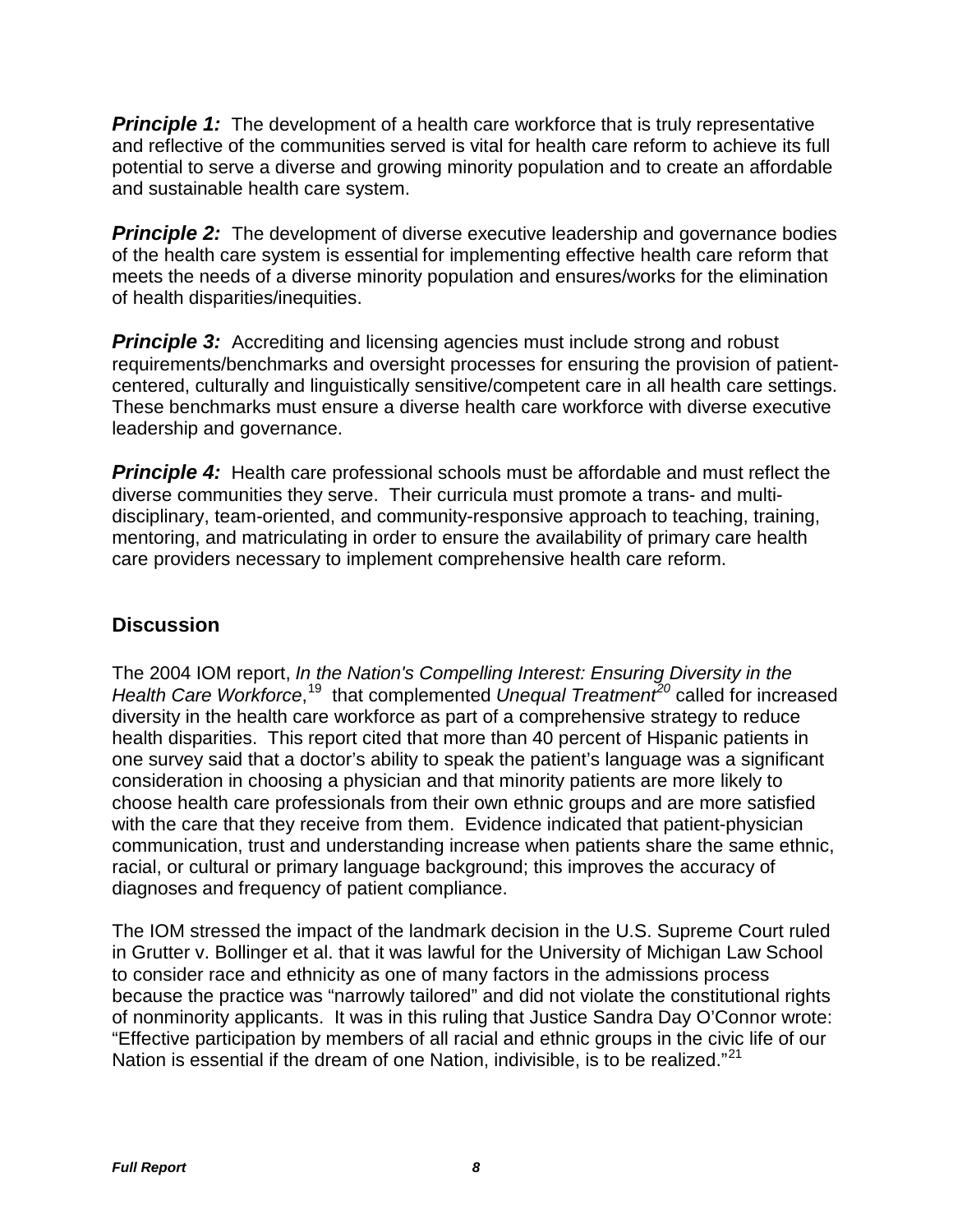This IOM Committee recognized that by 2050 the US may be 50 percent non-white or not primarily English-speaking, and that better patient care will depend on better crosscultural understanding. The Committee's report cited that African-American physicians in California were five times more likely than their white peers to practice in largely African-American communities while the proportion of African-American physicians to the general population and commensurate with their portion of population is shrinking.

Data from the 2001 Commonwealth Fund Survey indicated that Asian Americans overall (27%) and Asian Americans ethnic subgroups such as Koreans (41%), Chinese (35%), and Asian Indians (28%) were more likely to experience communication difficulties with their provider compared to the general population at 19%.<sup>[22](#page-38-9)</sup> Sinkford and Valachovic (2001) have shown that Asian Dentists are more likely to serve other communities of colors than are white dentists and in fact serve a meaningful proportion of black (11.5%) and Hispanic (14.5%) patients.  $23$ 

In 2007, Ngo-Metzger and colleagues examined the importance of language concordance between providers and LEP patients as related to health education, interpersonal care, and lower patient satisfaction. Their study of 2,746 Chinese and Vietnamese patients confirmed that "language concordance between providers and patients is still the optimal situation". They also demonstrated that interpreters could have a positive impact in promoting health education although having an interpreter did not substantively mitigate the impact of having a language-discordant provider. $^{24}$  $^{24}$  $^{24}$ 

The IOM Committee discussed these benefits of racial and ethnic diversity among health care professionals: (1) Racial and ethnic minority health care providers are more likely to serve minority and medically underserved communities, thereby increasing access to care; (2) Racial and ethnic minority patients report greater levels of satisfaction with care provided by minority health care professionals; (3) Racial and ethnic minority health care providers can help care systems efforts to reduce cultural and linguistic barriers and improve cultural competence; (4) Diversity in higher education/health care professions training settings is associated with better educational outcomes among *all* students."[25](#page-38-12)

The IOM recommended to Health Professions Education Institutions and relevant public and private groups mechanisms to encourage support for diversity efforts with: (1) Additional research and data collection on diversity and its benefits; (2) Efforts to increase broad stakeholders' understanding of and consensus regarding steps that should be taken to enhance diversity among health care professionals; and, (3) The development of broad coalitions to encourage HPEIs, their accreditation bodies, and federal and state sources of health care professions student financial aid to adopt policies to enhance diversity among health care professionals." [26](#page-38-13)

*In the Nation's Compelling Interest* was followed in the same year by the Sullivan Commission that pointed to the clear, critical need for more health care professionals and support personnel from ethnic or racial minority groups and that such individuals are more likely to serve minority and medically underserved communities. <sup>[27](#page-38-14)</sup> Together,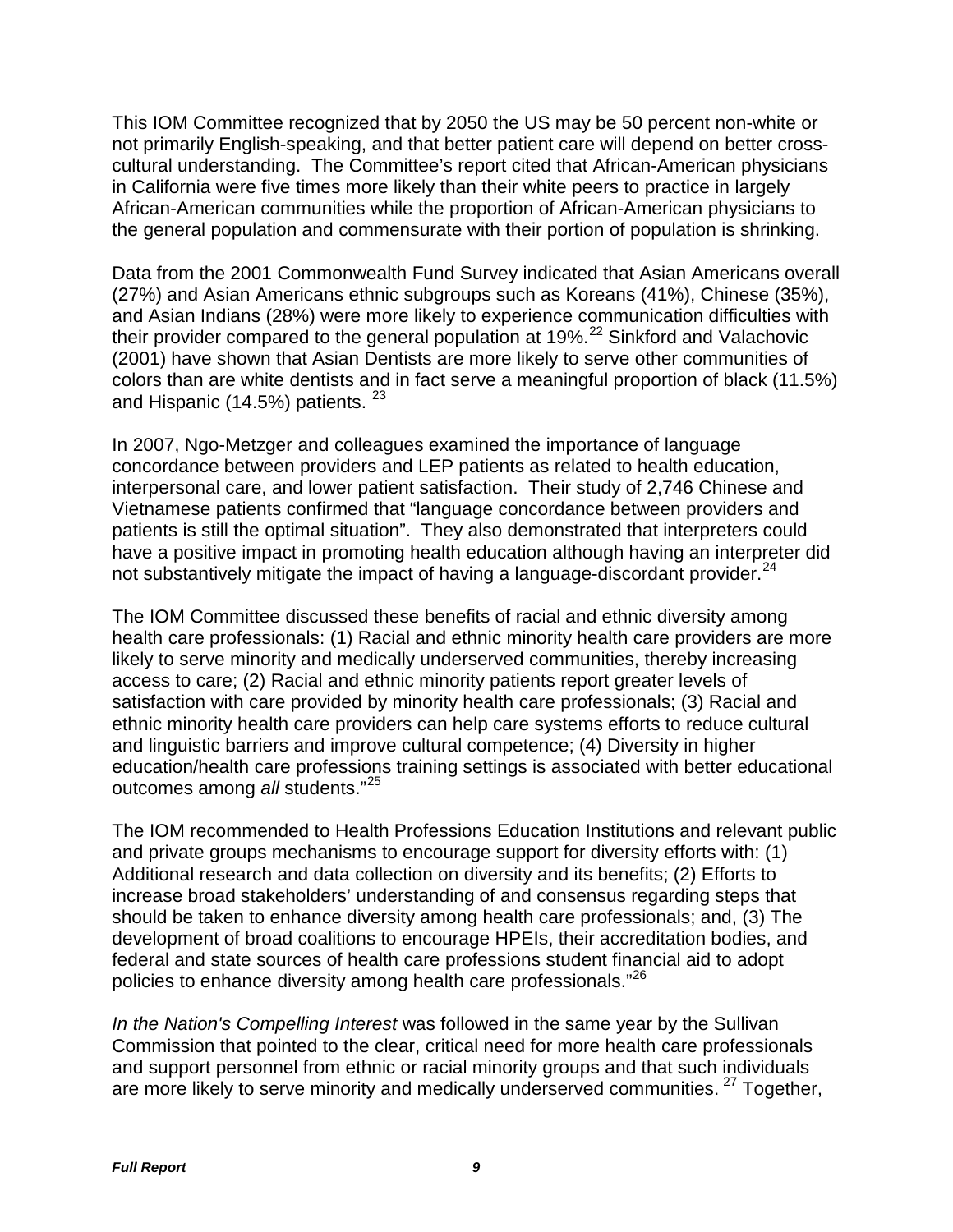the IOM and Sullivan Commission reports, including their 62 recommendations for action, offered US health care organizations and providers a comprehensive blueprint for achieving diversity and ensuring cultural competency among the workforce.

Responsive and accountable executive leadership is critical for providing quality health care for minority populations and for addressing health disparities. A central finding of the National Public Health and Hospital Institute's (NPHHI) 2004 report to the Department of Health and Human Services' Office of Minority Health, *Serving Diverse Communities in Hospitals and Health Systems[28](#page-38-15)*, is that the infrastructure required to initiate and sustain promising practices and programs to improve diversity and address disparities, especially in the face of severe resource constraints, depends upon the vision, skill and commitment of the organization's leadership and governance. Building this infrastructure requires a style and practice of executive leadership and governance characterized by understanding that workforce diversity and culturally competent care are not separate projects or programs but rather a context for continuous quality improvement of all areas of executive leadership and governance responsibility.

The Joint Commission in its *Hospitals, Language, and Culture* study shows that language and cultural issues have a significant impact on disparities when not addressed by a health care organization and its leadership. The Commission's most recent report, *One Size Does Not Fit All: Meeting the Health Care Needs of Diverse Populations[29](#page-38-16)*, builds upon *Exploring Cultural and Linguistic Services in the Nation's Hospitals: A Report of Findings[30](#page-38-17)* by providing a framework for hospitals to develop and implement practices for meeting the needs of diverse patient populations. The critical point made by The Joint Commission is that there is no "one size fits all" strategy and that the blueprint for organizational cultural competence is unique for each hospital organization and dependent on the quality of leadership. Without trying to provide all of the answers for meeting the needs of diverse patient populations, The Joint Commission report offers a framework, derived from current practices employed by U.S. hospitals, for executive leaders and governing bodies to think systemically about how they provide health care that is culturally and linguistically appropriate.

Other reports assessing the presence of minorities in the health care professions continue to highlight the importance of increasing this leadership capacity in U.S. hospitals and health care systems for improving access to quality care. The joint study, *A Race/Ethnic Comparison of Career Attainments in Healthcare Management* by the American College of Healthcare Executives (ACHE) and the National Association of Health Services Executives (NAHSE) showed that minorities continue to fall behind whites in several areas of health care management.<sup>[31](#page-38-18)</sup> Their report provided recommendations to address this inequity but a common theme existed of strengthening networks of minority health care professionals to offer support and strategies for greater career opportunities.

The Puerto Rican Legal Defense and Education Fund (PRLDEF) followed in 2004 with *Condition Critical: The Absence of Latinos among Policy Makers in New York City's Voluntary Hospitals*, which highlighted not only the lack of Latino representation in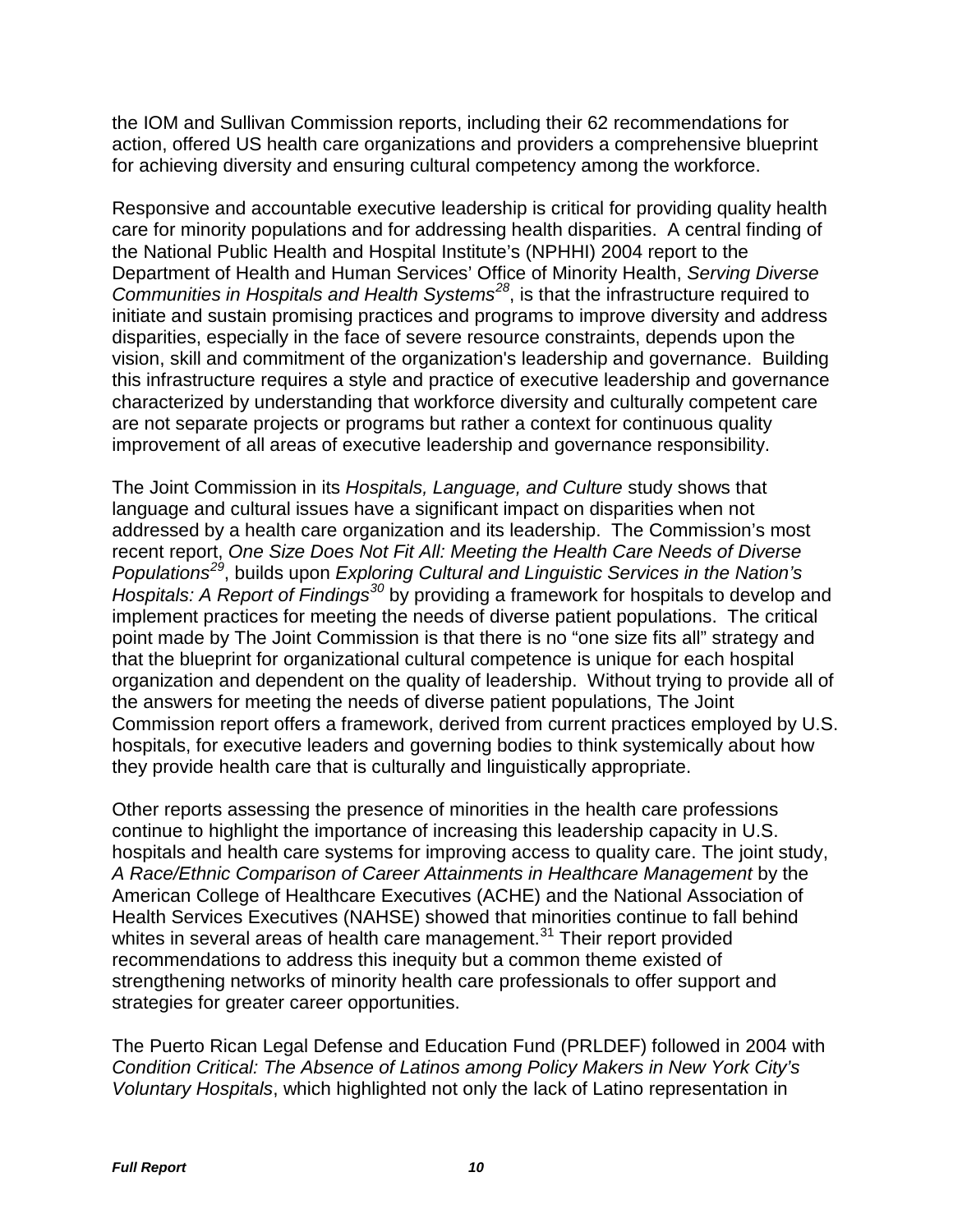hospital administration and boards but also the barriers that minority patient populations face in receiving care.<sup>[32](#page-39-0)</sup> Nationally, although Latinos now make up 14 percent of the U.S. population, only 2 percent of hospital chief executives in the U.S. are Latino. Such disparities illustrate how critical it is for the nation that health care organizations recognize and respond to these health care needs. This PRLDEF report spurred the Board of Governors of the Greater New York Hospital Association (GNYHA) to convene a blue ribbon task force on diversity and health care leadership. As a result, the Center for Trustee Initiatives was created in 2005 to help GNYHA-member organizations achieve diversity reflecting *all* minority communities on their governing boards as a critical strategy for advancing quality care for the diverse communities in New York City.

These reports, together with the IOM study and *The Sullivan Report* mentioned above*,* are a part of the testimony to the obstacles facing minority health care executives and governing body representatives, as well as a challenge to become actively engaged in exploring new avenues for improving community health and the representation of minorities in health care administration and health care professions. Increasing the role of minority executive leadership and governance is a critical element for effective health policy and program development that benefit all U.S. communities.

Effectively engaging the diverse communities served by a healthcare organization requires executive leadership and governance that is representative of, and response to, those communities.<sup>[33](#page-39-1)</sup> Executive leadership that is responsive will view community as a crucial partner in developing and providing quality healthcare – not just as consumers or recipients of healthcare services. The engaged healthcare executive and governing body develop and maintain an open dialogue with the community through interaction with trusted community leaders and members to identify key issues and effective strategies for improving the public's health and for developing community resources. Current research demonstrates an overall improvement of quality of care for all groups when there is a concerted effort to improve care and to address disparities for minority patients.<sup>[34](#page-39-2)</sup> Minority executives often bring this increased awareness and responsiveness to the health care needs of their communities and are instrumental in improving the quality of care for all.

## *Equitable and Sustainable Access to Comprehensive and Affordable Health Care Coverage and Services*

**Principle 5:** High quality health care coverage that is affordable and comprehensive must be equally accessible to all individuals regardless of nativity or citizenship, age or health history. Coverage should be portable to eliminate gaps in coverage due to transitions in employment or life circumstance. Minority and vulnerable communities are disproportionately affected by lack of coverage and access and the consequences of poor health status.

**Principle 6:** A redesigned health care system must be patient-centered and promote a medical home or more broadly a health home for everyone. To improve access for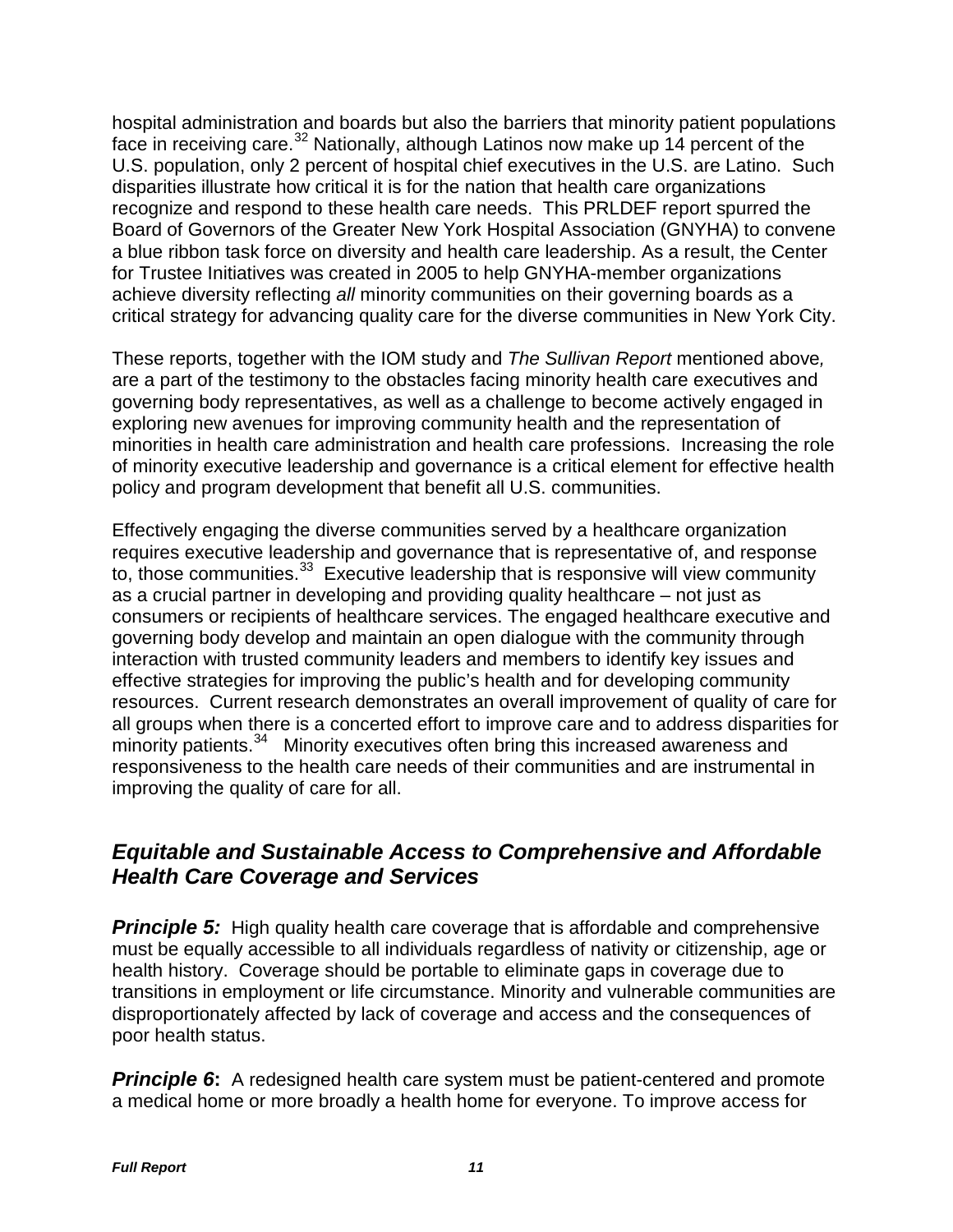minority and vulnerable communities, financing and reimbursement policies must incentivize and ensure that all persons residing in the US have a health home that emphasizes prevention, primary care, chronic care management and care coordination, and providing patient-centered, culturally and linguistically sensitive/competent care.

**Principle 7:** Health care reform must support the enhancement and availability of wide range of community-based interventions and program that are responsive to diverse populations, in particular, minority and vulnerable communities. Coordination of patient-centered, culturally and linguistically sensitive/competent care across primary care and medical specialties and sub-specialties must be encouraged through financing and reimbursement systems.

**Principle 8:** While health care reform must create a financially sustainable health care system, new or revised financing and reimbursement policies must not adversely and/or disproportionately affect minority and vulnerable communities. Indeed, such financing and reimbursement policies must redirect resources to minority and vulnerable communities who have always experienced a disproportionate lack of access to the health care system and disproportionately poor health status.

## **Discussion**

In its February 2009 report, *The Path to a High Performance U.S. Health System: A 2020 Vision and the Policies to Pave the Way* The Commonwealth Fund Commission on a High Performance Health System presents an integrated "system" approach to change that would provide affordable health insurance for all as the foundational support for payment and system reforms.<sup>[35](#page-39-3)</sup> The Commission recommends an integrated set of policies to extend coverage to all, and asserts that moving from fractured to continuous insurance coverage would lower insurance administrative costs and provide a foundation for more coherent and effective payment and system reforms.

The Commonwealth Fund is only the latest prominent participant in the health care reform debates to assert that universal and equitable access to quality comprehensive health insurance must be the centerpiece of healthcare reform. Moreover, prominent health care reform stakeholders also agree that universal and equitable access to healthcare insurance will play a critical role in reducing disparities in healthcare and health for minority communities.<sup>[36](#page-39-4)</sup> The landmark Institute of Medicine series on health insurance showed conclusively that minority communities are disproportionately uninsured and vulnerable to health crises. $3^7$  While the influence of other factors (i.e., the social determinants of health) is compelling, it is clear that universal access to health insurance will greatly reduce health disparities.<sup>38</sup> Coverage must be affordable and adequate. High co-payments and deductibles endanger the health of the sick poor by the decrease use of vital inpatient medical services, preventive care and chronic disease management. Continuous enrollment in comprehensive, affordable, and adequate health insurance must ensure that coverage is constant regardless of changes in employment, income, or ability to pay.  $39<sup>39</sup>$  $39<sup>39</sup>$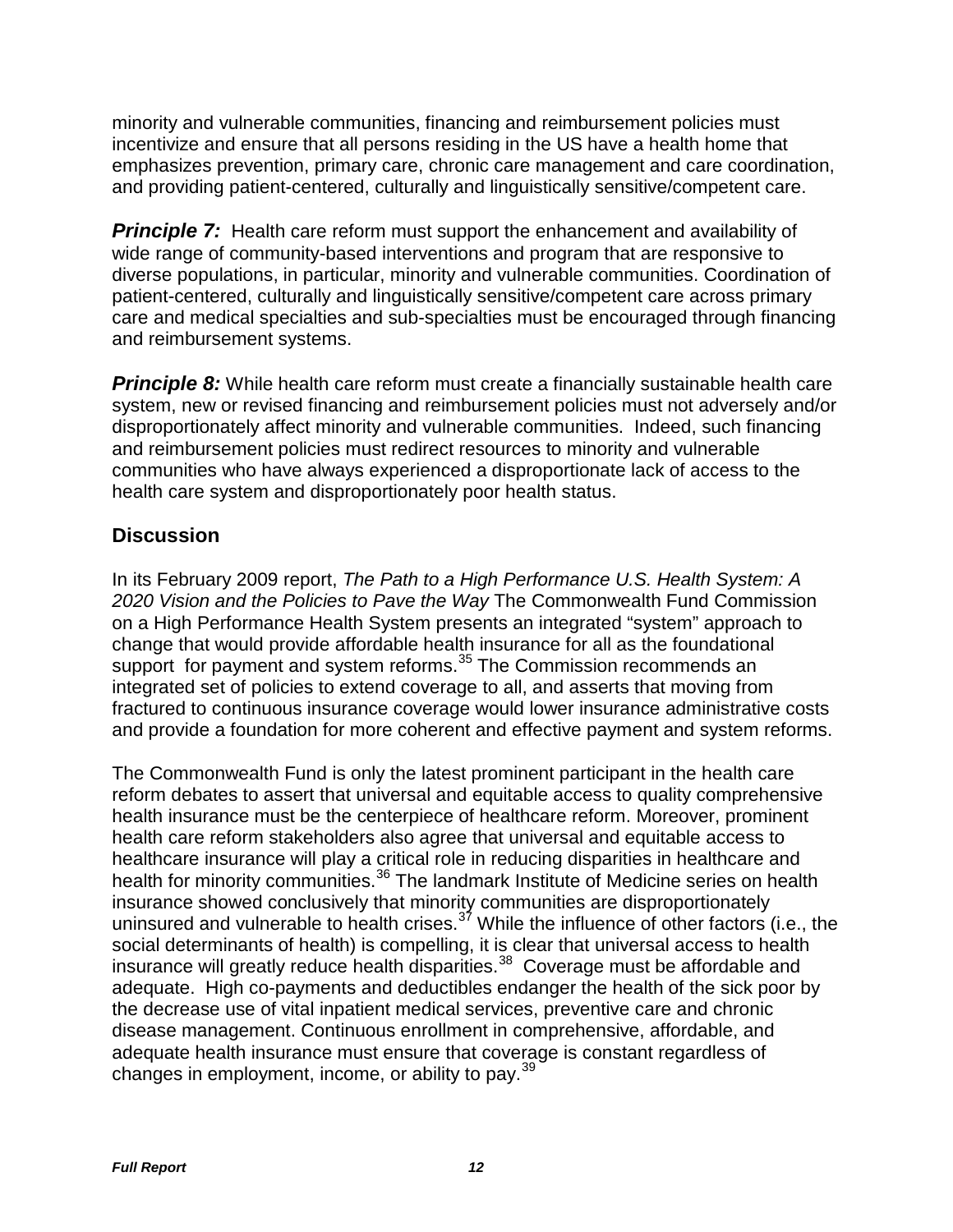In The Path to a High Performance U.S. Health System: A 2020 Vision and the Policies to Pave the Way The Commonwealth Fund Commission on a High Performance Health System also asserts that health care reform must create accountable, accessible, patient-centered, coordinated care by reorganizing and redesigning the fragmented health care delivery system to improve patient experiences.<sup>[40](#page-39-8)</sup> The health care system must offers the full range of evidence-based patient-centered, culturally and linguistically sensitive/competent health care services, such as (1) prevention and early detection, (2) acute treatment and chronic treatment with access to clinical trials, (3) chronic disease management and palliative care, (4) oral health care services, (5) mental health care services, (6) substance abuse services, (7) rehabilitative, long term and home care, (8) occupational health care, (9) prescription drugs, and (10) preventive and public health measures.

The Patient Centered Medical Home (PCMH) model is premised on patient-centered primary care and reflects decades of research demonstrating its role in producing improved outcomes at lower costs. Primary care is defined in the PCMH model as comprehensive, first-contact, acute, chronic, and preventive care across the life span, delivered by a team of individuals led by the patient's personal physician. It also encompasses the essential primary care function of care coordination across multiple settings and clinicians.<sup>[41](#page-39-9)</sup>

Despite a strong evidence base, primary care faces many challenges. Graduates of US medical schools are not choosing to specialize in primary care, raising concerns about workforce capability in a system with an expanded reliance on primary care. New physicians' decreased interest in primary care careers coincides with increasing indebtedness for medical trainees, the ever-widening gap in salaries between primary care and specialist physicians, an exponential increase in primary care functions, and burnout among practicing physicians called on to deliver more and more services in less and less time.<sup>[42](#page-39-10)</sup> Implementation of the PCMH model will require infrastructure investment and retooling in the primary care practice. Primary care cannot be addressed in a vacuum; ultimately, the focus should be on rewarding those who contribute to high-quality, costeffective care across the continuum, regardless of specialty or venue.<sup>4</sup>

The government must expand and establish new incentives to encourage primary-care practice. In the 1960s, the federal government offered loan repayment programs to primary-care physicians willing to work in community health centers. In the 1970s, federal law funded the training of medical students, residents, and fellows with interest in primary care. Federal support for both of these programs is underfunded and periodically threatened (e.g., recently available funding for community health centers allowed only one in three qualified applications for new health centers to be approved for funding) even as much more generous support for specialist training has been maintained.<sup>[44](#page-39-12)</sup> Improving the compensation for primary-care practice is another practical option. Primary-care practitioners generally earn much less than specialists; reimbursement rates for their services should be increased. Support should also be increased for research in primary care; this would increase the incentives to practice and also encourage medical schools to contribute to developments in primary care.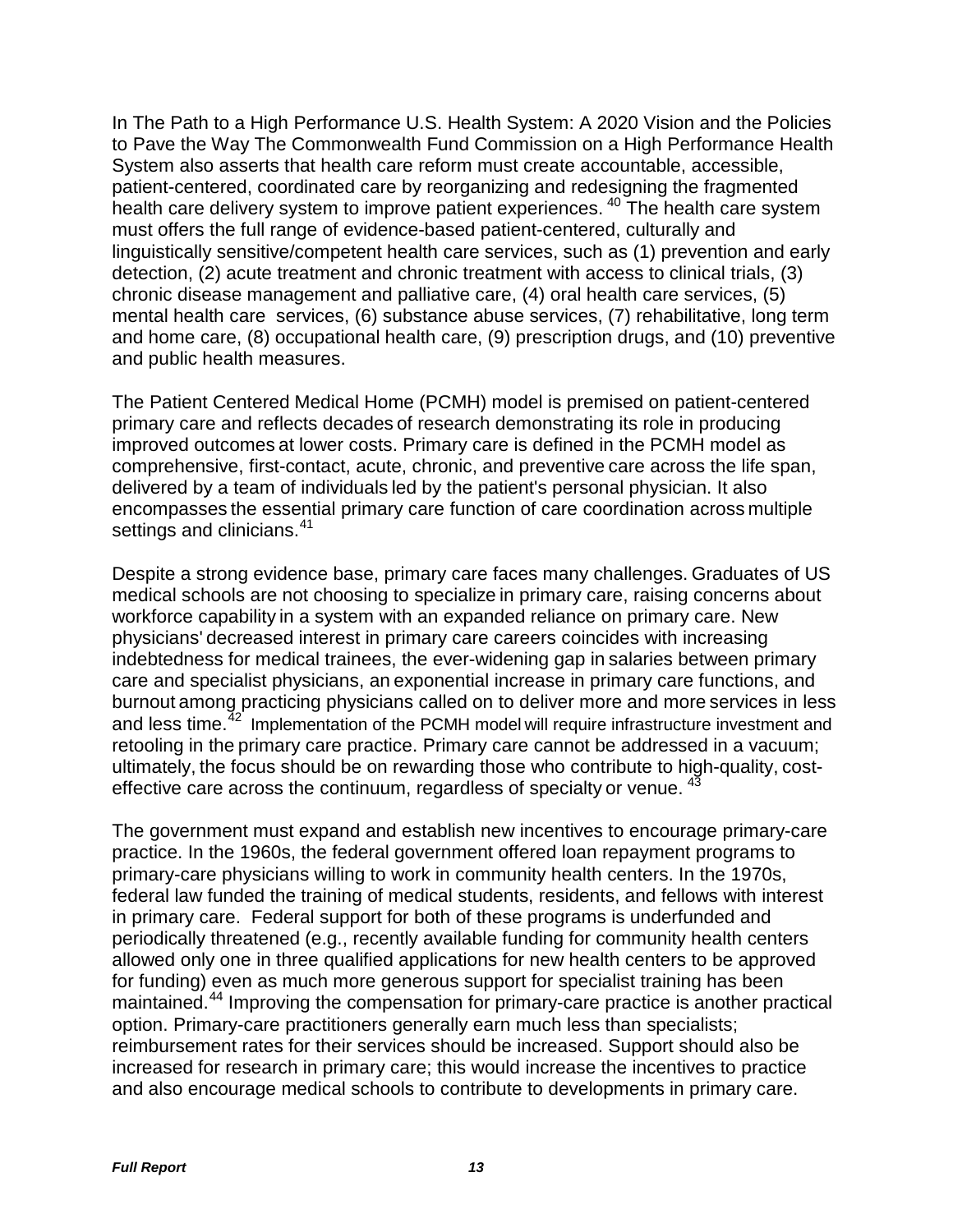Another strategy would be to fund hospital and medical-school training programs in primary care that would place medical students and residents in primary-care practices outside of the hospital.<sup>[45](#page-39-13)</sup>

Minority communities will particularly benefit from a patient-centered culturally and linguistically sensitive/competent care system organized to promote easy patient navigation of accessible personal care *and* to hold providers accountable for high-quality, effective care. <sup>[46](#page-39-14)</sup> Evidence shows that coordinated care effectively manages costs by managing wellness as well as sickness.<sup>[47](#page-39-15)</sup> The patient-centered health/medical home is rapidly gaining recognition as a superior way to deliver primary care, particularly for people with complex health care needs. The concept of a Health Home also promotes inclusion of complementary/holistic services – services which have long had particular appeal and effectiveness for minority communities.<sup>[48](#page-40-0)</sup> Given the prevalence of health disparities, minority communities will particularly benefit from this approach. If health care reform efforts are to reduce/eliminate health disparities, then reform measures must strengthen and reinforce patient-centered culturally and linguistically sensitive/competent primary care through enhanced payment for such primary care services and for the adoption of the health/medical home model.<sup>[49](#page-40-1)</sup>

Community health centers (CHCs) represent the nation's largest single system of comprehensive, primary health care; in 2007, some 7000 CHCs served more than 16 million patients. CHCs are an important source of care for uninsured, publicly insured, and under-insured low-income patients. They serve an estimated one in three lowincome persons, one in seven rural Americans, and one in four low-income minority residents. They also provide care to special populations such as nearly 830,000 migrant and seasonal farmworkers and their families, and nearly one million homeless persons. In 2007, 70 percent of all CHC patients had family incomes at or below 100 percent of the federal poverty level, while more than 90 percent had family incomes at or below twice the federal poverty level. CHC patients are also racially and ethnically diverse; in 2007, minority patients comprised half of all health center patients, and one-third of all health center patients were of Hispanic/Latino ethnicity<sup>[50](#page-40-2)</sup>

A 2008 analysis comparing preventive care performance for Medicaid and uninsured patients in health centers and other settings found that even though health center patients were more likely to be lower income, minority, and in poorer health, health centers outperformed other practice settings in the level of preventive care they provided.[51](#page-40-3) Efforts to reform the system will likely involve strategies aimed at strengthening the primary health care workforce and shifting health care investments toward primary care, investing in a modern health care infrastructure, reducing health care disparities, and achieving improvements in health care quality while simultaneously fostering greater efficiencies through wiser use of resources. In light of their particularly critical contribution to the health of minority and vulnerable populations, CHCs must play a key role in implementing this broadened concept of health care reform.<sup>[52](#page-40-4)</sup>

Organizations such as the National Association of Public Hospitals and Health Systems urge that health care reform establish federally-designated Coordinated Care Networks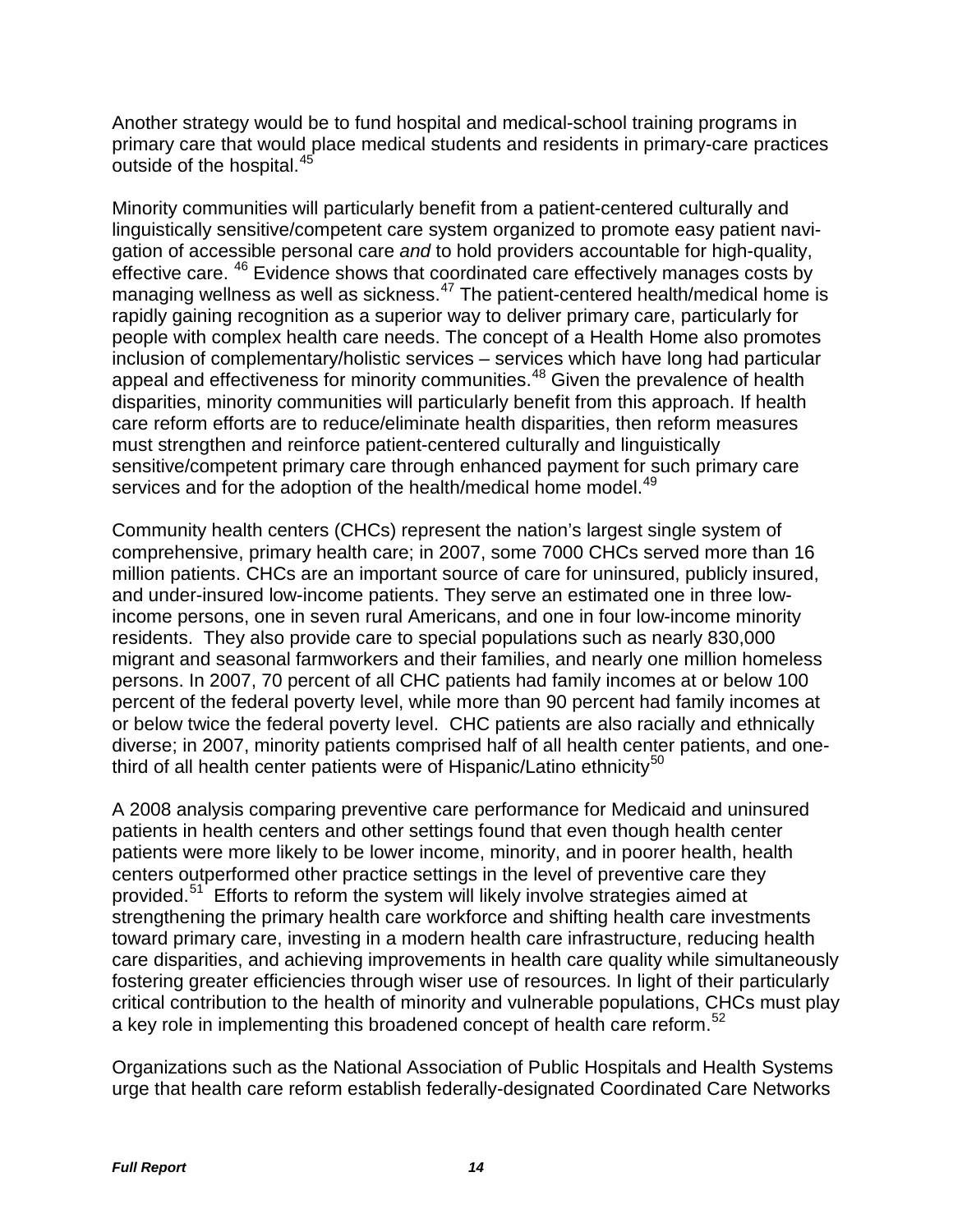(CCNs). CCNs would focus on meeting the special needs of vulnerable low income populations under health care reform.[53](#page-40-5) Complementary to Accountable Care Organizations (ACO), for Medicare beneficiaries and mainstream insured populations. CCNs will offer an opportunity to design, test and implement delivery system reforms targeted specifically on vulnerable, low income, and minorities populations and essential community-wide safety net services. States can play an important role in improving care coordination and case management and strengthening linkages between primary care providers and other child and family service providers to promote and support the healthy development of young children. States can use primary care practice-based strategies, service provider linkage strategies, and systems change and cross-system strategies.<sup>54</sup>

While health care reform must create a financially sustainable health care system, new or revised financing and reimbursement policies must not adversely and/or disproportionately affect minority and vulnerable communities. Indeed, such financing and reimbursement policies must redirect resources to minority and vulnerable communities who have always experienced a disproportionate lack of access to the health care system and disproportionately poor health status.<sup>55</sup> Communities of color experience significant disparities relative to whites in both coverage and access. These growing gaps are not unexpected given that the increase in the numbers of the uninsured has been more dramatic in communities of color than in nonminority communities.[56](#page-40-8)

The crisis of health insurance disproportionately hurts low-income families and communities of color in no small part because health insurance in the United States remains linked to employment. Higher-paying jobs tend to offer more comprehensive health benefit packages, while lower-paying jobs – jobs disproportionately occupied by people of color – tend to offer only limited health benefits, if offered at all, that are often accompanied by high cost-sharing arrangements with employees.<sup>[57](#page-40-9)</sup> The Kaiser Family Foundation 2009 Update State Health Facts/Key Health and Health Care Indicators by Race/Ethnicity and State shows the glaring/breathtaking health disparities for minority populations for infant mortality rates, diabetes-related mortality rates, annual AIDS case rate, percent living in poverty, and percent uninsured.<sup>[58](#page-40-10)</sup>

## *Preserve the Safety Net, Focus on Community Engagement and the Social Determinants of Health, Promote Partnerships with Public Health*

**Principle 9:** A robust safety net must be maintained to insure that vulnerable and minority populations do not fall through the cracks. Minority and vulnerable communities are those who not able to access affordable health care coverage and/or services and thus disproportionately rely on the safety net, e.g., children in immigrant families, lowincome parents, low-wage working adults with no children, some lawfully residing residents, and undocumented residents in the U.S.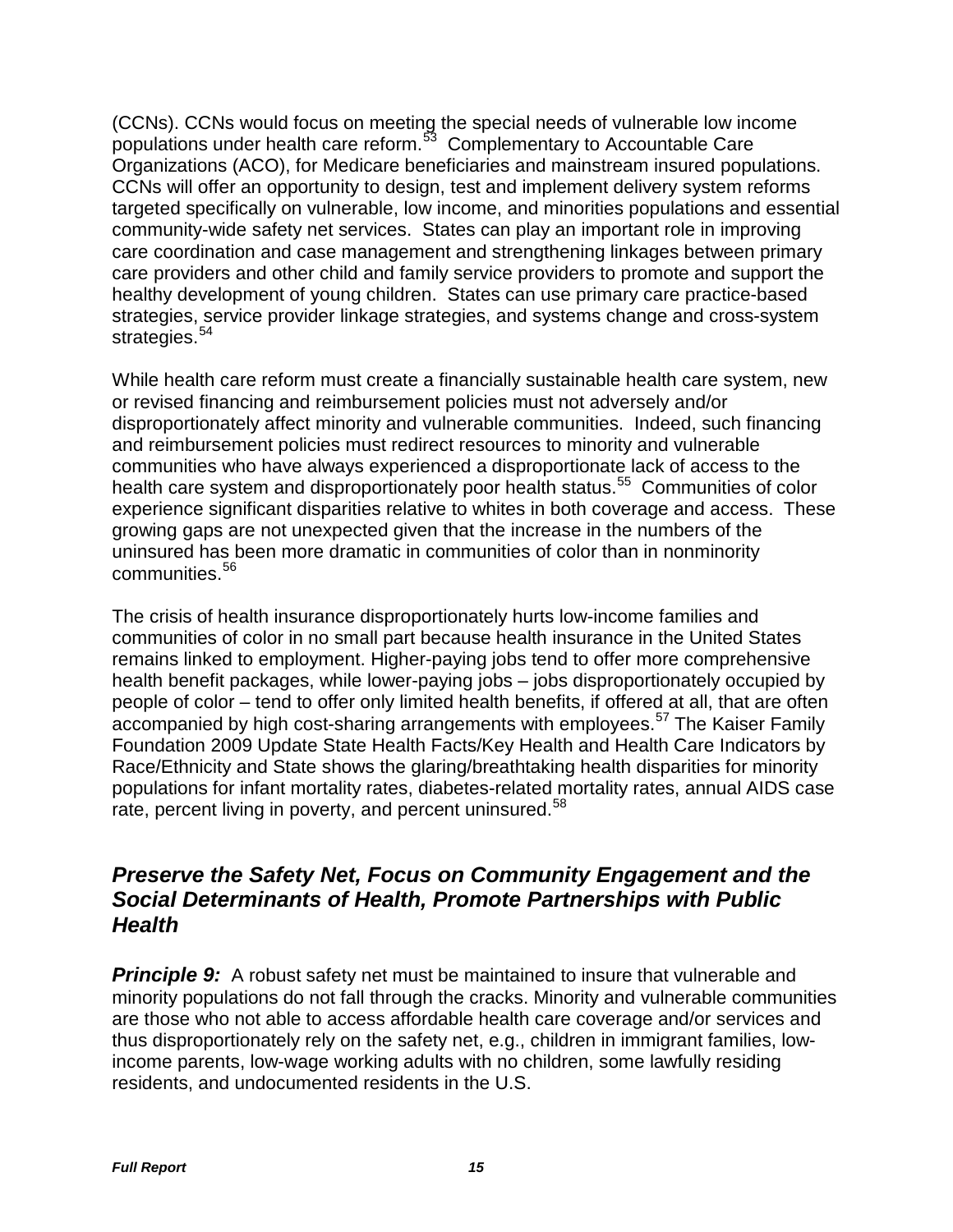*Principle 10:* Health care reform must include minority communities as key stakeholders to provide direct input as to how health care should be structured and delivered. Strong and active minority and vulnerable community engagement is the essential foundation for establishing successful strategies to eliminate health disparities that include meaningful prevention strategies and that account for/address the social determinants of health (SDOH).

**Principle 11:** The public health infrastructure must be strengthened to assure that its primary functions and activities are responsive to a diverse population, especially minority and vulnerable communities and account for/address the social determinants of health SDOH). Health departments must have the ability to hold their agencies accountable for health disparities as well as the capacity to deal/work with diverse populations in public health emergencies. Minority and vulnerable communities represent a particular challenge/responsibility for public health because these communities disproportionately lack access to health care and health homes.

## **Discussion**

Safety net organizations have long led the US health care sector in providing quality care to diverse low-income communities through their mission to provide care to all, regardless of ability to pay. Compared to other health care providers nationwide, safety net organizations continue to care for a much higher percentage of individuals from ethnically and racially diverse backgrounds, as well as a greater percentage of individuals with limited English proficiency. Community health centers and public hospitals and health care systems throughout the US have cared for all individuals in their communities, including the uninsured, low-income patients, diverse populations, and those with limited English proficiency. These organizations must continue to play a critical role in expanded coverage and providing specialized care for low-income and minority communities.<sup>[59](#page-40-11)</sup>

While some legislators and policymakers may believe that health care reform may blunt the need for safety net services, the Massachusetts reform experience points to a continuing, and even increased, need for safety net services for low-income and minority patients post health care reform.<sup>60</sup> Community health centers In Massachusetts continue to play a critical role in caring for newly-insured patients while simultaneously serving as the primary care safety net for uninsured residents.<sup>[61](#page-40-13)</sup> Safety net providers, especially community health centers, continue to be a vital source of care in a post-health care reform world and these providers must be supported by investments in the health care delivery infrastructure, particularly primary care capacity. Safety net health care providers must continue to be: (1) national models in eliminating health disparities; (2) a key resource for primary care and chronic disease management in medically underserved minority and vulnerable low-income communities; and (3) an essential economic engine for local economies.<sup>[62](#page-40-14)</sup>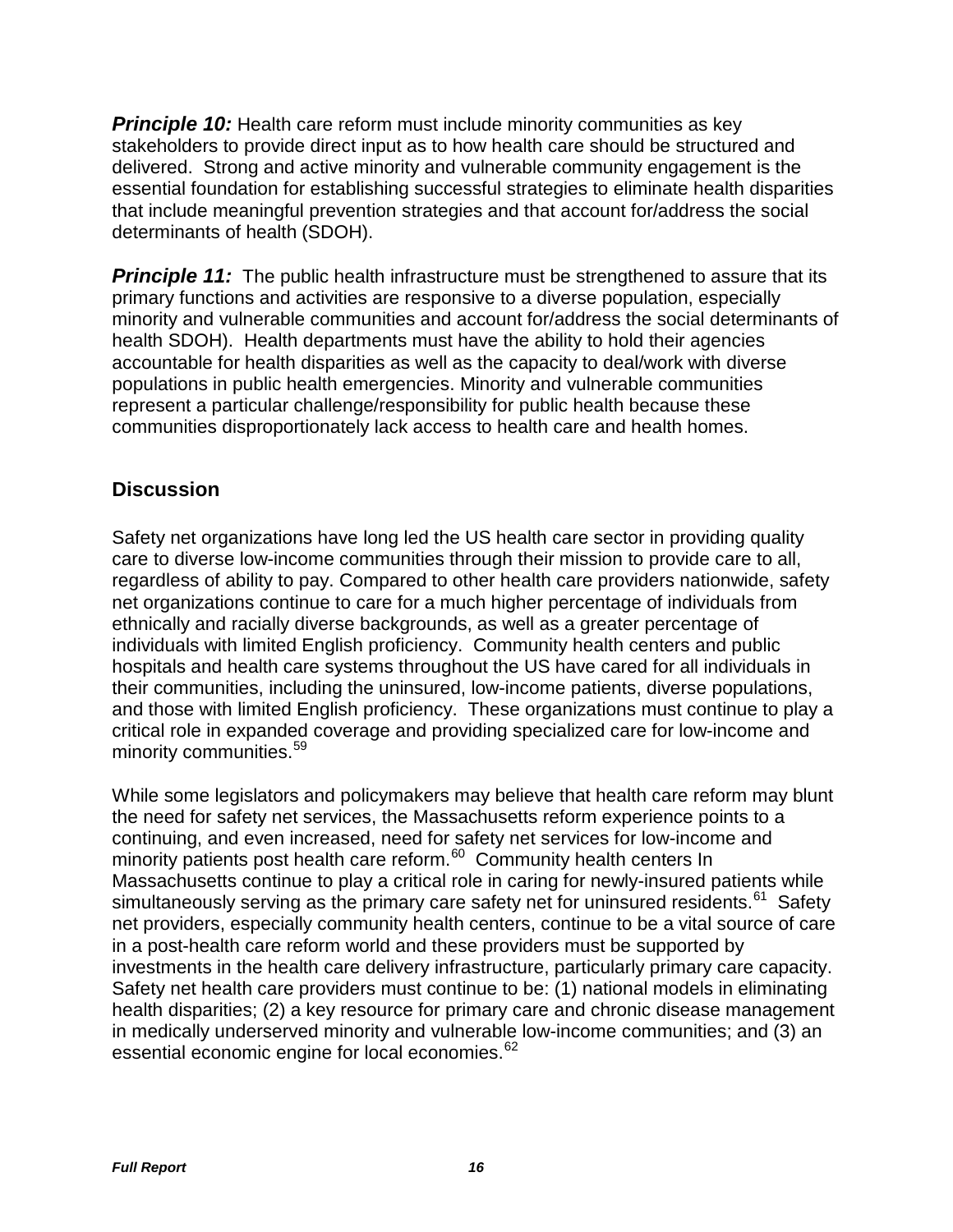Researchers have found that partnerships with community stakeholders can improve availability and quality of health care in under-served neighborhoods. The federal Centers for Disease Control and Prevention (CDC) has long supported innovative community health programs and in 2008 published *Promoting Health Equity: A Resource to Help Communities Address Social Determinants of Health*. [63](#page-40-15) This workbook reflects the experiences of community organizations and public health practice that have focused on a broad array of conditions affecting health (e.g., housing, access to healthy foods, environmental pollutants) in successfully developing community-based initiatives to promote healthy behaviors. *Promoting Health Equity* offers a practical evidence-based framework for effective community-based initiatives that reflect community priorities and values that consider and account for the social determinants of health (SDOH) in improving community health.<sup>[64](#page-41-0)</sup>

Work funded by the Division of Prevention Research of the CDC to synthesize available knowledge about the effectiveness of community-based interventions to improve population health outcomes led to the development of a conceptual model that links social environmental interventions to health outcomes.<sup>[65](#page-41-1)</sup> Identified as the *Community's Guide*, the fundamental premise of this model is that access to societal resources determines community health outcomes. Standard of living, culture and history, social institutions, built environments, political structures, economic systems, and technology are all societal resources that populations draw upon to sustain health.<sup>[66](#page-41-2)</sup>

The need to recognize and understand the link between the social determinants of health (SDOH) and health status/health disparities in minority and vulnerable populations is increasingly well-accepted in academic, research and policy circles. The March/April 2005 issue of the leading health policy and health service research journal *Health Affairs* was dedicated to addressing racial and ethnic health disparities.<sup>[67](#page-41-3)</sup> Excerpts from the Foreword are instructive:

*"At the outset, it must be clear that the strategies for eliminating disparities in health care and health status will, by necessity, be different….it is widely known that less than one-quarter of our health status is attributable to health care; rather, our health—or lack thereof—is primarily determined by social factors such as unhealthy practices, poverty, unemployment and underemployment, racism and discrimination, transportation, housing and other neighborhood environmental conditions…Further research and study about community-based approaches to advance health promotion and disease prevention in communities wracked by poverty, racism, and other adverse environmental conditions is critical."[68](#page-41-4)*

For several years, numerous peer-reviewed journals have published studies documenting the success of health promotion/health behavior change strategies that incorporate community-oriented strategies and account for the environment-focused multiple determinants of health.<sup>[69](#page-41-5)</sup> Consensus among leading researchers, policymakers, and public health officials around the world has been coalescing that eliminating health disparities requires addressing the multiple social determinants of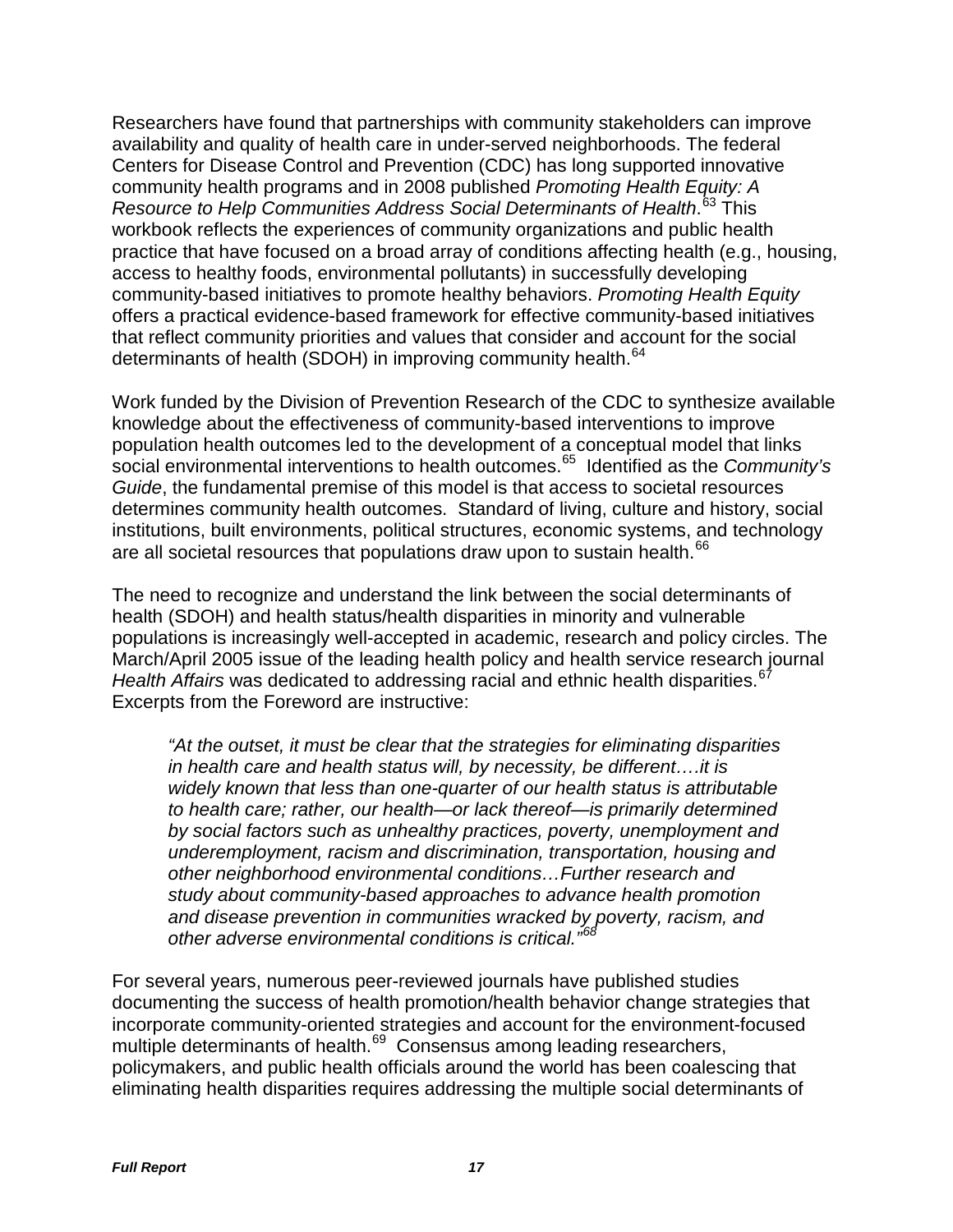health as well as assuring access to quality medical care services.<sup>70</sup> Indeed, in light of this accumulating evidence, the World Health Organization established a Commission on Social Determinants of Health in 2005 that has developed SDOH policies to improve the health of the world's most vulnerable populations.<sup> $1$ </sup>

In October 2008, the World Health Organization Commission on Social Determinants of Health (CSDH) released its final report *Closing the gap in a generation: Health equity through action on the social determinants of health.* The CSDH was charged to provide support countries and global health partners to address the social factors leading to ill health and inequities. The report concluded that the social determinants of health are known to be among the worst causes of poor health and inequalities between and within countries.<sup>[72](#page-41-8)</sup> WHO Director-General Dr Margaret Chan said of this report "This ends the debate decisively. Health care is an important determinant of health. Lifestyles are important determinants of health. But... it is factors in the social environment that determine access to health care services and influence lifestyle choices in the first place." Inequities are killing people on a "grand scale."<sup>[73](#page-41-9)</sup>

Unfortunately, residential segregation is a notable factor in the US social environment. Racial and ethnic minorities are more likely to live in segregated, high-poverty communities, communities that have historically suffered from a lack of health care investment. The result too often is that the geographic distribution of health care resources within and across communities results in racially disparate health care: institutions that serve communities of color are more likely to experience quality problems and have fewer resources for patient care than institutions serving non-minority communities.<sup>[74](#page-41-10)</sup>

In 2001, the Institute of Medicine Committee on Health and Behavior had noted that *"Greater emphasis is needed on public health interventions that involve communities, with the goal of collectively identifying resources, needs and solutions… Individuals and families are embedded within social, political and economic systems that shape behaviors and constrain access to resources necessary to maintain health*."[75](#page-41-11) Seventyfive percent of health care spending is on preventable diseases that rob millions of Americans of quality life-years and deprive society of productive citizens. Investing in illness and injury prevention is estimated to save billions of dollars spent treating avoidable communicable and chronic diseases. [76](#page-41-12)

As a candidate, President Barack Obama asserted: "*Simply put, in the absence of a radical shift towards prevention and public health, we will not be successful in containing medical costs or improving the health of the American people.*"<sup>77</sup> This observation echoed the landmark 2002 IOM report *The Future of the Public's Health* that hailed the traditional role of public health to ensure a basic level of health for the population.[78](#page-41-14) Noting that major improvements in health status and health outcomes have come from population-focused intervention involving social conditions such as improved sanitation, clean drinking water, and slum eradication/infection control, the IOM stated that community good health is related to basic infrastructure quality and social/economic equality.<sup>[79](#page-42-0)</sup>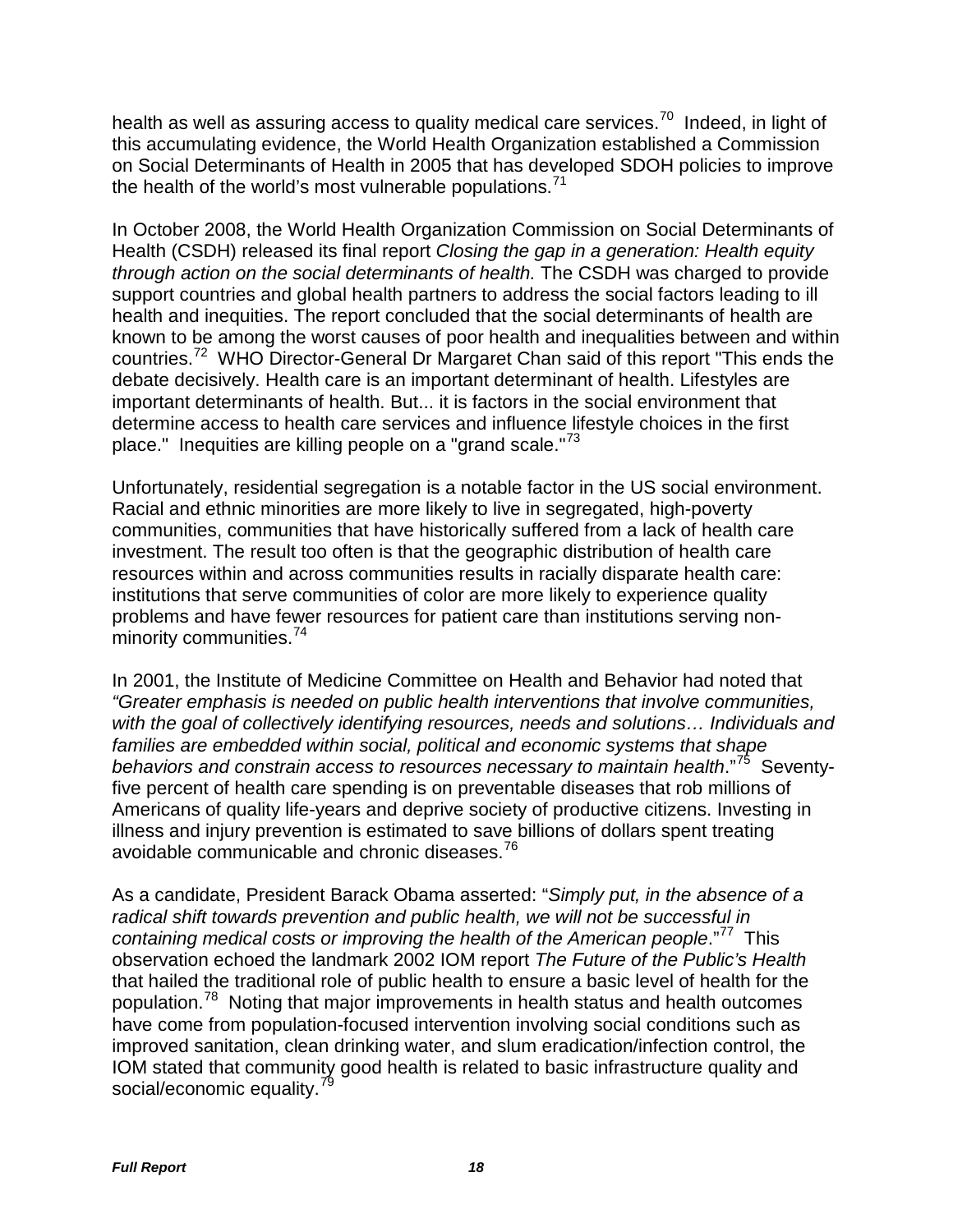Emerging policy consensus finds that prevention is crucial to improving health and reducing inequities between racial, ethnic and socioeconomic groups. Strategic investment and implementation of prevention strategies can address the underlying conditions that lead to death, illness, injury, and health inequities in the first place. $^{80}$  $^{80}$  $^{80}$ Low-income populations and communities of color disproportionately experience worse health and safety outcomes across a broad spectrum of illnesses, injuries, and treatments. To improve health status and equity, proportionately greater attention must be given to a prevention-oriented approach supported by strengthened public health infrastructure.<sup>81</sup> Policies and organizational practices that improve the environments in which people live, work, learn, and play are powerful tools in reducing disparities. $82$ 

States through their local public health departments can promote and/or (in most cases) reinvigorate community-based health care planning mechanisms, in which members of the community identify their needs and assist policymakers in planning, implementing, and evaluating the effectiveness of public health systems. Community health planning has a long history, but its promise as a tool to reduce health care disparities has yet to be fully realized. Community health planning seeks to strengthen communities to play a greater role in their own health, actively involving residents in the planning, evaluation and implementation of health activities in their communities. $83$  During the last 10 years, substantial progress has been made in developing the skill sets of and tools available local public health departments to facilitate and support population-based programs designed to improve health equity in vulnerable communities.<sup>[84](#page-42-5)</sup>

Local health departments can support the training of and reimbursement for community health workers, sometimes also known as "lay health navigators" or *promotores*, Community health workers are trained members of medically underserved communities who work to improve community health outcomes by serving as liaisons between community members and health care organizations<sup>85</sup>. In some models, community health workers are trained to teach disease prevention, conduct simple assessments of health problems and help their neighbors and community entities access appropriate health and human resources. Community health worker models are rapidly spreading, as research and practice begin to show improved health outcomes.

## *Data Systems Ensure Comprehensive Capacity and Multi-Dimensional Accountability for Eliminating Disparities as well as Achieving Reform*

**Principle 12:** The developing area of Health Information Technology (HIT) must support the delivery of a continuum of patient-centered, culturally and linguistically sensitive/ competent care that is seamless and coordinated. HIT through its datacollection must be used for quality assurance and improvement aimed at eliminating health disparities/inequities. HIT must go beyond the hospital to include communitybased providers and programs that serve minority and vulnerable communities.

**Principle 13:** Data collection strategies must be designed to recognize, measure, evaluate, and address the social determinants of health (SDOH) within the context of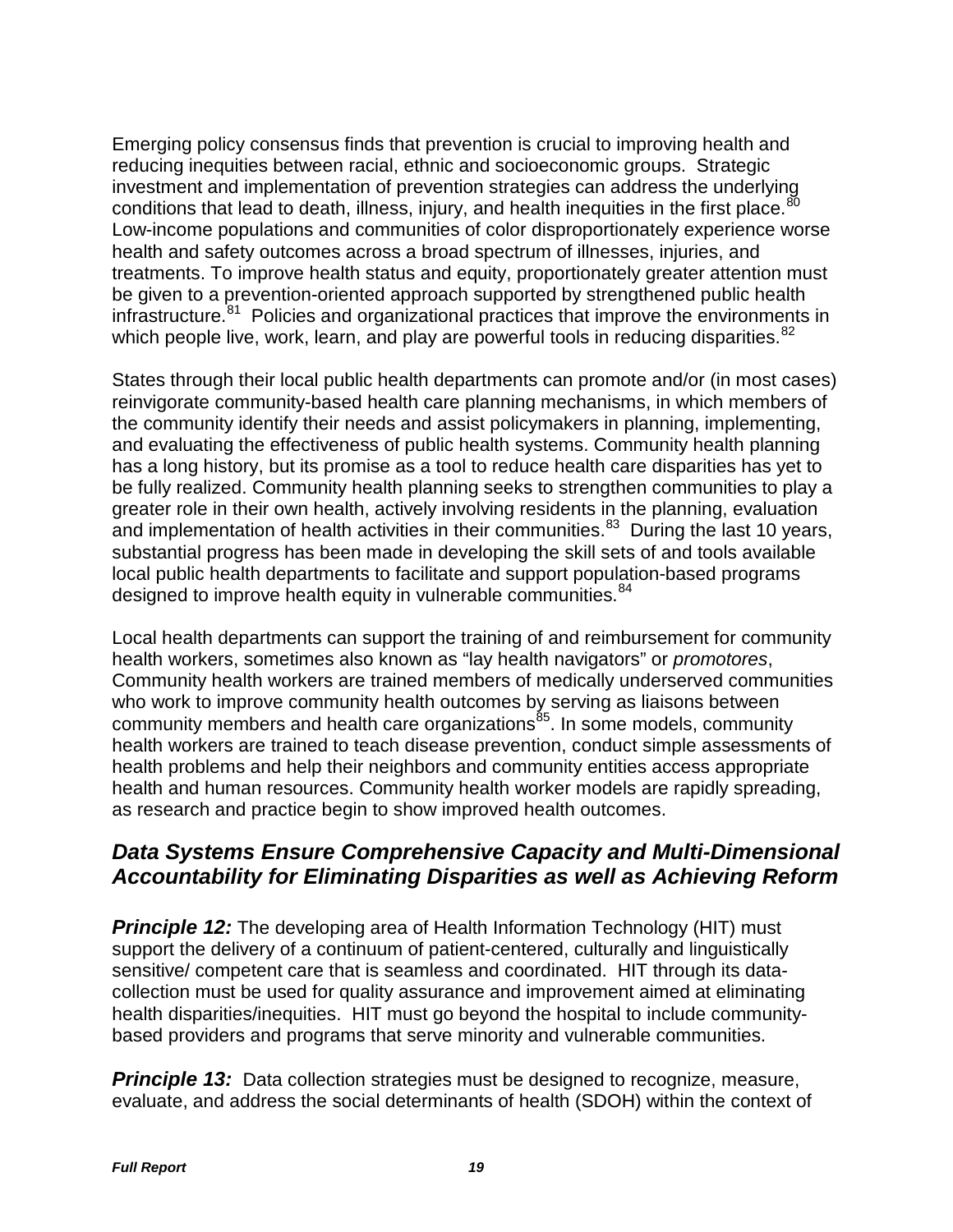the health care system and strategies to improve health outcomes, promote quality assurance, and eliminate health disparities/inequities. SDOH includes environmental influences such as poor housing, unsafe neighborhoods, lack of access to fresh foods, and polluted environments as well as personal behaviors.

**Principle 14:** Data collection strategies, including information on quality, performance, and outcomes, must be transparent and consistent with the benchmarks for eliminating health disparities/inequities as established by the Secretary of HHS or by the federal Health Equity Commission. Measures relevant to and informative of minority and vulnerable communities have been disproportionately absent from data collection and measurement strategies -- this situation must be corrected.

## **Discussion**

The singular/critical importance of data collection cannot be overemphasized. Data are the fundamental building blocks to determining what factors contribute to creating health care disparities and to designing the strategies to reduce and eliminate these disparities. [86](#page-42-7) Though the presence of disparities in care is well documented, the causes of these disparities are not well understood. A panel of experts convened by the National Academies found that disparities in health care may or may not be due to conscious or unconscious discrimination. [87](#page-42-8) Moreover, disparities in care may be attributed to both organizational or *systems* factors as well as *individual* characteristics of practitioners and patients. Consequently, collecting accurate *and* comprehensive data is of utmost importance—the basic foundation—in working toward eliminating such disparities and improving quality of care.

Data collection has become central to the quality assurance process that can be used to address health disparities. Although disparities and quality are linked, simply improving overall quality of care may not reduce disparities. If data on race, ethnicity, and primary language are available, then disparities in health care can be addressed through a quality of care framework.<sup>88</sup> Systems reform envisions quality improvement as an organizational responsibility as evidenced by research on diversity faced by hospitals.<sup>89</sup> A systems approach to reducing racial and ethnic disparities requires performance data that stratify quality-of-care indicators according to patients' race and ethnicity.<sup>[90](#page-42-11)</sup> Of the 42 quality indicators used in National Healthcare Disparities Report, less than one-half of these measures are available over time for all income, and race/ethnicity groups.<sup>[91](#page-42-12)</sup> This serious deficiency suggests that major changes in data collection and development are necessary to ensure the requisite basis for successful strategies to eliminate health disparities. Disparities in health care can be addressed through a quality of care framework *only if* data on race, ethnicity, and primary language are available. Credible and reliable data collection tools are available/vetted and reliable to support and facilitate these efforts.<sup>92</sup>

Valid and reliable data are also essential for identifying differences in care and developing targeted interventions to improve the quality of care delivered to specific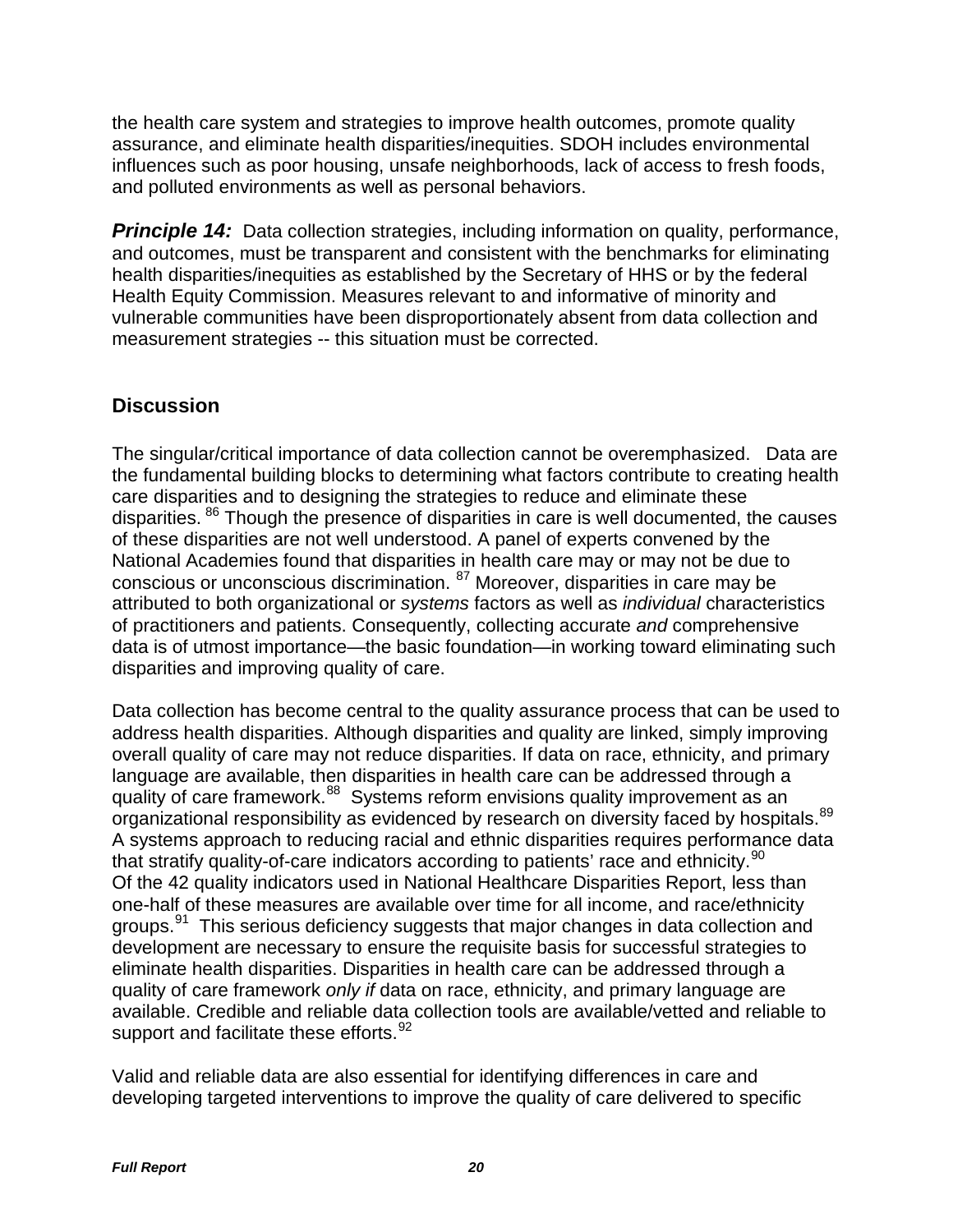populations. The capacity to measure and monitor quality of care for various racial, ethnic, and linguistic populations rests on the ability both to measure quality of care in general and to conduct similar measurements across different racial, ethnic, and linguistic groups. According to the report "The Right to Equal Treatment" issued by Physicians for Human Rights, data collection has long been central to the quality assurance process.<sup>[93](#page-42-14)</sup>

A centerpiece of the current Administration's health care reform strategy involves the use of Comparative effectiveness research (CER) to achieve costs savings by reducing the delivery of ineffective services and to reallocate resources toward effective services. This linchpin of reform will be seriously compromised without adequate comparable data on minority and vulnerable communities. For example, a recent study by the Kaiser Family Foundation shows that women of color in every state continue to fare worse than white women on a variety of measures of health, health care access and other social determinants of health.<sup>[94](#page-43-0)</sup> The analysis also provides new state-level data for women of many racial and ethnic populations that are often difficult to obtain. In presenting data on Asian American (AA), and Native Hawaiian/Other Pacific Islander (NHPI), the KFF authors note that AA and NHPI are two relatively small but diverse populations. Analyses of AA and NHPI subgroups reveal a more complex picture of health coverage and access to care, one which is clouded by both a lack of data and the reporting of data on AA and NHPI as one group.

The report moves beyond national figures to quantify where disparities are greatest, providing new information to help determine how best to combat the problem and illustrating that national statistics mask substantial state-by-state variation in disparities For some subgroups, these problems are comparable to the most disadvantaged racial and ethnic group. The authors insist that more and better data are needed to fully understand the needs of these populations and to develop solutions for improved access to and quality health care.<sup>[95](#page-43-1)</sup>

And last, but, certainly not least, another critical data challenge involves emerging communities are increasingly seen as both the settings and key actors as evidence and sharper knowledge emerge concerning the multiple dimensions of the social determinants of health (SDOH). For several years, numerous peer-reviewed journals have published studies documenting the success of health promotion/health behavior change strategies that incorporate community-oriented strategies to improve access to conditions necessary for healthy lives such as healthy foods and safe neighborhoods, and that account for the multiple environment-focused determinants of health.<sup>96</sup> To support these strategic frameworks for change, innovative approaches to data collection must emerge to identify and quantify the variety of community-based conditions that determine health behaviors.<sup>[97](#page-43-3)</sup> As discussed earlier, the CDC is already providing notable/effective leadership in this area.<sup>[98](#page-43-4)</sup> Data collection and measurement strategies must keep pace with and support/inform this work.

Despite two decades of attention, measures/indicators relevant to and informative of minority and vulnerable communities continue to be disproportionately absent from data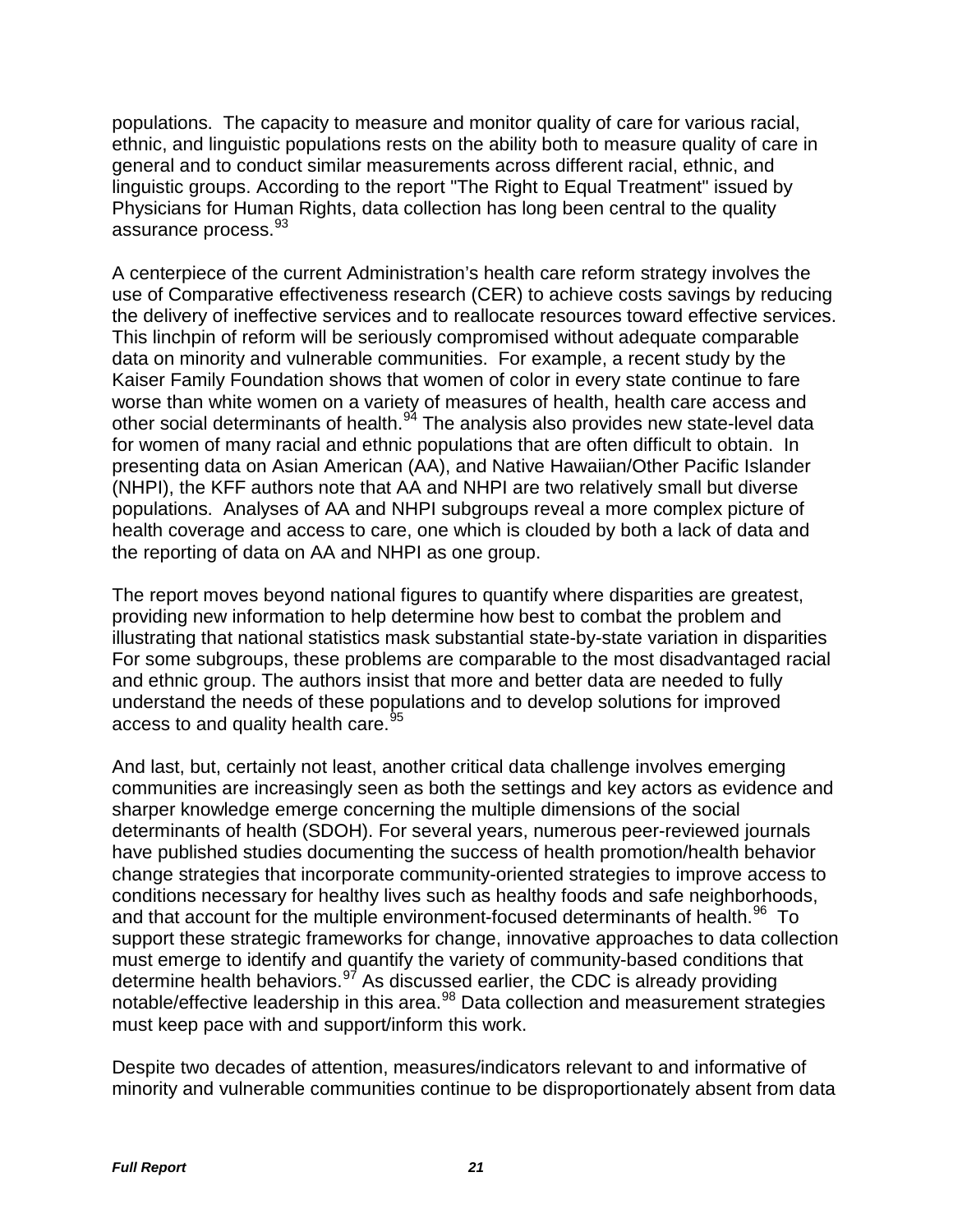collection and measurement strategies. At this critical juncture, we must benchmark and track indicators for all populations by collecting race, ethnicity, and primary language data accurately to monitor quality of care. Expected shortly is an Institute of Medicine report that will provide guidance on standardization of data collection on race, ethnicity, and language. Data collection strategies, including information on quality, performance, and outcomes, must be transparent and consistent with the benchmarks for eliminating health disparities/inequities as established by an entity with sufficient moral stature and legal clout to demand accountability. As discussed below, establishing a Federal Health Equity Commission is required to ensure all necessary steps are taken to reduce/eliminate health disparities.

# **Discussion of Recommendations to Implement 14 Principles**

*The Advisory Committee on Minority Health makes three overarching Recommendations to ensure that the foregoing 14 Principles for Minority Health Equity are effectively incorporated into health care reform activities so that health care reform will meet the needs of minority communities and create the impetus and infrastructure to eliminate health disparities:*

*Recommendation 1:* The Administration and the Congress shall take steps to develop and establish a Federal Health Equity Commission (akin to the Federal Civil Rights Commission) that will focus on eliminating health disparities in the US. The Health Equity Commission will provide the stature and clout demonstrably necessary to begin to achieve sustained progress toward the elimination of health disparities/inequities.

*Recommendation 2:* In the meantime, all health care reform commissions, committees, and working groups – whether federal or state or local governmental and legislative, public or private think-tank/NGO, must take steps to include sub-committees that address health disparities/inequities, minority health equity, and workforce diversity. It is equally important that these entities take meaningful steps to ensure diversity reflective of communities served in their leadership, membership, and staffing.

**Recommendation 3:** The 14 Principles for including Minority Health Equity in Health Care Reform must be thoroughly considered/addressed in writing by all entities described in Recommendation 2. These reports must be delivered to the Secretary of US Health and Human Services and the Federal Health Equity Commission.

*"Health is the place where all the social forces converge….the fight against disparities in health is also one against the absence of hope for a meaningful future."[99](#page-43-5)*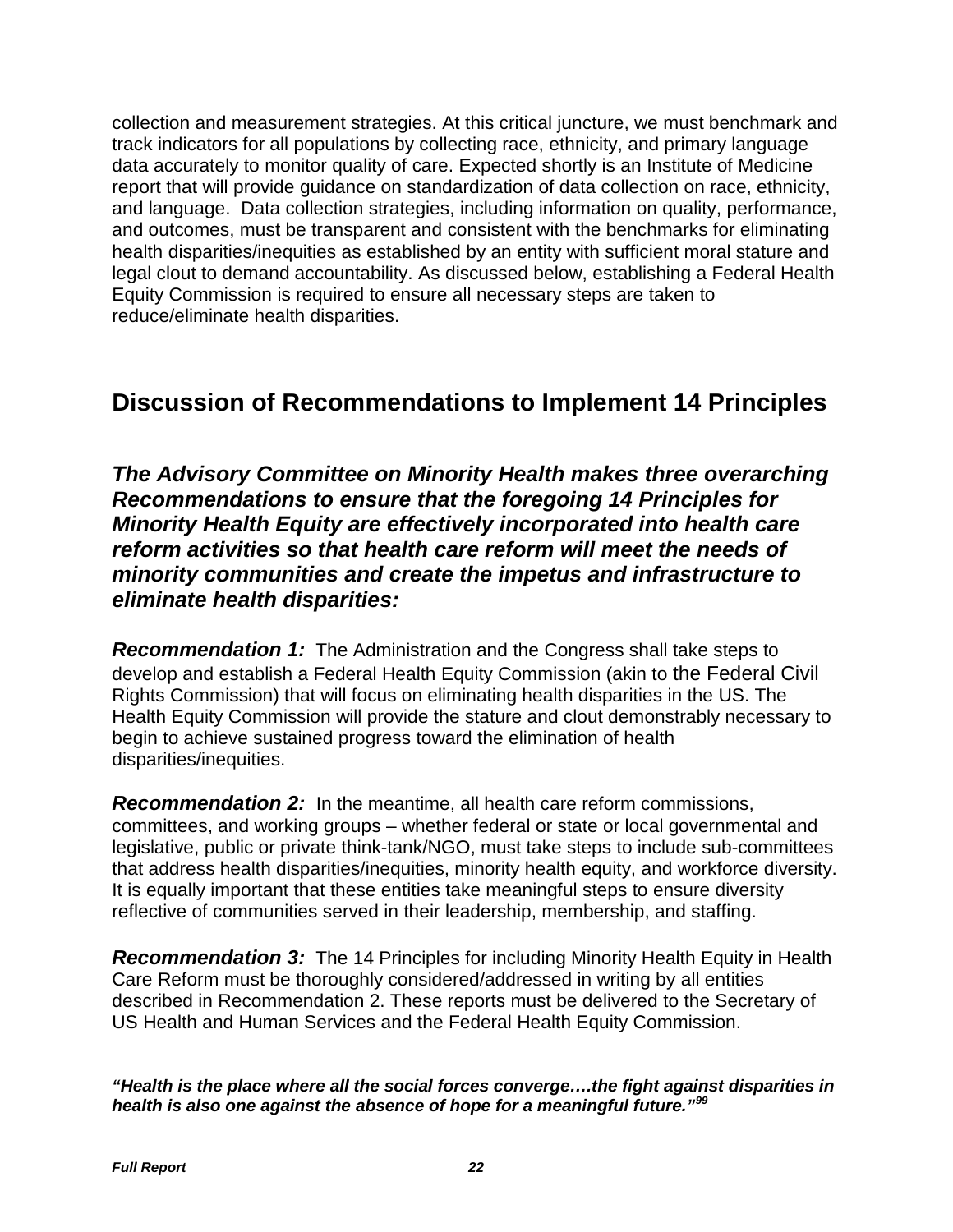### *US DHHS, Eliminating Racial & Ethnic Disparities in Health 1998*

In 2003, the Institute of Medicine (IOM) report, *Unequal Treatment: Confronting Racial and Ethnic Disparities in Healthcare*, established a clear roadmap to eliminate health disparities. Despite this compelling call to arms, and the issuance of numerous and compelling reports on health disparities by other prestigious entities, the gaps in health status remain the same or are worsening with shocking consequences. A recent analysis of 1991 to 2000 mortality data concluded that had mortality rates of African Americans been equivalent to that of whites in this time period, then over 880,000 deaths would have been averted.[100](#page-43-6) The Institute of Medicine estimated that 18,000 people die prematurely each year because they lack health insurance – the black/white mortality rate has not improved in 60 years, and that the annual cost to the nation of the poorer health and shortened life spans attributable to uninsurance is between \$65 and \$130 billion.<sup>101</sup> Because people of color are disproportionately represented among the uninsured, these numbers carry a greater burden in minority communities.<sup>[102](#page-43-8)</sup> Moreover, minority communities are disproportionately affected by conditions adverse to health including living in unhealthy environments with fewer health care facilities, fewer health care professionals and less emphasis on general wellness.<sup>[103](#page-43-9)</sup>

In light of this disheartening history, we recommend and urge the establishment of a Federal Health Equity Commission. In accordance with Dr. Martin Luther King's piercing observation that injustice in health is the most shocking and most inhumane inequality, the Health Equity Commission will effectively elevate health disparities issues to the status of civil rights issues, and recognize that in the US all people have the inalienable right to an equal opportunity for a healthy life.<sup>[104](#page-43-10)</sup>

The legislative history of the Civil Rights Commission shows a remarkable similarity in context and goals to the blueprint for change outlined by the IOM. The Civil Right Commission was created by the [Civil Rights Act of 1957](http://en.wikipedia.org/wiki/Civil_Rights_Act_of_1957) in response to a recommendation by an ad hoc President's Committee on Civil Rights. In calling for a permanent commission, that Committee stated: "In a democratic society, the systematic, critical review of social needs and public policy is a fundamental necessity. This is especially true of a field like civil rights, where the problems are enduring, and range widely [and where] ... a temporary, sporadic approach can never finally solve these problems. Nowhere in the federal government is there an agency charged with the continuous appraisal of the status of civil rights, and the efficiency of the machinery with which we hope to improve that status.... A permanent Commission could perform an invaluable function by collecting data.... Ultimately, this would make possible a periodic audit of the extent to which our civil rights are secure.... [The Commission should also] serve[] as a clearing house and focus of coordination for the many private, state, and local agencies working in the civil rights field, [and thus] would be invaluable to them and to the federal government."[105](#page-44-0) A permanent Commission on Civil Rights should point all of its work toward regular reports which would include recommendations for action in ensuing periods. It should lay plans for dealing with broad civil rights problems.... It should also investigate and make recommendations with respect to special civil rights problems.<sup>[106](#page-44-1)</sup>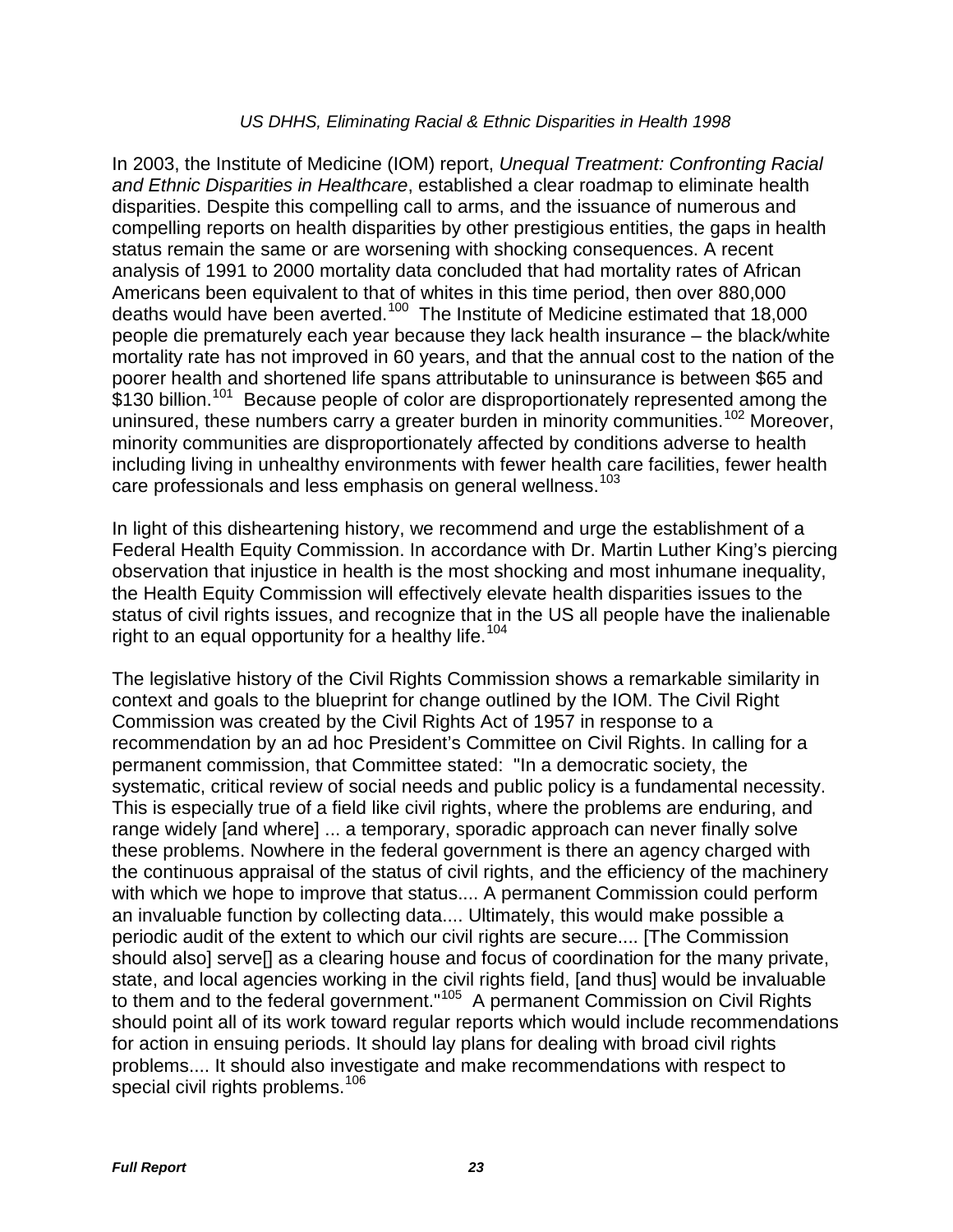The charge for the Health Equity Commission will include at least (1) develop and analyze recommendations for improving the health of racial and ethnic minorities and vulnerable low-income communities, and (2) monitor and regularly review progress in achieving a diverse health care workforce. The achievement of minority health equity requires that health care reform be built on workforce diversity. The Federal Health Equity Commission should have the status and scope of responsibilities and authorities comparable to the Federal Civil Rights Commission. This approach also shifts the focus away from the list of health disparities to the desired outcomes and implied action strategies, and means that key components for change and achieving goals include the leadership and involvement of communities.

Establishing a Federal Health Equity Commission is required to ensure all necessary steps are taken to reduce/eliminate health disparities. Strategies to stratify quality measurements by race and ethnicity will help the health care system provide three critical functions for all populations served by the health care system: 1) ensure the health of the population: 2) ensure equitable access to health care: and 3) ensure the quality of health care. The Health Equity Commission would have the stature to demand that accounting for and measuring the impact of health disparities inform and undergird the critically important work of the Federal Coordinating Council for Comparative Effectiveness Research. [107](#page-44-2)

The World Health Organization Committee on Social Determinants of Health underscored the urgent need for ameliorative action on health equity issues in their final report. "Social justice is a matter of life and death. It affects the way people live, their consequent chance of illness, and their risk of premature death. We watch in wonder as life expectancy and good health continue to increase in parts of the world and in alarm as they fail to improve in others. Inequities are killing people on a grand scale."<sup>[108](#page-44-3)</sup>

The Health Equity Commission will be a catalyst, as in the civil rights movement, for grassroots mobilization to achieve national and state laws and policies for eliminating health disparities and ensuring equal opportunities for healthy lives for all persons. The Commission will provide the ongoing opportunity for re-examining the standards that govern federal financial assistance to health care entities and health programs. New standards can also incorporate stronger requirements for compliance with Title IV civil rights mandates.

The Health Equity Commission will provide needed leadership for developing a legal and policy framework for expediting progress in reducing health disparities/inequities through a concept that is grounded in civil rights law, related policies, and administrative procedures. Facilitating a structural approach to achieving health as well as health care reform that depends upon community-focused, public health and prevention-oriented, environmentally-sensitive strategies to eliminate health disparities will contribute to both the health of minority communities and the health of the nation. Health reform premised on health equity principles could promote more K-12 science programs in minoritypopulated areas to lay the foundation for an increasingly diverse health care workforce. [109](#page-44-4)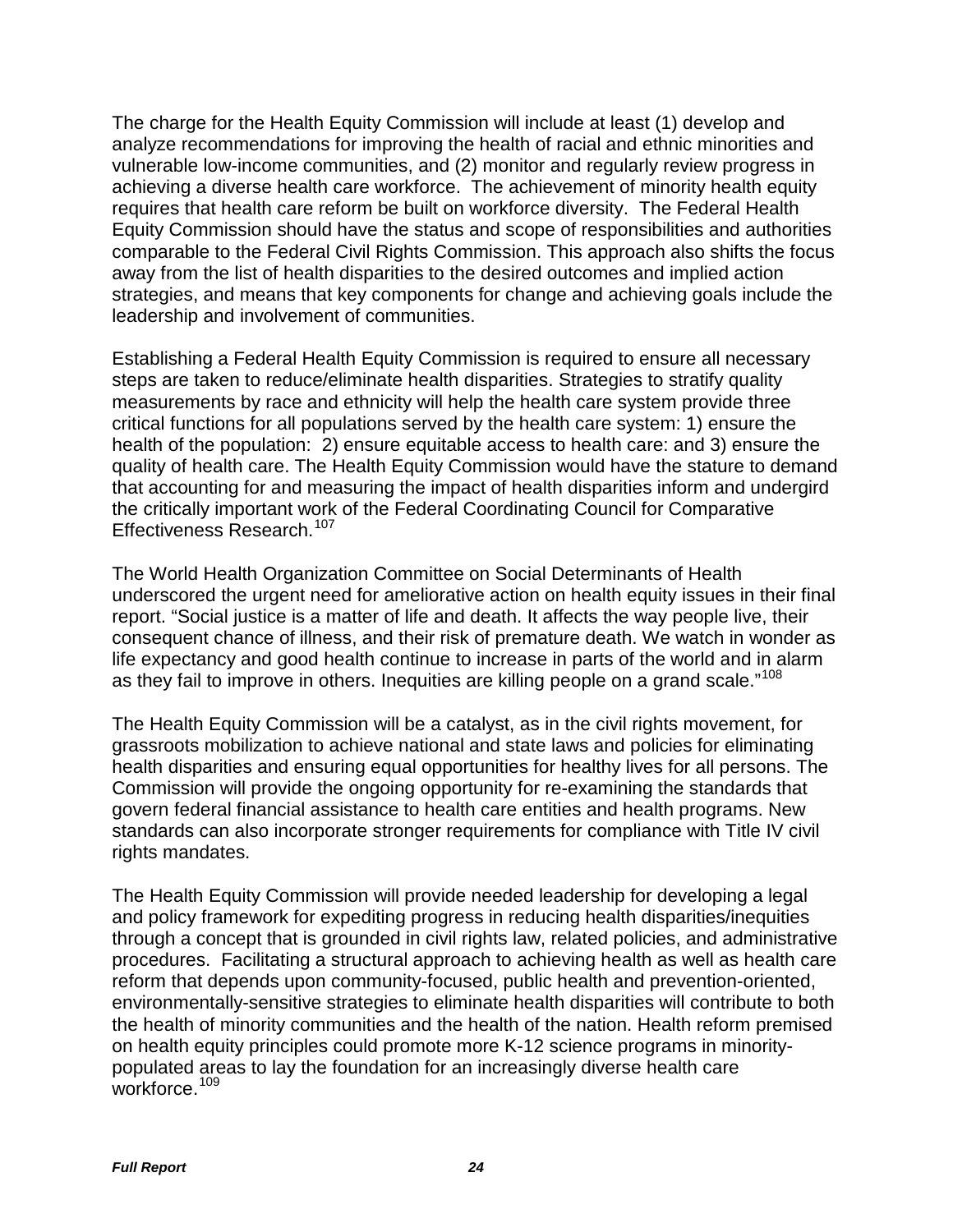The Health Equity Commission would define the benchmarks and prescribe the data collection strategies for monitoring and enforcement. State level minority health commissions would be answerable and accountable to Health Equity Commission. The Health Equity Commission would hold all stakeholders in the health care system accountable for showing that information/data are used and applied to eliminating health disparities. The Joint Commission is already providing substantial guidance to health care organizations about leadership strategies, approaches to data collection and analyses, and strategies for collaborating with external communities that can improve the quality of care for minority communities.<sup>[110](#page-44-5)</sup> The Joint Commission intends to develop accreditation standards for hospital culturally competent patient care that incorporate issues such as diversity, culture, language, and health literacy.<sup>[111](#page-44-6)</sup>

Publicly reporting health care access and quality disparities at the institutional (e.g., hospital or health clinic) level is important to ensure that the public and policymakers are aware of when and where health care inequality occurs.<sup>[112](#page-44-7)</sup> Once state and federal governments have obtained health care access and quality data by patient demographic data, this information should be publicly reported at the smallest possible level (e.g., hospitals and health centers), to promote greater public accountability, to allow consumers to make more informed decisions about where to seek care and to assist efforts to monitor disparities and take appropriate action to investigate potential violations of law.

The Health Equity Commission will ensure that social and economic inequality among racial and ethnic groups and other marginalized populations is recognized as the most significant underlying factor behind most health status inequality.<sup>[113](#page-44-8)</sup> Racial and ethnic discrimination and segregation perpetuate and deepen these gaps. A comprehensive health care reform plan must address these social and environmental factors. Policies should address providing adequate primary care, health education (including in schools) and preventative care for healthy lifestyles, which will all help control costs. The cumulative effect of unhealthy behaviors and unsafe living environments is poor health outcomes and higher costs.<sup>114</sup>

A large and growing body of public health research demonstrates that we must improve the social and economic contexts that shape health. As the World Health Organization's report on social determinants of health states, "[I]nequities in health [and] avoidable health inequalities arise because of the circumstances in which people grow, live, work, and age, and the systems put in place to deal with illness. The conditions in which people live and die are, in turn, shaped by political, social, and economic forces." [115](#page-44-10) While *Unequal Treatment* provided an unprecedented focus and a much-needed blueprint for addressing disparities in health care services, the IOM exclusive focus on access to health care services meant that the critical need to recognize, assess, and account for the social determinants of health was not recognized.

Federal efforts should look to a broad range of social and economic policy when crafting strategies to improve and equalize health status for all, and state health agencies should play a leadership role in coordinating these efforts. And states can play a large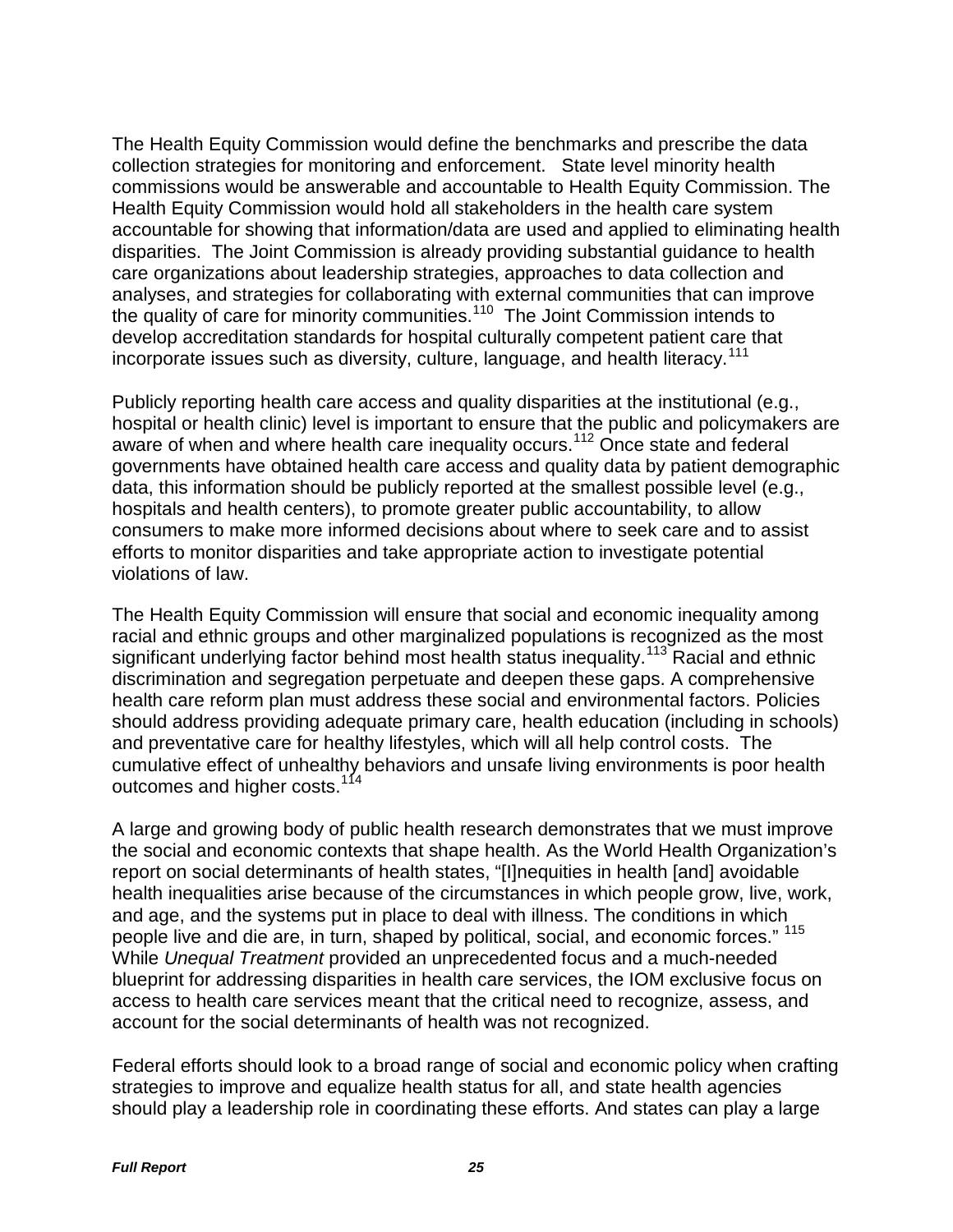role in providing incentives for effort to improve health conditions in a community and more effectively punish acts that weaken community health conditions. Through legal and regulatory strategies championed by the Health Equity Commission, state and federal agencies can reduce environmental health risks and monitor whether and how communities are affected by governmental or commercial activity

*Pending the US Health Equity Commission, however*, *Recommendations 2 and 3 insist that ongoing health care reform efforts must address/account for the barriers and disparities that exist in health care.* All health care reform commissions, committees, and working groups – whether federal or state or local governmental and legislative, public or private think-tank/NGO, must take steps now to include sub-committees that address health disparities/inequities, minority health equity, and workforce diversity. The 14 Principles for including Minority Health Equity in Health Care Reform must be thoroughly considered and addressed in writing by these entities. These reports must be delivered to the Secretary of US Health and Human Services

It is equally important that these entities take meaningful steps to ensure diversity reflective of communities served in their leadership, membership, and staffing. Diverse leadership is critical for ensuring that health care reform will account for the health needs of minority and vulnerable communities. Again, these entities must document their efforts and accomplishments in establishing diverse leadership and deliver these reports to the Secretary of US Health and Human Services. Relationships with diverse communities are critical to the success of health care executives as they address maximizing resources and building the trust of communities served. <sup>[116](#page-44-11)</sup> Institutions with expertise in medicine, medical education, and research must create new relationships with their service communities where they give up command and control and share resources to build a new accountability with the community.<sup>[117](#page-44-12)</sup>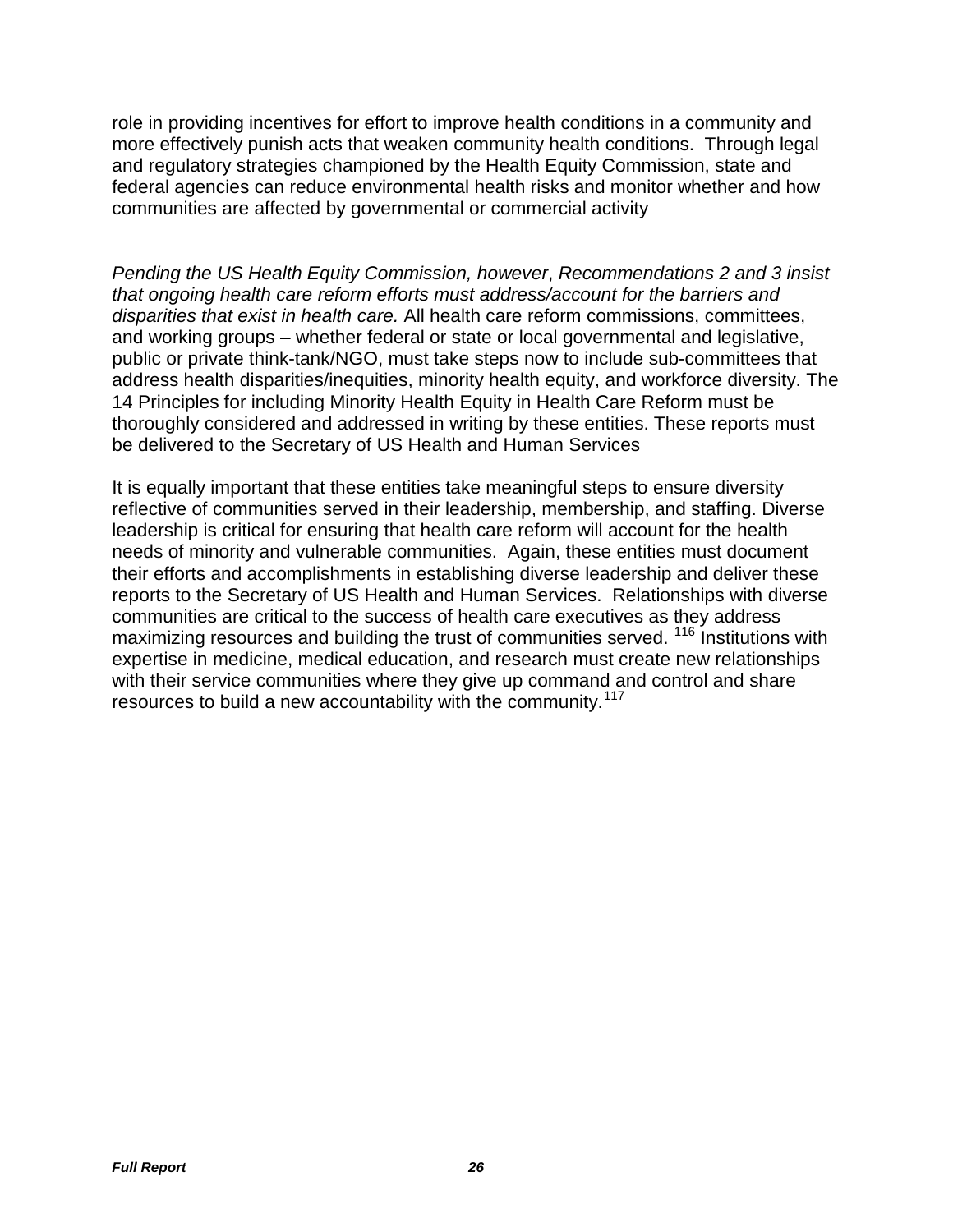# **ENDNOTES**

<span id="page-37-0"></span> $\overline{a}$ <sup>1</sup> 2008 National Healthcare Disparities Report ; Agency for Healthcare Research and Quality pages 7-8 Magnitude and Patterns of Disparities Differ Among Various Populations Improvements in preventive care, chronic care, and access to care have led to the elimination of disparities for some priority populations in areas such as mammograms, smoking cessation counseling, and appropriate timing of antibiotics. At the same time, many of the largest disparities have not changed significantly. The NHDR can be used to identify the most important gaps in care as well as improvements for priority populations. The complete picture of disparities is different for each population. An analysis of each population allows targeting of resources and efforts to improve care and narrow the gaps in care for racial and ethnic minorities and poor populations.

In 2005, the NHDR reported on the biggest gaps that existed in health care quality in America for Blacks, Asians, AI/ANs, Hispanics, and poor populations. Some of the largest gaps reported in 2005 remain the largest gaps in this year's NHDR. For Blacks, large disparities remain in new AIDS cases despite significant decreases. The proportion of new AIDS cases was 9.4 times as high for Blacks as for Whites. Hospital admissions for lower extremity amputations in patients with diabetes and lack of prenatal care for pregnant women in the first trimester are the largest disparities for Blacks observed in the 2008 NHDR.

For Asians, disparities remain in timeliness of care. Asians were more likely than Whites to not get care for illness or injury as soon as wanted. For AI/ANs, disparities remain in prenatal care. AI/AN women were twice as likely to lack prenatal care as White women. Also, AI/AN adults were less likely than Whites to receive colorectal cancer screening. For Hispanics, large disparities also remain in new AIDS cases despite significant decreases. The rate of new AIDS cases was more than three times as high for Hispanics as for non Hispanic Whites. For poor people, disparities remain in communication with health care providers. The percentage of children whose parents reported communication problems with their health providers was nearly four times as high for poor children as for high income children. Poor adults were also more than twice as likely not to get timely care for an illness or injury.

The "biggest gaps" are defined as those quality measures with the largest relative rates between Whites and racial and ethnic minorities and between high income and poor individuals. For example, a relative rate of 4.0 means that this population was four times as likely as the White population to be hospitalized for pediatric asthma. This analysis is presented in Table H.1."

<span id="page-37-1"></span><sup>2</sup> James C, Thomas M, Garfield R, and Lillie-Blanton M. *Key Facts: Race, Ethnicity & Medical Care*. Kaiser Family Foundation, January 2007.

<span id="page-37-2"></span>3 Satcher D. What if we were equal? A Comparison of Black-White Mortality Gap in 1960 and 2000. *Health Affairs 24(2)*: 459-464 2005

<span id="page-37-3"></span><sup>4</sup> It was only in 1999 that Schulman et al published the groundbreaking study that brought the issue into public consciousness. Schulman KA, et al., *The Effect of Race and Sex on Physicians' Recommendations for Cardiac Catheterization*. NEJM *,* 340: 618-626, 1999

<span id="page-37-4"></span><sup>5</sup> National Conference of State Legislatures, *Minority Health Laws: Commissions and Offices of Minority Health*. Last updated June 2007. See http://www.ncsl.org/programs/health/mhcommissions.htm (last accessed: May 7, 2008).

<span id="page-37-5"></span><sup>6</sup> Institute of Medicine, Committee on Understanding and Eliminating Racial and Ethnic Disparities in Health Care, *Unequal Treatment: Confronting Racial and Ethnic Disparities in Health Care*, Washington, DC: National Academy Press, 2002.

<span id="page-37-6"></span> $<sup>7</sup>$  Ibid.</sup>

<span id="page-37-7"></span><sup>8</sup> Agency for Healthcare Research and Quality*. National Healthcare Disparities Report, 2008*. Rockville, MD.

<span id="page-37-8"></span><sup>9</sup> Joslyn S & West M. *Racial Differences in Breast Carcinoma Survival*. *Cancer*, 88(1): 114-123, 2000.

<span id="page-37-9"></span><sup>10</sup> Stone V, Steger KA, Hirschhorn LR, Boswell SL, et al. *Access to treatment with protease inhibitor (PI) containing regimens: is it equal for all? Int Conf AIDS,* 12: 834, 1999.

<span id="page-37-10"></span><sup>11</sup> Agency for Health care Research and Quality, *National Healthcare Disparities Report, 2008*. Rockville, MD.

<span id="page-37-11"></span><sup>12</sup> Louis O, Sankar P, Ubel P. *Kidney Transplant Candidates' Views of the Transplant Allocation System*. J Gen Intern Med, 12(8): 478–484, 1997.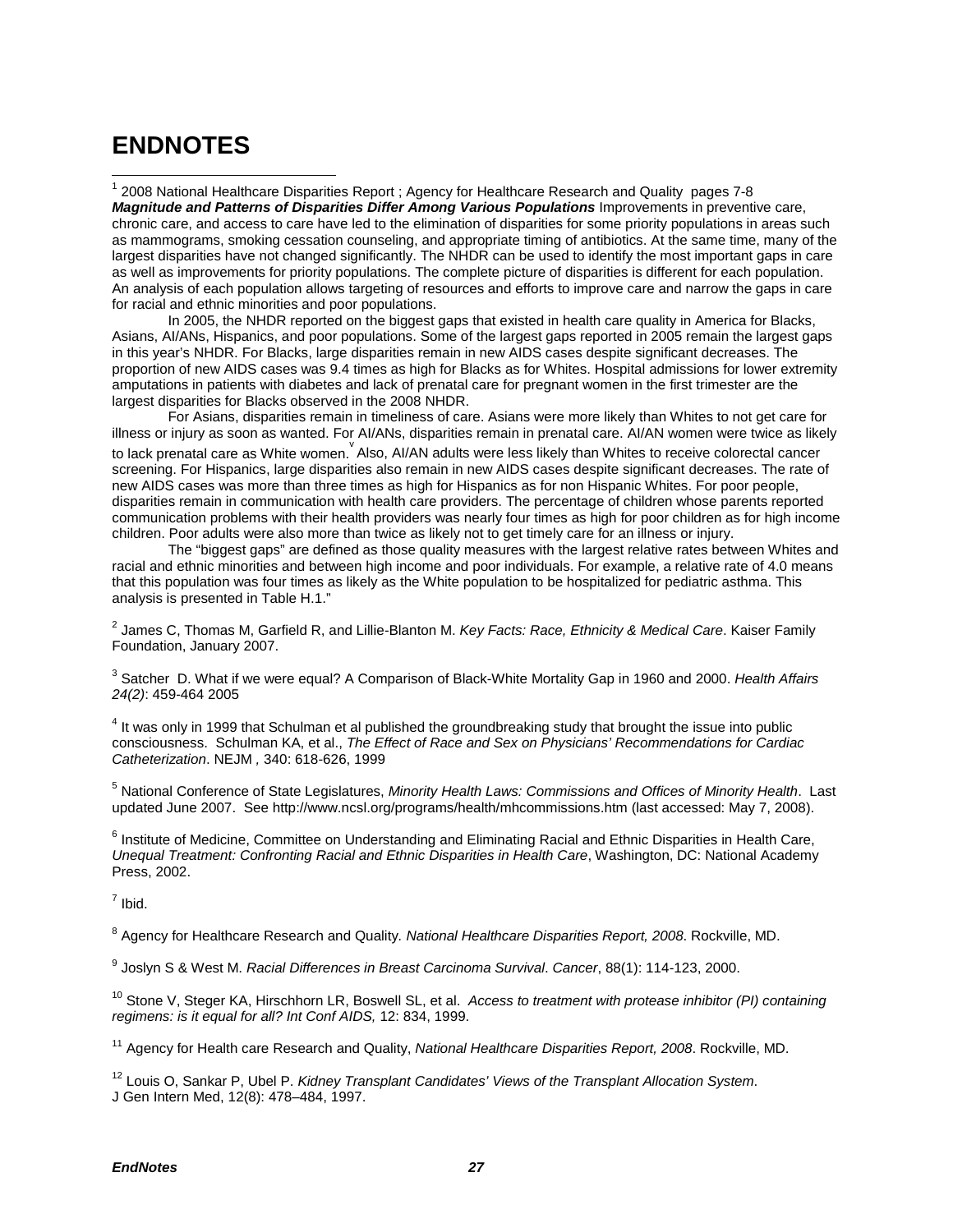<span id="page-38-0"></span><sup>13</sup> Kim C, Hofer TP, Kerr EA. Review of evidence and explanations for suboptimal screening and treatment of dyslipidemia in women: a conceptual model. J Gen Intern Med*,*18: 854-63, 2003.

<span id="page-38-1"></span><sup>14</sup> Tanjasiri, SP, and Nguyen, T. "The Health of Women" in Asian American Communities and Health. Eds. Trinh-Shevrin, C, Islam, NS., Rey, MJ,, Jossey-Bass, 2009, p. 143

<span id="page-38-2"></span><sup>15</sup> Trends in Indian Health 1998–1999. Available at:<http://www.ihs.gov/PublicInfo/Publications/index.asp>2005.

<span id="page-38-3"></span><sup>16</sup> Dixon M, Roubideaux Y, eds. *Promises to Keep: Public Health Policy for American Indians and Alaska Natives in the 21st Century.* Washington, DC: American Public Health Association; 2001. Roubideaux Y. *A Review of the Quality of Health Care for American Indians and Alaska Natives.* New York, NY: The Commonwealth Fund; 2004

<span id="page-38-4"></span><sup>17</sup> June 2009 Kaiser Family Foundation *Putting Women's Health Care Disparities on the Map: Examining Racial and Ethnic Disparities at the State Level*

<span id="page-38-5"></span><sup>18</sup> US Department of Health and Human Services Advisory Committee on Minority Health, A Recommendation Report from the HHS Advisory Committee on Minority Health – *Reducing Health Disparities by Promoting Patient-Centered Culturally and Linguistically Sensitive/Competent Health Care,* submitted to U.S. Department of Health and Human Services Office of Minority Health, Washington, DC; September 8, 2008.

<span id="page-38-6"></span><sup>19</sup> Institute of Medicine. Committee on Institutional and Policy-Level Strategies for Increasing the Diversity of the U.S. Healthcare Workforce, *In the Nation's Compelling Interest: Ensuring Diversity in the Health Care Workforce,* Washington, DC: National Academy Press; 2004.

<span id="page-38-7"></span> $20$  Ibid.6.

 $\overline{a}$ 

<span id="page-38-8"></span> $21$  Grutter v. Bollinger, 539 U.S. 306 (2003), is a case in which the United States Supreme Court upheld the affirmative action admissions policy of the University of Michigan Law School. The 5-4 decision was announced on June 23, 2003.

<span id="page-38-9"></span><sup>22</sup> Hughes, DI (2002). Quality of healthcare for Asian Americans: Findings from The Commonwealth Fund 2001 Health Care Quality Survey. New York: Commonwealth Fund

<span id="page-38-10"></span> $^{23}$  Sinkford, J. & Valachovic, R. (2001). Financing a dental education: Implications for URMs and the W.K. Kellogg/ADEA Access to Dental Careers (ADC) Grant. Paper presented at the American Dental Education Association, 43<sup>rd</sup> Annual Deans' Conference, Scottsdale, AZ.

<span id="page-38-11"></span><sup>24</sup> Ngo-Metzger, Q., Sorkin, DH., Phillips, RS, Greenfield, S., Massagli, MP, Clarridge B., et al (2007). Providing highquality care for limited English proficient patients: The importance of language concordance and interpreter use. Journal of General Internal Medicine, 22 (Suppl.2), 324-330.

<span id="page-38-12"></span> $25$  Ibid.19.

<span id="page-38-13"></span> $26$  Ibid.19.

<span id="page-38-14"></span><sup>27</sup> Louis W. Sullivan, *Missing Persons: Minorities in the Health Professions, A Report of the Sullivan Commission on Diversity in the Health care Workforce*, funded by the W.K. Kellogg Foundation, Battle Creek, MI; 2004.

<span id="page-38-15"></span> <sup>28</sup> National Public Health and Hospital Institute, *Serving Diverse Communities in Hospitals and Health Systems from the Experience of Public Hospitals and Health Systems*, Washington, DC; 2004.

<span id="page-38-16"></span> <sup>29</sup> Wilson-Stronks A, Lee KK, Cordero CL, Kopp AL, Galvez E, *One Size Does Not Fit All: Meeting the Needs of Diverse Populations*. The Joint Commission, Oakbrook Terrace, IL; 2008.

<span id="page-38-17"></span> <sup>30</sup> Wilson-Stronks A and Galvez E, *Exploring Language and Culture in the Nation's Hospitals: A Report of Findings*. The Joint Commission, Oakbrook Terrace, IL; March 2007.

<span id="page-38-18"></span><sup>31</sup> American College of Health care Executives, Association of Hispanic Health care Executives, Executive Leadership Development Program, Indian Health Service, Institute for Diversity in Health Management, National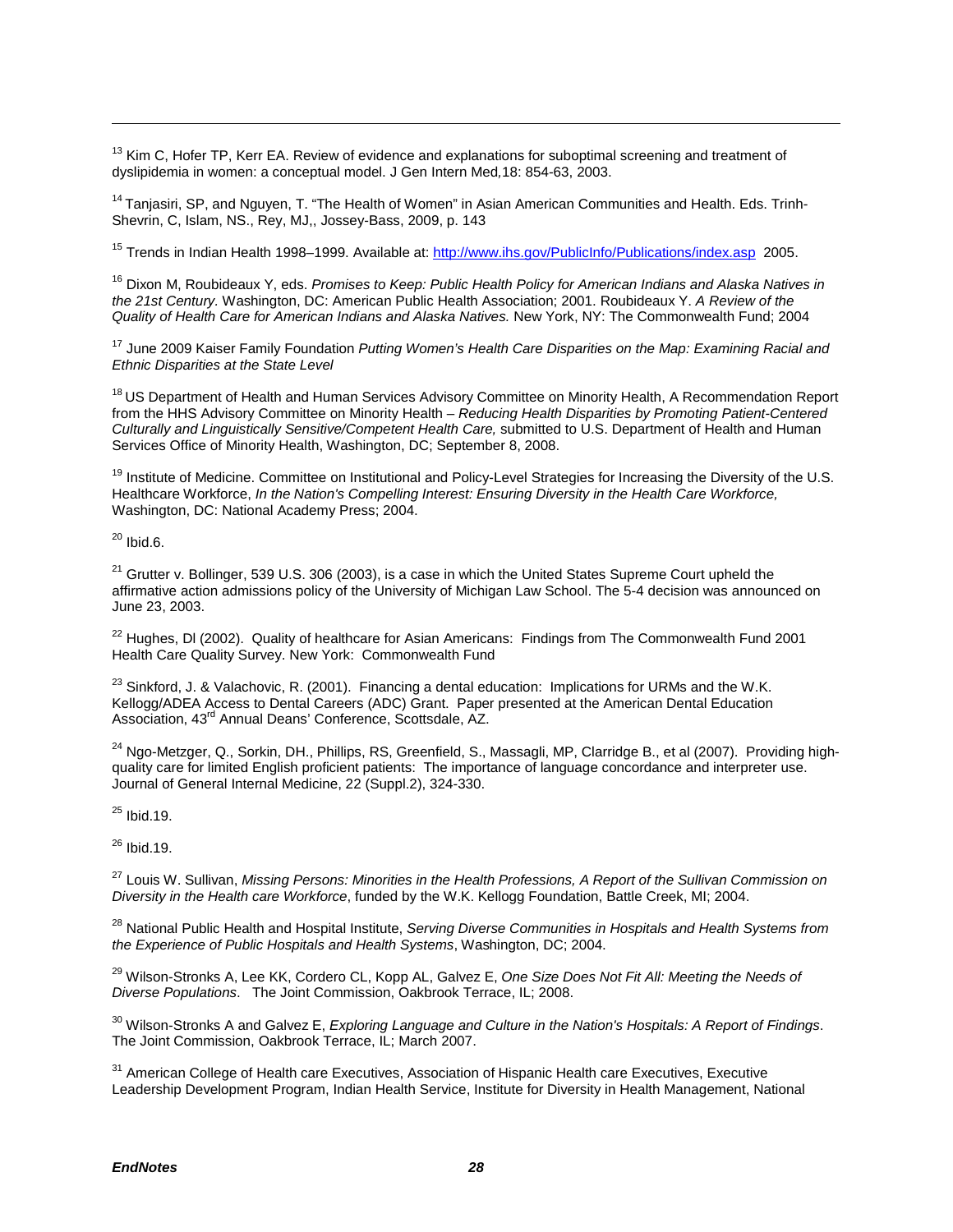$\overline{a}$ Association of Health Services Executives, Foundation of the American College of Health care Executives, *A Race/Ethnic Comparison of Career Attainments in Health care Management*, Chicago; 2002.

<span id="page-39-0"></span><sup>32</sup> Fuentes A, *Condition Critical:The Absence of Latinos among Policymakers in New York City's Voluntary Hospitals.* Puerto Rican Legal Defense Fund[, Public Health Informatics Institute,](http://www.phii.org/) New York; 2004.

<span id="page-39-1"></span><sup>33</sup> Institute of Medicine Diverse Workforce *In the Nation's Compelling Interest: Ensuring Diversity in the Health Care Workforce*, National Academy Press Washington DC 2004

<span id="page-39-2"></span><sup>34</sup> Beal A, Doty M, Hernandez S, Shea K, Davis K, *Closing the Divide: How Medical Homes Promote Equity in Health Care: Results* from the Commonwealth Fund 2006 Survey Health Care Quality, Volume 62, The Commonwealth Fund, New York; June 27, 2007.

<span id="page-39-3"></span><sup>35</sup> The Commonwealth Fund Commission on a High Performance Health System, *The Path to a High Performance U.S. Health System: A 2020 Vision and the Policies to Pave the Way*, The Commonwealth Fund, February 2009 Commission recommends these strategies: establishing a national insurance exchange that offers a choice of private plans and a new public plan; requiring everyone to have coverage, with income-related premiums to make coverage affordable; and instituting insurance market reforms that focus competition on outcomes and value.

<span id="page-39-4"></span><sup>36</sup> The Robert Wood Johnson Foundation *Racial and Ethnic Disparities in Access to and Quality of Health Care*  Princeton 2007

<span id="page-39-5"></span><sup>37</sup> Institute of Medicine *Hidden Costs Values Lost Uninsurance in America* Washington DC National Academy Press 2003

<span id="page-39-6"></span>38 Lillie-Blanton, Marsha. *Addressing Disparities in Health and Healthcare: Issues for Reform* Testimony before Congress House of Representatives Committee on Ways and Means Health SubCommittee June 10, 2008

<span id="page-39-7"></span><sup>39</sup> Rasell ME, *Cost Sharing in Health Insurance -- A Reexamination*. N Engl J Med 1995;332:1164-1168. Newhouse JP, *Free for all?- Lessons from the RAND Health Insurance Experiment*. Cambridge, MA: Harvard University Press, 1993.

<span id="page-39-8"></span><sup>40</sup> The Commonwealth Fund Commission on a High Performance Health System, *The Path to a High Performance U.S. Health System: A 2020 Vision and the Policies to Pave the Way*, The Commonwealth Fund, February 2009 Commission recommends these strategies: establishing a national insurance exchange that offers a choice of private plans and a new public plan; requiring everyone to have coverage, with income-related premiums to make coverage affordable; and instituting insurance market reforms that focus competition on outcomes and value.

<span id="page-39-9"></span><sup>41</sup> Davis, K., Ph.D., Schoenbaum, S.C., M.D., Audet, A.M.J., M.D., A 2020 Vision of Patient-Centered Primary Care, *Journal of General Internal Medicine,* October 2005, 20 (10): 953–57

<span id="page-39-10"></span><sup>42</sup> Lee TH, Bodenheimer T, Goroll AH, Starfield B, Treadway K. Perspective roundtable: redesigning primary care. *N Engl J Med*. 2008;359(20):e24

<span id="page-39-11"></span>43 Starfield, B. The Primary Solution Put doctors where they count. *Reforming Health Care* Boston Review, November/December 2005. <http://bostonreview.net/BR30.6/starfield.php> See also Patient-Centered Primary Care Collaborative Web site. [http://www.pcpcc.net/index.php.](http://www.pcpcc.net/index.php). PPC-Patient-Centered Medical. National Committee for Quality Assurance Web site[. http://www.ncqa.org/tabid/631/Default.aspx](http://www.ncqa.org/tabid/631/Default.aspx)

<span id="page-39-12"></span><sup>44</sup> Starfield, B. The Primary Solution Put doctors where they count. *Reforming Health Care* Boston Review, November/December 2005. <http://bostonreview.net/BR30.6/starfield.php>

<span id="page-39-13"></span> $45$  Ibid.

<span id="page-39-14"></span><sup>46</sup> *Reducing Health Disparities by Promoting Patient-Centered Culturally and Linguistically Sensitive/Competent Health Care*. A Recommendation Report from the HHS Advisory Committee on Minority Health (ACMH). Submitted to US Department of Health and Humans Services Office of Minority Health Submitted September 8, 2008.

<span id="page-39-15"></span>47American College of Physicians. *Position Paper: The Advanced Medical Home: A Patient-Centered, Physician-Guided Model of Health Care*. Philadelphia: American College of Physicians; 2005. Nutting PA, Miller WL, Crabtree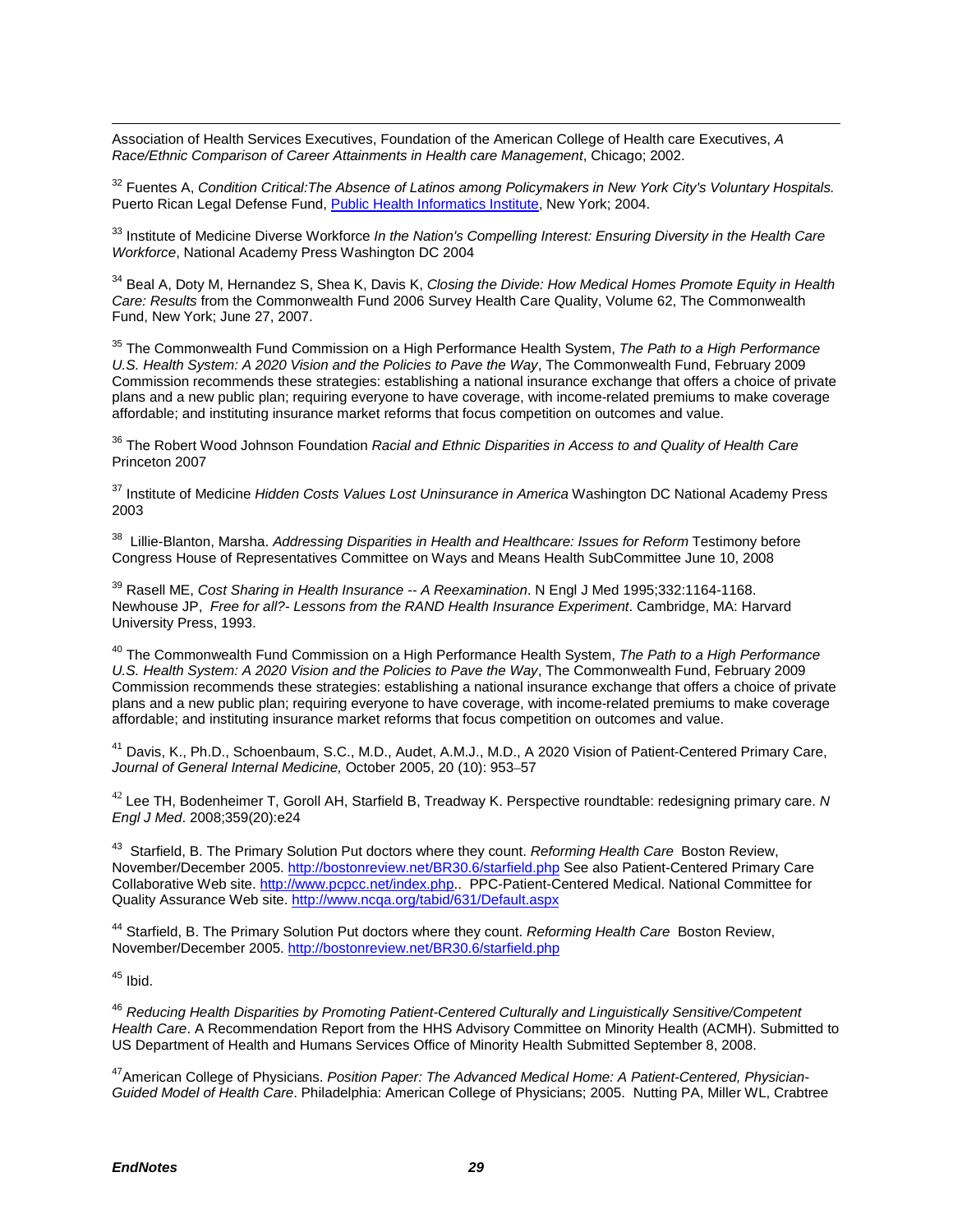$\overline{a}$ BF et al., Initial Lessons from the First National Demonstration Project on Practice Transformation to a Patient-Centered Medical Home, Annals of Family Medicine, May/June 2009 7(3):254–60.

<span id="page-40-0"></span> $48$  Ibid.46

<span id="page-40-1"></span><sup>49</sup> Ibid.43. Ibid.34 Ibid.35. Ibid.37.

<span id="page-40-2"></span><sup>50</sup> Rosenbaum, Sara. Finnegan, B. Shin, P. The Henry J. Kaiser Family Foundation Commission on Medicaid and the Uninsured March 2009 Issue Paper: Community Health Centers in an Era of Health System Reform and Economic Downturn: Prospects and Challenges March 2009

<span id="page-40-3"></span>51Shin P, Markus A, Rosenbaum A. *Measuring Health Centers against Standard Indicators of High Quality Performance: Early Results from a Multi-Site Demonstration Project*. (United Health Foundation, 2006.) [www.gwumc.edu/sphhs/healthpolicy/chsrp/downloads/United\\_Health\\_Foundation\\_report\\_082106.pdf](http://www.gwumc.edu/sphhs/healthpolicy/chsrp/downloads/United_Health_Foundation_report_082106.pdf) Extensive research into the impact of health centers on pediatric health shows that health center services have led to reductions in community infant mortality rates, an increase in the number of children with a regular source of primary care, and increased use of preventive pediatric care.

<span id="page-40-4"></span><sup>52</sup> Ibid.50

<span id="page-40-5"></span>53 National Association of Public Hospitals and Health Systems and National Association of Community Health Centers, *Letter to U.S. Senate Finance Committee, Washington, DC; May 20, 2009.* 

<span id="page-40-6"></span><sup>54</sup> Johnson, K. and Rosenthal, J., *Improving Care Coordination, Case Management, and Linkages to Service for Young Child: Opportunities for States,* The Commonwealth Fund and the National Academy of State Health Policy, April 2009

[http://www.commonwealthfund.org/~/media/Files/Publications/Fund%20Report/2009/April/NASHP\\_Care\\_Coordinatio](http://www.commonwealthfund.org/~/media/Files/Publications/Fund%20Report/2009/April/NASHP_Care_Coordination_April_2009.pdf) [n\\_April\\_2009.pdf](http://www.commonwealthfund.org/~/media/Files/Publications/Fund%20Report/2009/April/NASHP_Care_Coordination_April_2009.pdf)

<span id="page-40-7"></span><sup>55</sup> *The Society and Population Health Reader: Volume I Income Inequality and Health* Eds. Kawachi, I., Kennedy, BP, Wilkinson, RG. The New Press New York City. 1999. Ibid. 2 Ibid.37

<span id="page-40-8"></span><sup>56</sup> Addressing Racial and Ethnic Health Care Disparities Testimony to the House Energy and Commerce Committee, Health Subcommittee Brian D. Smedley, Ph.D.Health Policy Institute Joint Center for Political and Economic Studies

<span id="page-40-9"></span><sup>57</sup> Ibid. Ibid.55.

<span id="page-40-10"></span><sup>58</sup> The Kaiser Family Foundation *2009 Update State Health Facts/Key Health and Health Care Indicators by Race/Ethnicity and State*, April<http://www.kff.org/minorityhealth/upload/7633-02.pdf>

<span id="page-40-11"></span><sup>59</sup> National Public Health and Hospital Institute, *Assuring Health care Equity: A Healthcare Equity Blueprint*, in collaboration with the Institute for Healthcare Improvement with support from the U.S. Department of Health and Human Services Office of Minority Health. Washington, DC; 2008.

<span id="page-40-12"></span> $\overline{a}$  $^{60}$  Ibid.53 Public hospitals saw their low-income patient volumes increase as coverage expanded to the uninsured. For community health centers, revenues increased by roughly 14 percent between 2006 and 2007, but costs also climbed 15 percent, even as they grew their patient population by 50,000. These providers serve one-third of the state's remaining uninsured population, up from one-fourth pre-reform. In 2008, the largest Massachusetts safety net hospitals were paid on average 66 percent of their costs for treating low income, Medicaid and uninsured patients.

<span id="page-40-13"></span> $61$  Ku, L. et al. The Henry J. Kaiser Family Foundation Commission on Medicaid and the Uninsured March 2009 Report: How Is the Primary Care Safety Net Faring in Massachusetts? Community Health Centers in the Midst of Health Reform

<span id="page-40-14"></span><sup>62</sup> National Association of Public Hospitals and Health Systems, *Health Reform Advocacy Information Packet, Washington, DC: 2009.* 

<span id="page-40-15"></span><sup>63</sup> Promoting Health Equity A Resource to Help Communities Address Social Determinants of Health See FN. 5 <http://www.cdc.gov/NCCDPHP/DACH/chaps/pdf/SDOHworkbook.pdf>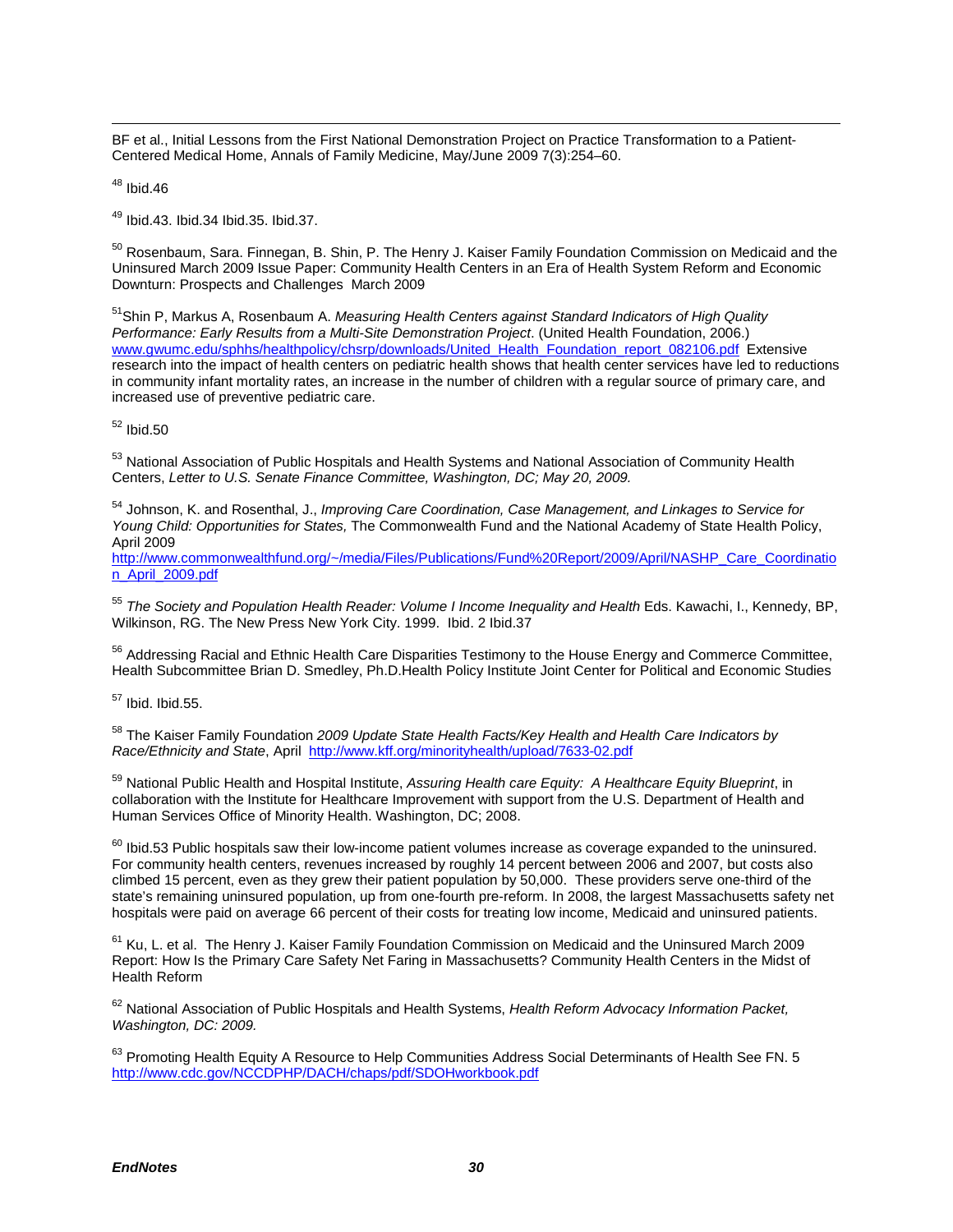<span id="page-41-0"></span> $64$  The social determinants of health (SDOH) are defined as life-enhancing resources, such as food supply, housing, economic and social relationships, education, and health care, whose distribution across populations effectively determines length and quality of life. The premise of Health People 2010 (HP2010) -- healthy people living in healthy communities -- reflects the widely recognized link between SDOH and health status. See: Brennan Ramirez LK, Baker, EA Metzler M. *Promoting Health Equity A Resource to Help Communities Address Social Determinants of Health*, Atlanta: US Department of Health & Human Services, Centers for Disease Control & Prevention 2008

<span id="page-41-1"></span><sup>65</sup> Anderson, LM et al. The *Community Guide's* Model for Linking the Social Environment to Health, *American Journal of Preventive Medicine,* 2003:24(3S) pp. 12-22. Anderson, LM et al. Methods for Conducting Systematic Reviews of the Evidence of Effectiveness and Economic Efficiency of Interventions to Promote Health Social Environments, *American Journal of Preventive Medicine,* 2003:24(3S) pp.25-31.

<span id="page-41-2"></span>66 Ibid. The *Community's Guide* model identifies these specific social environment factors associated with health outcomes: neighborhood living conditions, opportunities for learning and developing capacity, community development and employment opportunities, prevailing community norms, customs, and processes, social cohesion, civic engagement, and collective efficacy, and programs/services/opportunities that address health promotion, disease and injury prevention and primary/secondary healthcare needs A similar conceptual framework for examining the community effect on health also appeared in noted health policy journal Bell. J., Standish, M. Communities and Health Policy: A Pathway for Change *Health Affairs 24(*2) March/April 2005.

<span id="page-41-3"></span><sup>67</sup> Racial & Ethnic Disparities *Health Affairs, 24*(2) March/April 2005.

<span id="page-41-4"></span><sup>68</sup> Racial & Ethnic Disparities *Health Affairs, 24*(2) March/April 2005 Foreword authored by Risa Lavizzo-Mourey, President/CEO, The Robert Wood Johnson, William C. Richardson, President/CEO, WK Kellogg Foundation, Robert K. Ross, President/CEO, The California Endowment, and John W. Rowe, Chair/CEO, Aetna,

<span id="page-41-5"></span><sup>69</sup> See, e.g., Bigby, JA et al. A Community Approach to Addressing Excess Breast and Cervical Cancer Mortality Among Women of African Descent in Boston. *Public Health Reports* Vol.118 July-August 2003 338-347. Saegert, S, et al. Healthy Housing: A Structured Review of Published Evaluations of US Interventions to Improve Health by Modifying Housing in the United States, 1990-2001 *American Journal of Public Health 93*(9):1471-1477 September 2003. Srinivasan, S, O'Fallon, LR, Dearry, A. Creating Healthy Communities, Healthy Homes, Health People: Initiating a Research Agenda on the Build Environment and Public Health *American Journal of Public Health 93*(9):1446-1550 September 2003.

<span id="page-41-6"></span><sup>70</sup> US Department of Health and Human Services *Call to action: Eliminating Racial and Ethnic Disparities in Health,* 1998. Schulz, A. et al. Racial and Spatial Relations as Fundamental Determinants of Health in Detroit. *The Milbank Quarterly, 80(*4):677-707, 2002. Marmot, M. Social determinants of health inequalities. *Lancet* 2005; 365:1099-1104.

<span id="page-41-7"></span><sup>71</sup> Marmot, M. Social determinants of health inequalities. *Lancet* 2005; 365:1099-1104.

<span id="page-41-8"></span><sup>72</sup> World Health Organization Commission on Social Determinants of Health *Closing the gap in a generation: Health equity through action on the social determinants of health* October 2008 [http://www.who.int/social\\_determinants/thecommission/finalreport/en/index.html](http://www.who.int/social_determinants/thecommission/finalreport/en/index.html) 

<span id="page-41-9"></span> $73$  Ibid.

<span id="page-41-10"></span><sup>74</sup> Ibid.71

<span id="page-41-11"></span><sup>75</sup> Institute of Medicine. Committee on Health and Behavior: Research, Practice and Policy, Board on Neuroscience and Behavioral Health, *The Interplay of Biological, Behavioral, and Societal Influences* Washington, DC: National Academy Press, 2001.

<span id="page-41-12"></span><sup>76</sup> Prevention Institute<http://preventioninstitute.org/healthdis.html>Health Equity and Community Health. See Also: Ibid.59. The National Steering Committee on Hospitals and the Public's Health is calling on hospitals to fulfill a critical role as collaborators and leaders in recreating the US public health infrastructure and capacity.

<span id="page-41-13"></span> $77$  Obama '08. Barack Obama's Plan for a Healthy America: Lowering health care costs and ensuring affordable, high-quality health care for all. Available at: http:[//www.barackobama.com/pdf/HealthPlanFull.pdf](http://www.barackobama.com/pdf/HealthPlanFull.pdf)

<span id="page-41-14"></span><sup>78</sup> Institute of Medicine *The Future of the Public's Health in the 21st Century* National Academy Press 2003. See also Institute of Medicine *The Future of Public Health* National Academy Press 1988.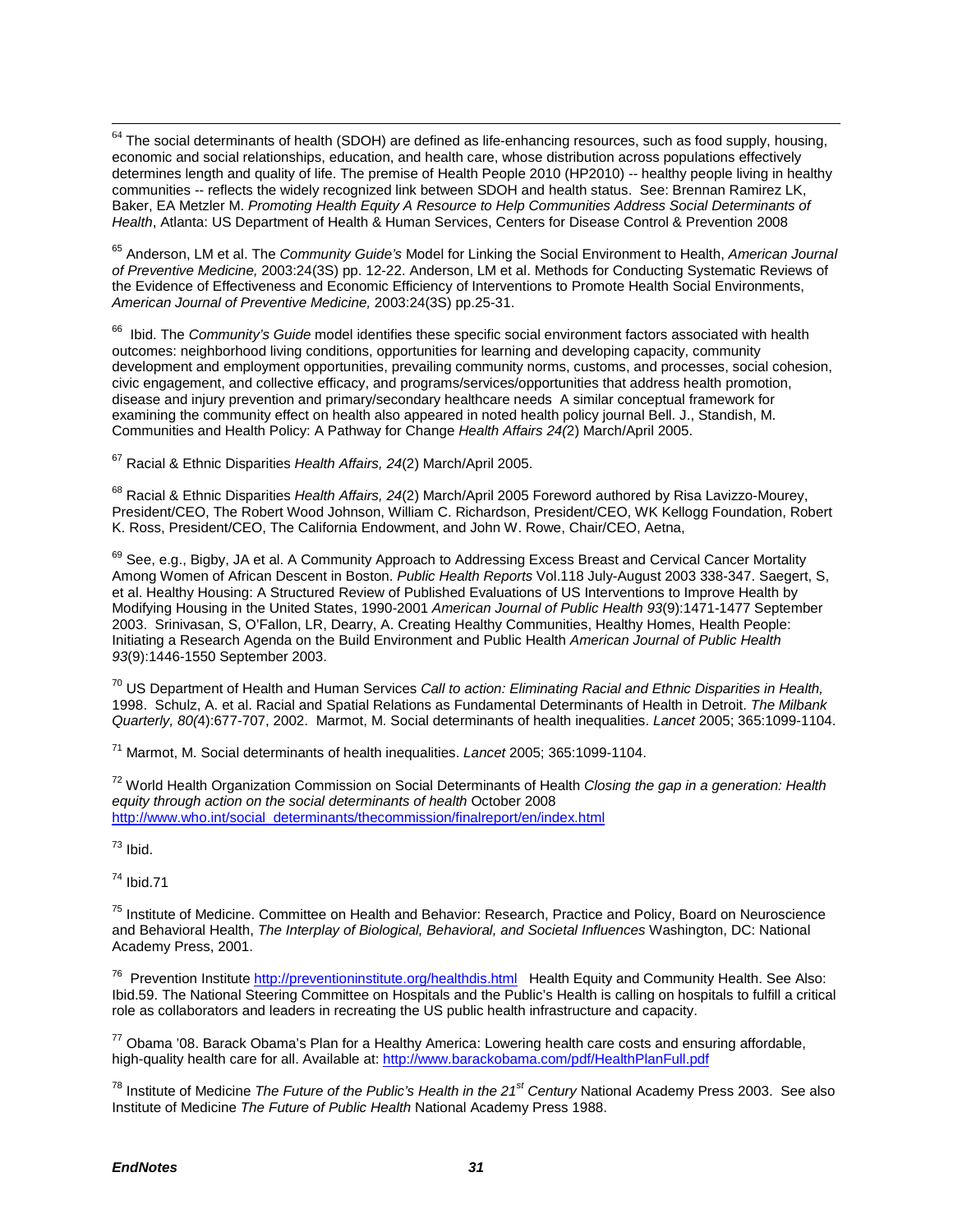<span id="page-42-0"></span><sup>79</sup> Rosen, G. *A History of Public Health* Baltimore: Johns Hopkins University Press, 1993. The role of public health in assuring community health is consistent with traditional, community-focused role of public health. Noted public health historian Elizabeth Fee in her introduction to George Rosen's *A History of Public Health* wrote:"When the history of public health is seen as a history of how populations experience health and illness, how social economic and political systems structure the possibilities for health or unhealthy lives, how societies create the preconditions for the production and transmission of disease, and how people, both as individuals and social groups, attempt to promote their own health or avoid illness, we find that public health history is not limited to the study of bureaucratic structures and institutions but pervades every aspect of social and cultural life." See generally: Hofrichter, R. Ed. *Health and Social Justice Politics, Ideology, and Inequity in the Distribution of Disease A Public Health Reader.* Jossey-Bass San Francisco, CA 2003.

<span id="page-42-1"></span><sup>80</sup> Prevention Institute and The Joint Center for Political and Economics Studies Health Policy Institute*. Reducing Inequities in Health and Safety through Prevention* March 2009 [http://preventioninstitute.org/documents/HealthEquityMemo\\_031709.pdf](http://preventioninstitute.org/documents/HealthEquityMemo_031709.pdf) 

<span id="page-42-2"></span><sup>81</sup> Hofrichter, R. and Bhatia, R. (eds). *Tackling Health Inequities through Public Health Practice: Theory to Action* (Oxford University Press, forthcoming, fall, 2009).

<span id="page-42-3"></span><sup>82</sup> Prevention Institut[e http://preventioninstitute.org/healthdis.html](http://preventioninstitute.org/healthdis.html) Health Equity and Community Health

<span id="page-42-4"></span> $83$  Ibid.80.

 $\overline{a}$ 

<span id="page-42-5"></span><sup>84</sup> Ibid.81.

<span id="page-42-6"></span><sup>85</sup> Addressing Racial and Ethnic Health Care Disparities Testimony to the House Energy and Commerce Committee, Health Subcommittee Brian D. Smedley, Ph.D.Health Policy Institute Joint Center for Political and Economic Studies

<span id="page-42-7"></span><sup>86</sup> Issue Brief *Collecting Race, Ethnicity,and Primary Language Data: Tools to Improve Quality of Care and Reduce Health Care Disparities*, HRET, 2005: <http://www.hret.org/hret/publications/content/isbr1105.pdf>

<span id="page-42-8"></span><sup>87</sup> National Research Council, *Eliminating Health Disparities: Measurement and Data Needs*, Panel on DHHS Collection of Race and Ethnicity Data, Michele Ver Ploeg and Edward Perrin, editors, Committee on National Statistics, Division of Behavioral and Social Sciences and Education (Washington, DC: National Academies Press, 2004),

<span id="page-42-9"></span>**<sup>88</sup>** Who, When, and How: The Current State of Race, Ethnicity, and Primary Language Data Collection in Hospitals, Romana Hasnain-Wynia, Debra Pierce, and Mary A. Pittman, The Commonwealth Fund, May 2004

<span id="page-42-10"></span><sup>89</sup> Hospital Language Services for Patients with Limited English Proficiency: Results from a National Survey, HRET, 2006:<http://www.hret.org/hret/languageservices/content/languageservicesfr.pdf>

<span id="page-42-11"></span><sup>90</sup> Ibid.88 Ibid.89

<span id="page-42-12"></span>91 Lillie-Blanton, Marsha. Addressing Disparities in Health and Health care: Issues for Reform Testimony before Congress House of Representatives Committee on Ways and Means Health SubCommittee June 10, 2008

<span id="page-42-13"></span>92 <http://www.hretdisparities.org/>DISPARITIES TOOLKIT Hasnain-Wynia, R., Pierce, D., Haque, A., Hedges Greising, C., Prince, V., Reiter, J. (2007) Health Research and Educational Trust Disparities Toolkit. hretdisparities.org accessed on date. *A Toolkit for Collecting Race, Ethnicity,and Primary Language Information from Patients*, HRET: [http://www.hretdisparities.org/hretdisparities\\_app/index.jsp](http://www.hretdisparities.org/hretdisparities_app/index.jsp) *A Diversity and Cultural Proficiency Assessment Tool for Leaders*, American College of Health care Executives, American Hospital Association, National Center for Health care Leadership, and Institute for Diversity in Health Management: [http://www.aha.org/aha\\_app/issues/Disparities/index.jsp](http://www.aha.org/aha_app/issues/Disparities/index.jsp) B. Siegel, M. Regenstein, K. Jones, *Enhancing Public Hospitals' Reporting of Data on Racial and Ethnic Disparities in Care*, The Commonwealth Fund, January 2007. *Quality Health Care For Culturally Diverse Populations*, Diversity Rx: <http://www.diversityrx.org/CCCONF/06/index.html>

<span id="page-42-14"></span>93 Health Research and Educational Trust (HRET) Making the Case for Collecting Races, Ethnicity and Primary Language <http://www.hretdisparities.org/WhyCMaki-4155.php>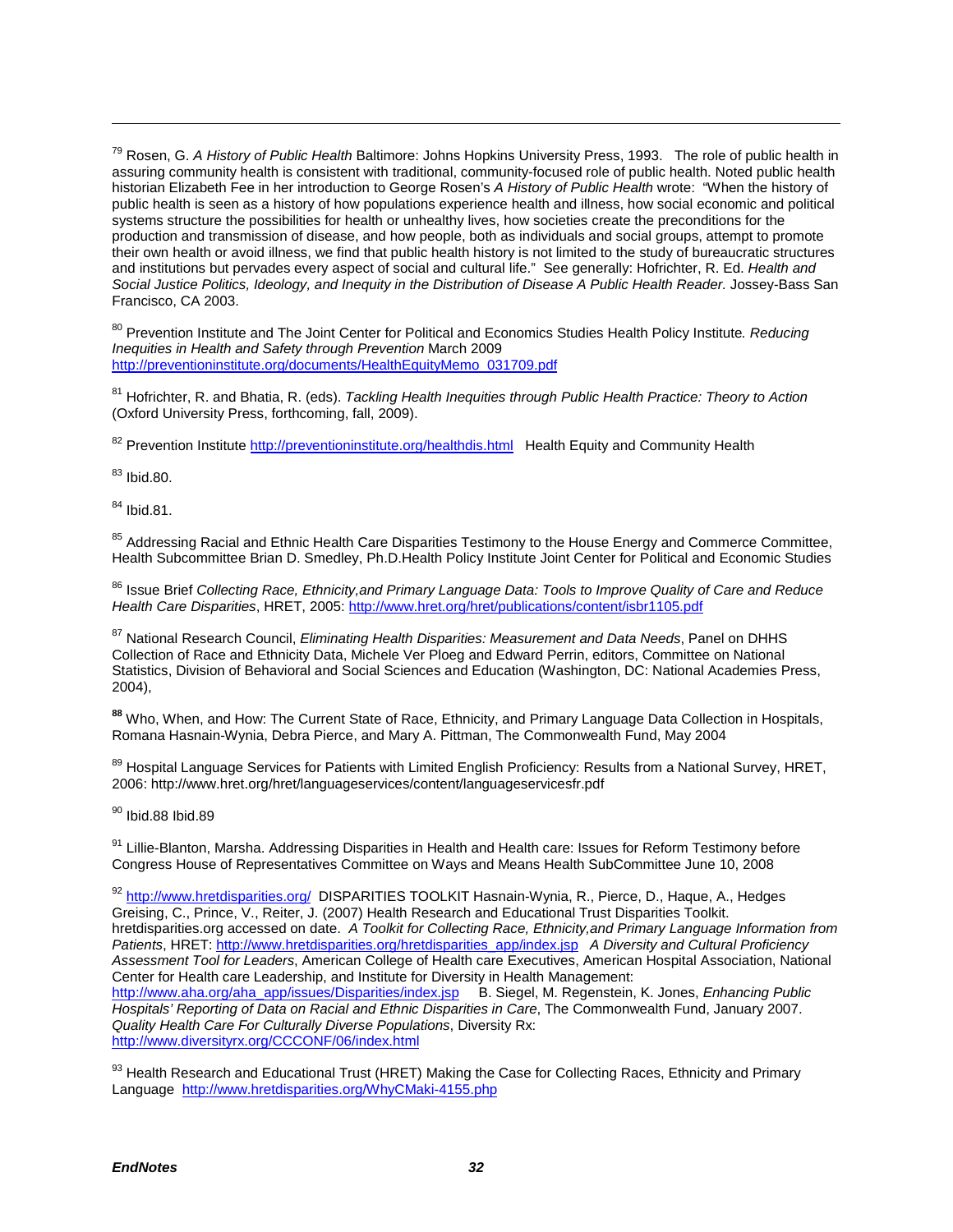<span id="page-43-0"></span> <sup>94</sup> The June 2009 report -- *Putting Women's Health Care Disparities on the Map: Examining Racial and Ethnic Disparities at the State Level --* documents the persistence of disparities on 25 indicators between white women and women of color, including rates of diseases such as diabetes, heart disease, AIDS and cancer, as well as insurance coverage and health screenings. Women of color fared worse than white women on most measures and in some cases the disparities were stark.

<span id="page-43-1"></span><sup>95</sup> Health Coverage and Access to Care Among Asian Americans, Native Hawaiians and Pacific Islanders, Fact Sheet, Ethnicity and Health care, Kaiser Family Foundation, April 2008.

<span id="page-43-2"></span>96 See, e.g., Srinivasan, S, O'Fallon, LR, Dearry, A. Creating Healthy Communities, Healthy Homes, Health People: Initiating a Research Agenda on the Build Environment and Public Health *American Journal of Public Health 93*(9):1446-1550 September 2003.Saegert, S, et al. Healthy Housing: A Structured Review of Published Evaluations of US Interventions to Improve Health by Modifying Housing in the United States, 1990-2001 *American Journal of Public Health 93*(9):1471-1477 September 2003. Bigby, JA et al. A Community Approach to Addressing Excess Breast and Cervical Cancer Mortality Among Women of African Descent in Boston. *Public Health Reports* Vol.118 July-August 2003 338-347.

<span id="page-43-3"></span><sup>97</sup> Metzler, M. Social Determinants of Health: What, How, Why, and Now *Prev Chronic Dis 2007:4*(4).

<span id="page-43-4"></span><sup>98</sup> Ibid.65. Ibid.66. Ibid.67.

<span id="page-43-5"></span><sup>99</sup> US Department of Health and Human Services *Call to action: Eliminating Racial and Ethnic Disparities in Health,* 1998.

<span id="page-43-6"></span><sup>100</sup> Woolf SH, Johnson RE, Fryer GE, Rust G, and Satcher D, 2004. The health impact of resolving racial disparities: An analysis of US mortality data. *American Journal of Public Health*, 94(12): 2078-2081.

### <span id="page-43-7"></span><sup>101</sup> Ibid.37

<span id="page-43-8"></span> $102$  Ibid.80. Racial and ethnic health disparities begin early in the life span and exact a significant human and economic toll. For example: (1) prevalence of diabetes among American Indians and Alaska Natives is more than twice that for all adults in the United States; (2) Among African Americans, the age-adjusted death rate for cancer is approximately 25 percent higher than for white Americans; (3) Although infant mortality decreased among all races during the 1980-2000 time period, the black-white gap in infant mortality widened; and (4) While the life expectancy gap between the African Americans and whites has narrowed slightly, African Americans still can expect to life 6-10 fewer years than whites, and face higher rates of illness and mortality.

<span id="page-43-9"></span><sup>103</sup> US Commission on Civil Rights Briefing on Health Disparities June 12, 2009 Testimony by Rubens J. Pamies, M.D., FACPVice Chancellor of Academic Affairs, Dean of Graduate Studies, & Professor of Internal Medicine University of Nebraska Medical Center, Omaha, Nebraska

<span id="page-43-10"></span><sup>104</sup> Ibid.80 page 2. Every year, hundreds of thousands of people die in the United States from preventable illnesses and injuries. These illnesses and injuries disproportionately impact communities of color and lower wealth communities.10 Low-income populations and people of color do not experience different injuries and illnesses than the rest of the population; they suffer from the same injuries and illnesses, only more frequently and severely. For example:

- Compared to Whites, American Indians and Alaska Natives are 2.3 times more likely to have diagnosed diabetes, African Americans are 2.2 times more likely, and Latinos are 1.6 times more likely.
- Among African Americans between the ages of 10 and 24, homicide is the leading cause of death. In the same age range, homicide is the second leading cause of death for Hispanics, and the third leading cause of death for American Indians, Alaska Natives, and Asian/Pacific
- Islanders.12 Homicide rates among non-Hispanic, African-American males 10-24 years of age (58.3 per 100,000) exceed those of Hispanic males (20.9 per 100,000) and non-Hispanic, White males in the same age group (3.3 per 100,000).
- Native Americans have a motor vehicle death rate that is more than 1.5 times greater than Whites, Latinos, Asian/Pacific Islanders, and African Americans.
- Poverty is associated with risk factors for chronic health conditions, and low-income adults report multiple serious health conditions more often than those with higher incomes.
- The average annual incidence of end-stage kidney disease in minority zip codes was nearly twice as high as in non-minority zip codes.